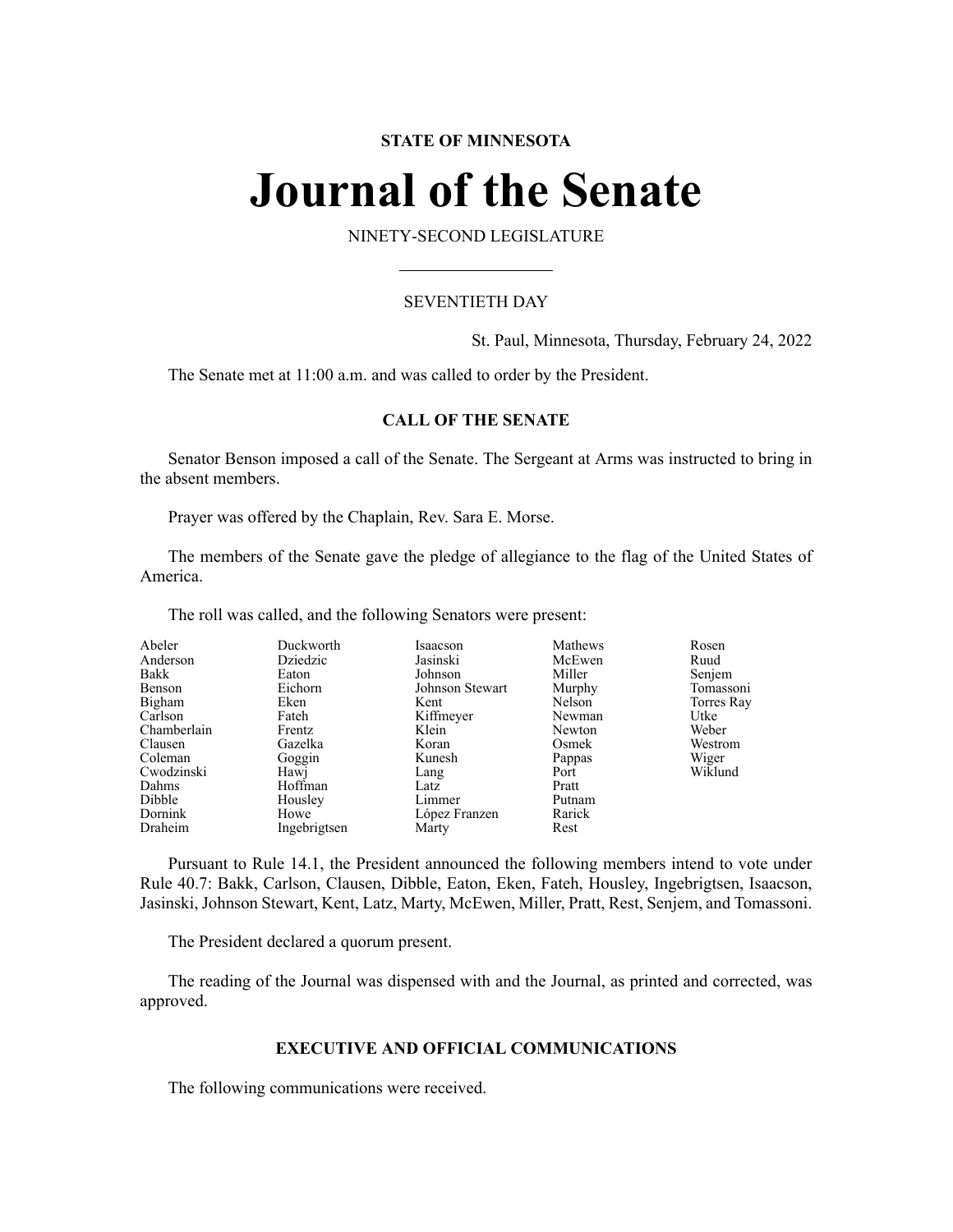February 16, 2022

The Honorable David J. Osmek President of the Senate

Dear Senator Osmek:

The following appointment is hereby respectfully submitted to the Senate for confirmation asrequired by law:

# CAMPAIGN FINANCE AND PUBLIC DISCLOSURE BOARD

David Asp, 15836 Dry Meadow Ln., Apple Valley, in the county of Dakota, effective February 16, 2022, for a term expiring on January 5, 2026.

(Referred to the Committee on State Government Finance and Policy and Elections.)

February 16, 2022

The Honorable David J. Osmek President of the Senate

Dear Senator Osmek:

The following appointment is hereby respectfully submitted to the Senate for confirmation asrequired by law:

# MINNESOTA HOUSING FINANCE AGENCY

Stephen Spears, 15740 - 51st Ave. N., Plymouth, in the county of Hennepin, effective February 16, 2022, for a term expiring on January 5, 2026.

(Referred to the Committee on Housing Finance and Policy.)

Sincerely, Tim Walz, Governor

# **REPORTS OF COMMITTEES**

Senator Johnson moved that the Committee Reports at the Desk be now adopted. The motion prevailed.

# **Senator Ruud from the Committee on Environment and Natural Resources Policy and Legacy Finance, to which was referred**

**S.F. No. 2768:** A bill for an act relating to environment; establishing certified salt applicator program; limiting liability; requiring a report; proposing coding for new law in Minnesota Statutes, chapter 116.

Reports the same back with the recommendation that the bill be amended as follows: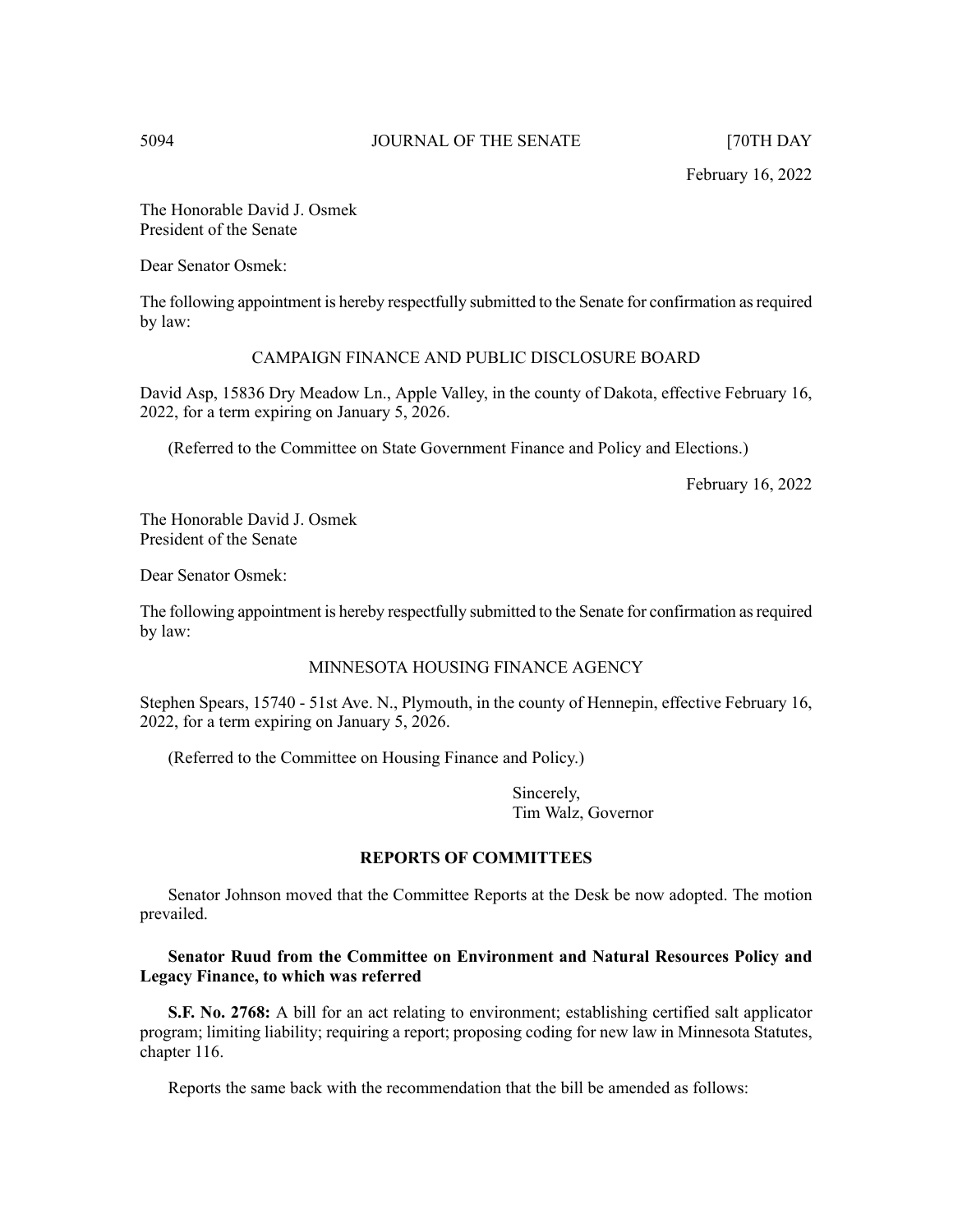Page 1, line 10, delete "an individual who applies deicer," and insert "a commercial applicator who has"

Page 2, line 1, delete everything after "to" and insert "become certified commercial applicators."

Page 2, line 2, delete "applicator." and delete "water-friendly" and insert "certified commercial"

Page 2, lines 4, 7, and 10, delete ", in consultation with the University of Minnesota,"

Page 3, line 16, after "a" insert "certified"

And when so amended the bill do pass and be re-referred to the Committee on Environment and Natural Resources Finance. Amendments adopted. Report adopted.

# **Senator Ruud from the Committee on Environment and Natural Resources Policy and Legacy Finance, to which was referred**

**S.F. No. 2769:** A bill for an act relating to tourism; appropriating money for a tourism industry recovery grant program.

Reports the same back with the recommendation that the bill do pass and be re-referred to the Committee on Environment and Natural Resources Finance. Report adopted.

# **Senator Ruud from the Committee on Environment and Natural Resources Policy and Legacy Finance, to which was referred**

**S.F. No. 908:** A bill for an act relating to state lands; allowing county boards to spend net proceeds from sale of tax-forfeited land for certain purposes; amending Minnesota Statutes 2020, section 282.08.

Reports the same back with the recommendation that the bill do pass. Report adopted.

# **Senator Ruud from the Committee on Environment and Natural Resources Policy and Legacy Finance, to which was referred**

**S.F. No. 2969:** A bill for an act relating to natural resources; appropriating money from the outdoor heritage fund.

Reports the same back with the recommendation that the bill do pass and be re-referred to the Committee on Finance. Report adopted.

# **Senator Ruud from the Committee on Environment and Natural Resources Policy and Legacy Finance, to which was referred**

**S.F. No. 3063:** A bill for an act relating to natural resources; increasing civil penalties for violations of snowmobile and off-highway vehicle provisions; amending Minnesota Statutes 2020, section 84.775, subdivisions 1, 4.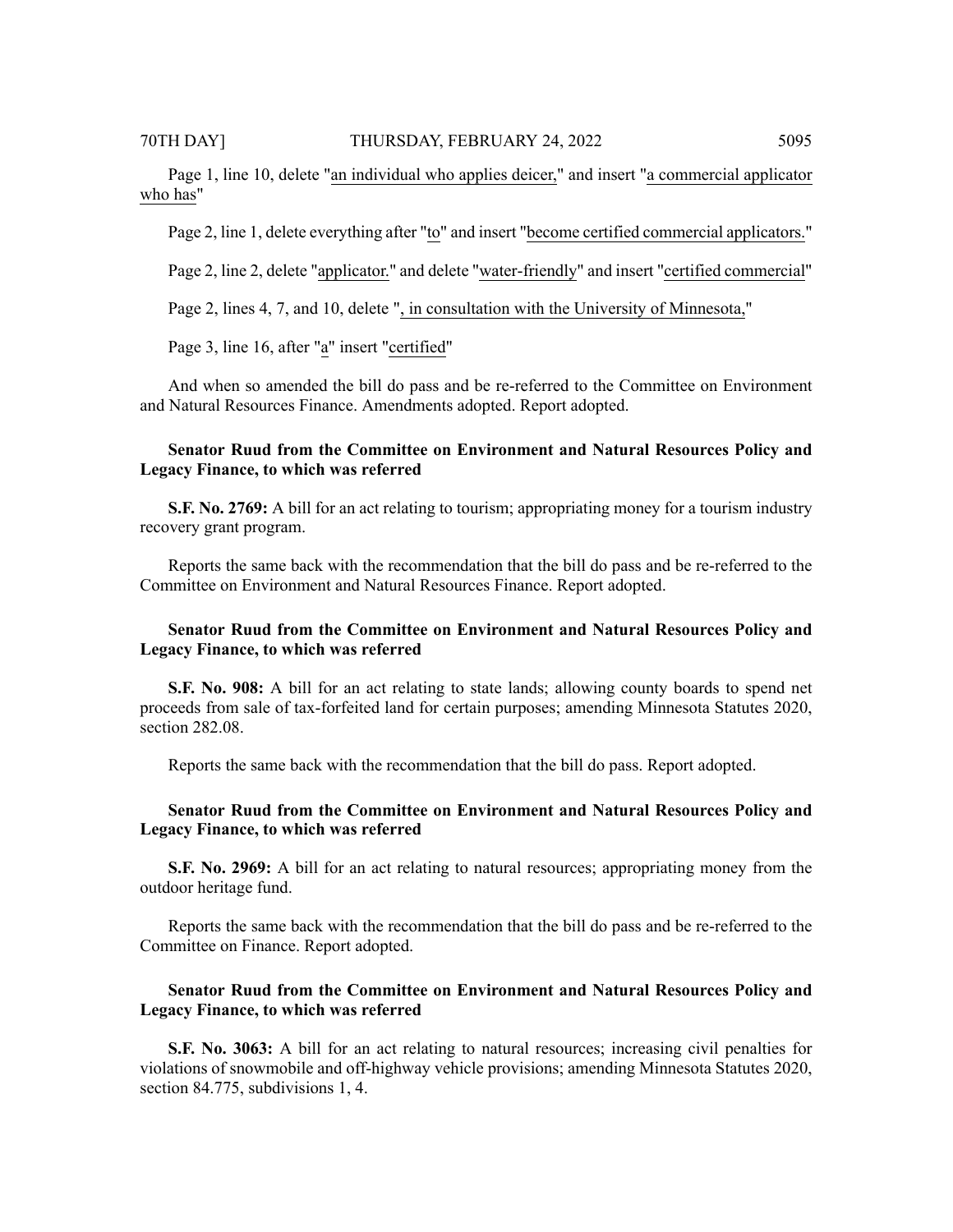Reports the same back with the recommendation that the bill do pass and be re-referred to the Committee on Civil Law and Data Practices Policy. Report adopted.

# **Senator Dahms from the Committee on Commerce and Consumer Protection Finance and Policy, to which was re-referred**

**S.F. No. 1391:** A bill for an act relating to commerce; regulating debt settlement services providers; amending Minnesota Statutes 2020, sections 332A.02, subdivision 8; 332B.02, subdivision 13.

Reports the same back with the recommendation that the bill be amended as follows:

Delete everything after the enacting clause and insert:

"Section 1. Minnesota Statutes 2020, section 332A.02, subdivision 8, is amended to read:

Subd. 8. **Debt management services provider.** "Debt management services provider" means any person offering or providing debt management services to a debtor domiciled in this state, regardless of whether or not a fee is charged for the services and regardless of whether the person maintains a physical presence in the state. This term includes any person to whom debt management services are delegated, and does not include services performed by the following when engaged in the regular course of their respective businesses and professions:

(1) exempt attorneys at law, escrow agents, accountants, and broker-dealers in securities;

### (2) certified public accountants and CPA firms licensed under chapter 326A;

 $(2)$  (3) state or national banks, credit unions, trust companies, savings associations, title insurers, insurance companies, and all other lending institutions duly authorized to transact business in Minnesota;

 $(3)$  (4) persons who, as employees on a regular salary or wage of an employer not engaged in the business of debt management, perform credit services for their employer;

 $(4)$  (5) public officers acting in their official capacities and persons acting as a debt management services provider pursuant to court order;

 $(5)$  (6) any person while performing services incidental to the dissolution, winding up, or liquidation of a partnership, corporation, or other business enterprise;

 $(6)$  (7) the federal government, the state, their political subdivisions, public agencies, and employees;

 $(7)$  (8) collection agencies, provided that the services are provided to a creditor;

(8) (9) "qualified organizations" designated as representative payees for purposes of the Social Security and Supplemental Security Income Representative Payee System and the federal Omnibus Budget Reconciliation Act of 1990, Public Law 101-508;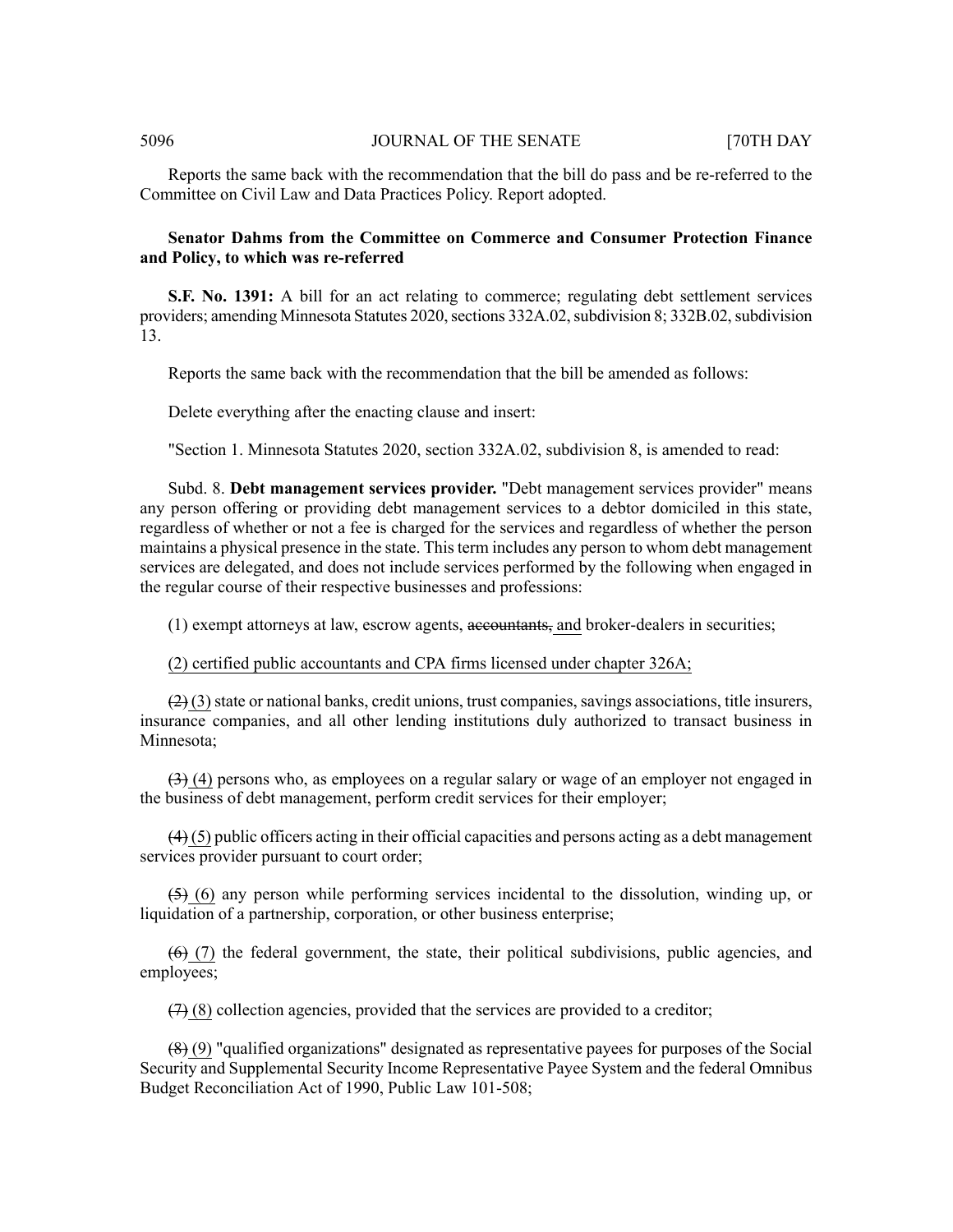## 70TH DAY] THURSDAY, FEBRUARY 24, 2022 5097

 $(9)$  (10) accelerated mortgage payment providers. "Accelerated mortgage payment providers" are persons who, after satisfying the requirements of sections 332.30 to 332.303, receive funds to make mortgage payments to a lender or lenders, on behalf of mortgagors, in order to exceed regularly scheduled minimum payment obligations under the terms of the indebtedness. The term does not include: (i) persons or entities described in clauses (1) to (8); (ii) mortgage lenders or servicers, industrial loan and thrift companies, or regulated lenders under chapter 56; or (iii) persons authorized to make loans under section 47.20, subdivision 1. For purposes of this clause and sections 332.30 to 332.303, "lender" means the original lender or that lender's assignee, whichever is the current mortgage holder;

 $(10)$  (11) trustees, guardians, and conservators; and

 $(11)$  (12) an enrolled agent or enrolled agent firm; and

(13) debt settlement services providers.

Sec. 2. Minnesota Statutes 2020, section 332A.02, is amended by adding a subdivision to read:

Subd. 10b. **Enrolled agent.** "Enrolled agent" means a person defined under Code of Federal Regulations, title 26, section 601.502, and who is authorized to practice before the Internal Revenue Service pursuant to Code of Federal Regulations, title 31, section 10.3.

Sec. 3. Minnesota Statutes 2020, section 332A.02, is amended by adding a subdivision to read:

Subd. 10c. **Enrolled agent firm.** "Enrolled agent firm" means an association, corporation, partnership, or sole proprietorship:

(1) that is owned by or employs enrolled agents;

(2) whose practice, in whole or in part, involves, for a fee, assisting debtors to delay payment of delinquent taxes owed, establish a payment plan for delinquent taxes owed, or obtain a settlement for less than the full amount of delinquent taxes owed; and

(3) where:

(i) all contracts with debtors are reviewed and signed by an enrolled agent employed by the firm;

(ii) an enrolled agent is responsible for all work performed under the contract and the responsible agent obtains a power of attorney or a disclosure authorization from the debtor; and

(iii) an enrolled agent files the power of attorney or disclosure authorization according to all procedural requirements under the Internal Revenue Code.

Sec. 4. Minnesota Statutes 2020, section 332B.02, subdivision 13, is amended to read:

Subd. 13. **Debt settlement services provider.** "Debt settlement services provider" means any person offering or providing debt settlement services to a debtor domiciled in this state, regardless of whether or not a fee is charged for the services and regardless of whether the person maintains a physical presence in the state. The term includes any person to whom debt settlement services are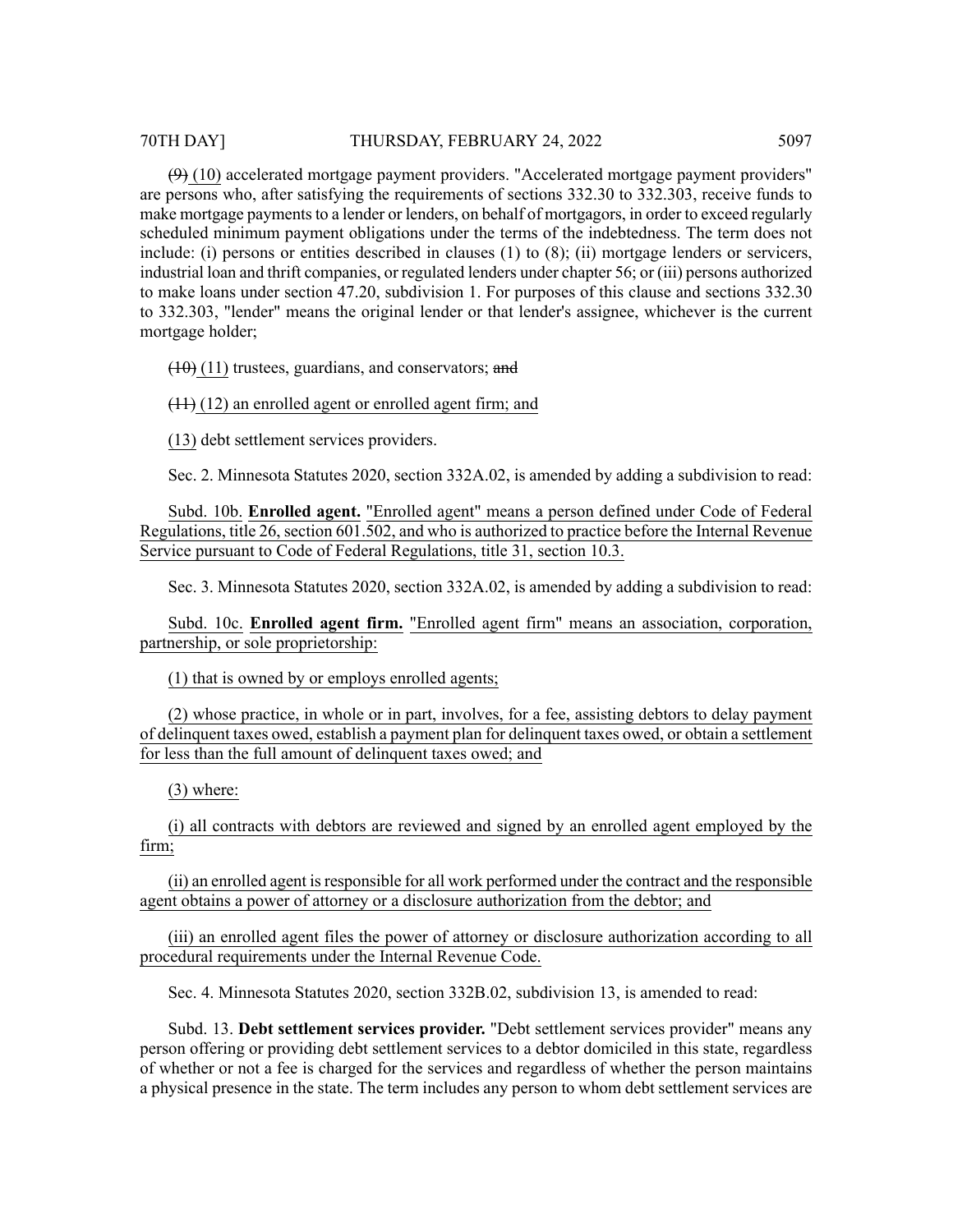delegated. The term shall not include an exempt attorney at law and persons listed in section 332A.02, subdivision 8, clauses (2) to  $(10)(12)$ , or a debt management services provider."

Amend the title numbers accordingly

And when so amended the bill do pass. Amendments adopted. Report adopted.

# **Senator Mathews from the Committee on Civil Law and Data Practices Policy, to which was re-referred**

**S.F. No. 2909:** A bill for an act relating to education; protecting parent's rights in the education of their minor child; proposing coding for new law in Minnesota Statutes, chapter 120B.

Reports the same back with the recommendation that the bill do pass. Report adopted.

# **REPORT OF VOTE IN COMMITTEE**

Pursuant to Rule 12.10, upon the request of three members, a roll call was taken on the motion that S.F. No. 2909, be recommended to pass.

There were yeas 5 and nays 3, as follows:

Those who voted in the affirmative were:

Senators Anderson, Johnson, Limmer, Mathews, and Westrom.

Those who voted in the negative were:

Senators Bigham, Carlson, and Latz.

The motion prevailed.

# **Senator Mathews from the Committee on Civil Law and Data Practices Policy, to which was referred**

**S.F. No. 2429:** A bill for an act relating to data practices; classifying education support service data; proposing coding for new law in Minnesota Statutes, chapter 13.

Reports the same back with the recommendation that the bill do pass. Report adopted.

# **Senator Kiffmeyer from the Committee on State Government Finance and Policy and Elections, to which was referred**

**S.F.** No. 3251: A bill for an act relating to certified public accountants; repealing procedures related to the automatic revocation of certain public accountant certificates; repealing Minnesota Statutes 2020, section 326A.04, subdivision 11.

Reports the same back with the recommendation that the bill be amended as follows:

Page 1, after line 5, insert: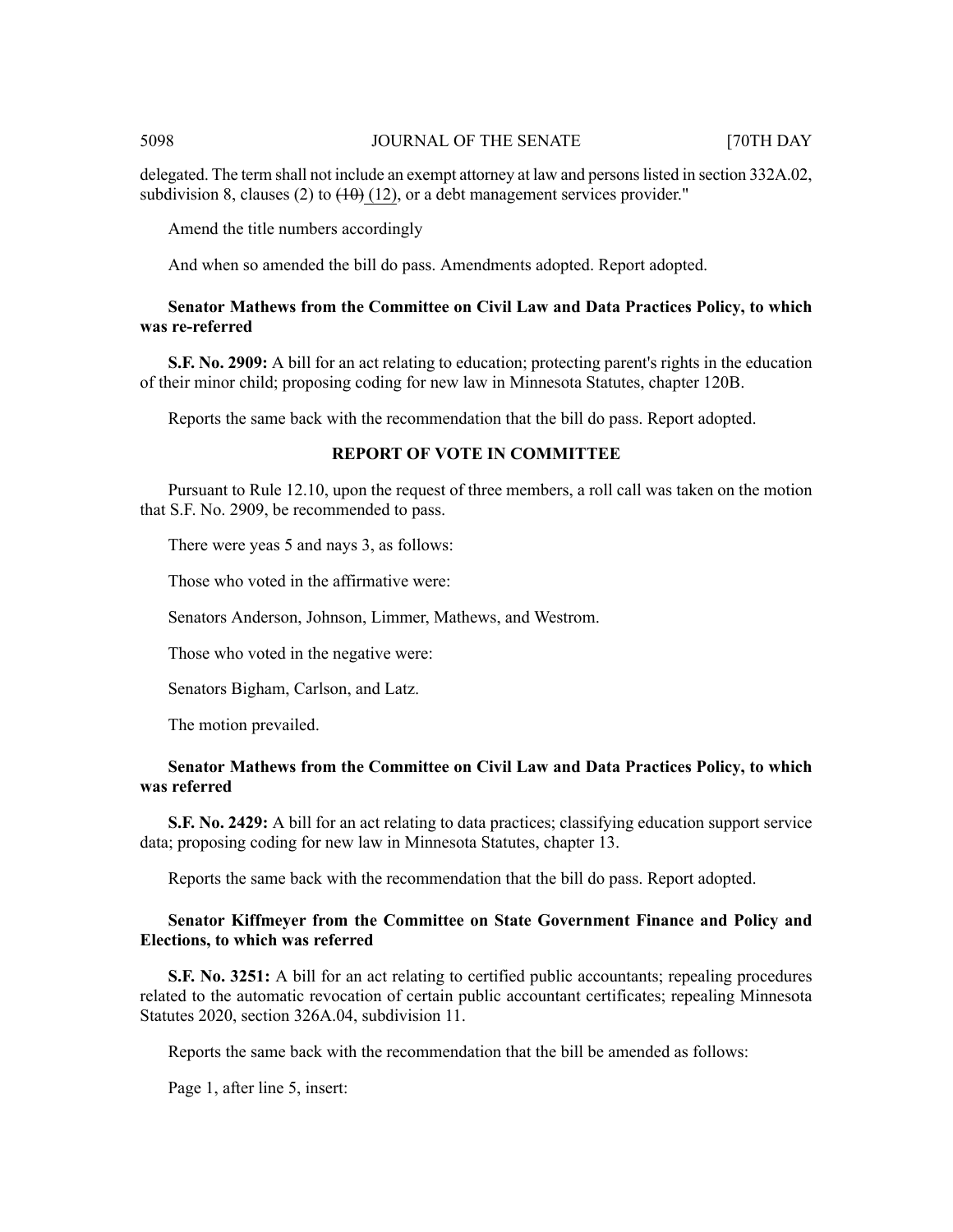"Section 1. Minnesota Statutes 2020, section 326A.09, is amended to read:

### **326A.09 REINSTATEMENT.**

The board may reinstate a suspended, revoked, expired, or surrendered certificate, registration, or permit or suspended, revoked, expired, or surrendered practice privileges upon petition of the person or firm holding or formerly holding the registration, permit, or certificate, or practice privileges. The board may, in its sole discretion, require that the person or firm submit to the board evidence of having obtained up to 120 hours of continuing professional education credits that would have been required had the person or firm held a registration, certificate, permit, or practice privileges continuously. The board may, in its sole discretion, place any other conditions upon reinstatement of a suspended, revoked, expired, or surrendered certificate, permit, registration, or of practice privileges that it finds appropriate and necessary to ensure that the purposes of this chapter are met. No suspended certificate, registration, permit, or practice privileges may be reinstated until the former holder, or person with practice privileges has completed one-half of the suspension.

**EFFECTIVE DATE.** This section is effective the day following final enactment."

Renumber the sections in sequence

Amend the title numbers accordingly

And when so amended the bill do pass. Amendments adopted. Report adopted.

# **Senator Chamberlain from the Committee on Education Finance and Policy, to which was referred**

**S.F. No. 3107:** A bill for an act relating to education; increasing maximum earnings for school board members employed by a school district; amending Minnesota Statutes 2020, section 123B.195.

Reports the same back with the recommendation that the bill do pass. Report adopted.

# **Senator Chamberlain from the Committee on Education Finance and Policy, to which was re-referred**

**S.F. No. 1525:** A bill for an act relating to education; creating education savings accounts as a learning option for students; appropriating money.

Reports the same back with the recommendation that the bill be amended as follows:

Delete everything after the enacting clause and insert:

# "Section 1. **[124D.035] EDUCATION SAVINGS ACCOUNTS FOR STUDENTS ACT.**

Subdivision 1. **Title.** This act will be known as the "Education Savings Accounts for Students Act."

Subd. 2. **Definitions.** (a) For the purposes of this section, the following terms have the meanings given them.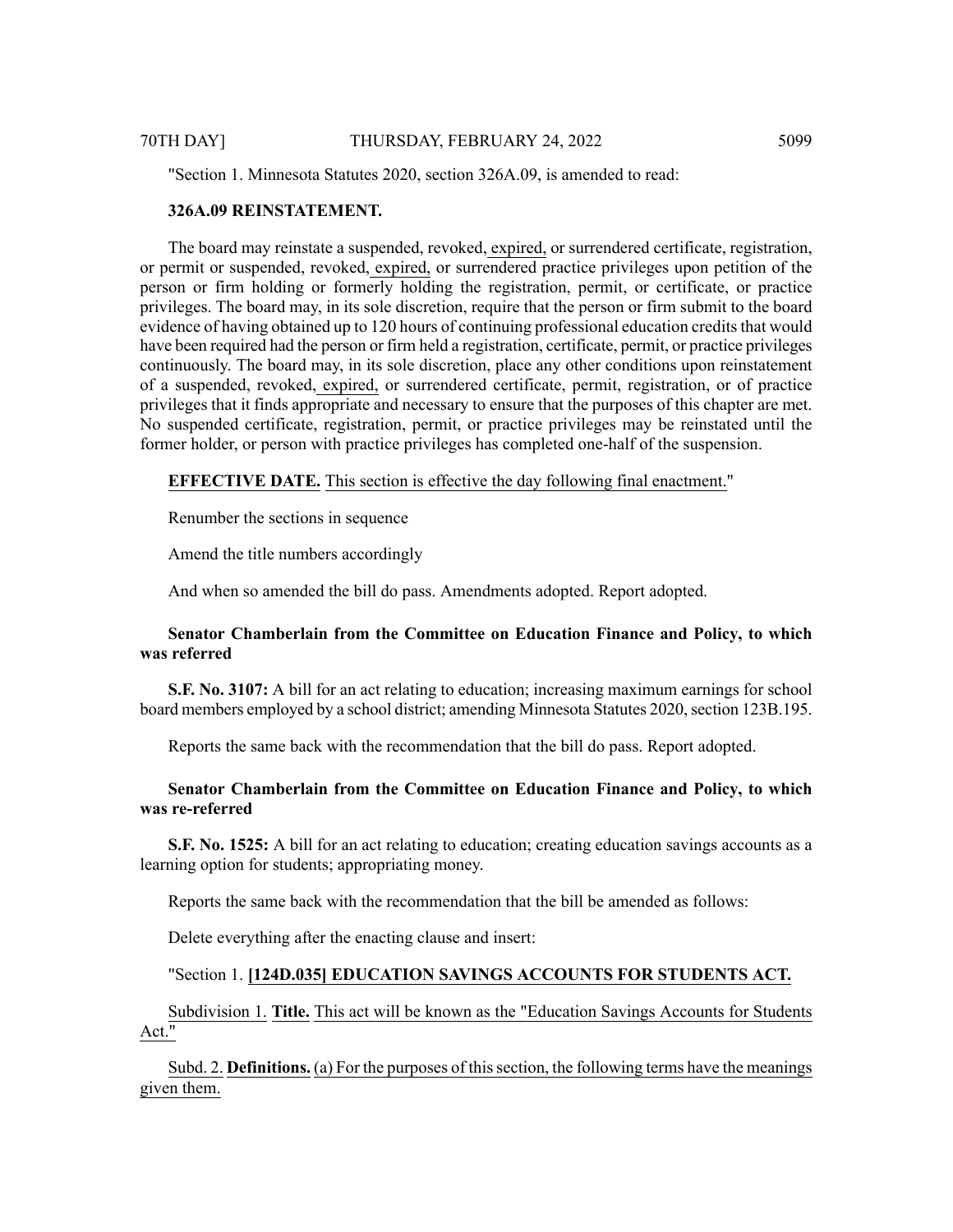(b) "Commissioner" means the commissioner of education.

(c) "Department" means the Department of Education.

(d) "Educationalservice provider" means an eligible school, tutor, or other person or organization that provides education-related services and products to participating students. The eligible student's parent shall not be an educational service provider for that student.

(e) "Eligible school" means a nonpublic school where a student can fulfill compulsory education requirements and that is recognized by the commissioner or accredited by an accrediting agency recognized by the Minnesota Nonpublic Education Council under Minnesota Statutes, section 123B.445, paragraph (a). An eligible school does not include a home school under Minnesota Statutes, sections 120A.22, subdivision 4, and 120A.24.

(f) "Eligible student" means any student who (1) resides in Minnesota, (2) attended a public school or a public charter school during the semester preceding participation in the program, and (3) is a member of a household that has a total annual income during the year prior to initial participation in the program, without consideration of the benefits under this program, that does not exceed an amount equal to three times the income standard used to qualify for a reduced-price meal under the National School Lunch Program.

(g) "Parent" means a resident of this state who is a parent, legal guardian, custodian, or other person with the authority to act on behalf of the eligible student.

(h) "Postsecondary institution" means a college or university accredited by a state, regional, or national accrediting organization.

(i) "Program" means a program to implement education savings accounts (ESAs).

(j) "Tutor" means a person who (1) is certified or licensed by a state, regional, or national certification or licensing organization to teach, (2) has earned a valid teacher's license, or (3) has experience teaching at a postsecondary institution.

Subd. 3. **Education savings account (ESA) program.** (a) An eligible student qualifies to participate in the program if the student's parent signs an agreement:

(1) to arrange for the provision of organized, appropriate educational services with measurable goals to the participating student in at least the subjects of reading, writing, mathematics, social studies, and science; and

(2) to not enroll the participating student in a public school or a public charter school for as long as the student is participating in the program.

(b) A parent shall use the funds deposited in a participating student's ESA for any of the following qualifying expenses to educate the student using any of the methods or combination of methods in this paragraph that meet the requirement in paragraph (a), clause (1):

(1) tuition and fees at an eligible school;

(2) payment to a tutor;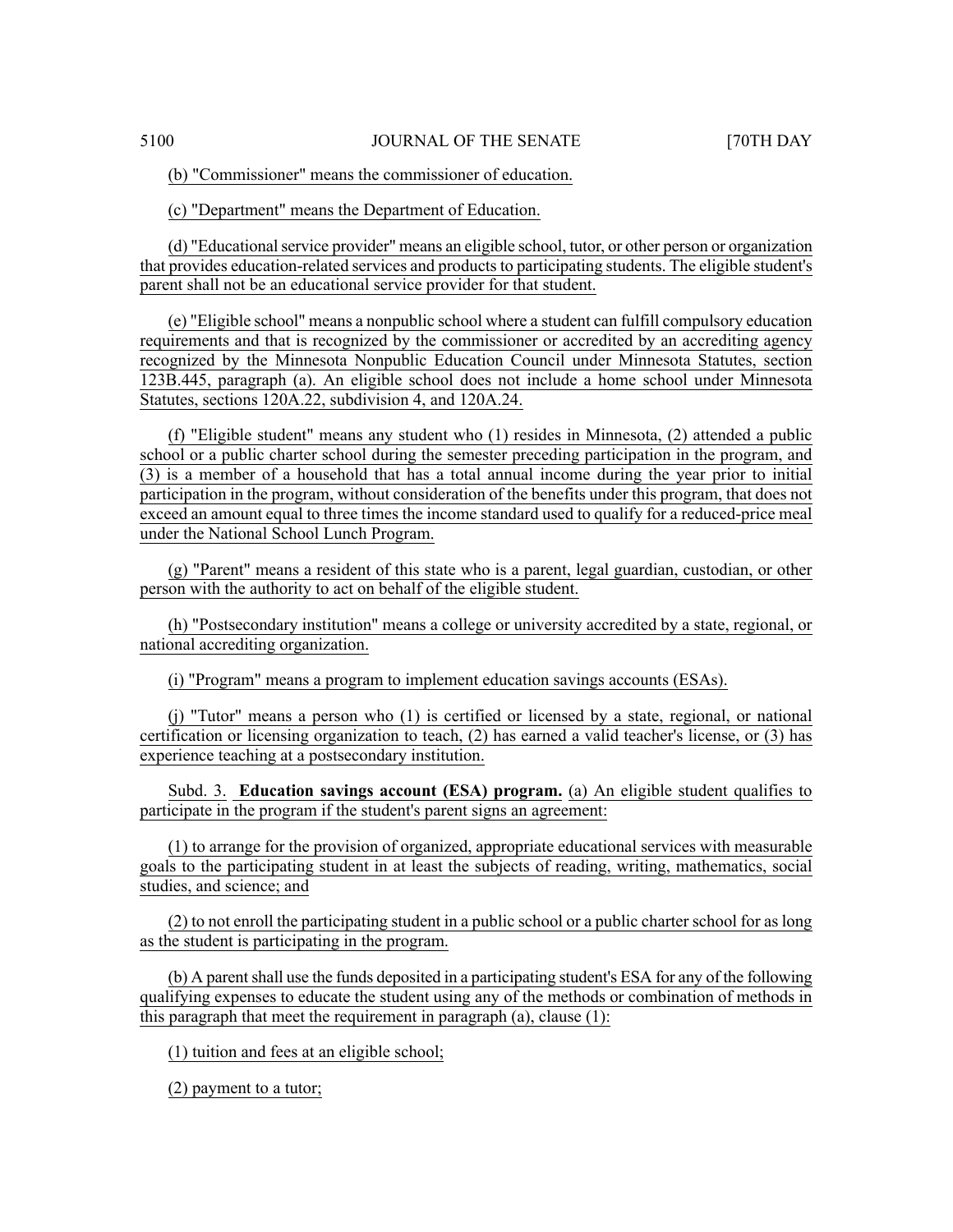(3) payment for purchase of curriculum, including any textbooks and supplemental materials required by the curriculum;

(4) fees for transportation to and from an educational service provider paid to a fee-for-service transportation provider;

(5) tuition and fees for online learning programs or courses;

(6) fees for nationally standardized norm-referenced achievement tests, including alternate assessments, and feesfor advanced placement examinations orsimilar courses and any examinations related to college or university admission;

(7) educationalservices or therapiesfrom a licensed or certified practitioner or provider, including licensed or certified paraprofessionals or educational aides;

(8) services provided by a public school, including individual classes and extracurricular programs;

(9) tuition, fees, and textbooks at a postsecondary institution;

(10) no more than \$300 in annual consumable school supplies necessary for the student's education; or

(11) computer hardware and software and other technological devicesif an eligible school, tutor, educational service provider, or licensed medical professional verifies in writing that these items are necessary for the student to meet annual, measurable goals.

(c) Neither a participating student nor anyone on the student's behalf may receive cash or cash-equivalent items, such as gift cards or store credit, from refunds or rebates from a provider of services or products in this program. Refunds or rebates shall be credited directly to the participating student's ESA. The funds in an ESA may only be used for education-related purposes. Eligible schools, postsecondary institutions, and educational service providers that serve participating students shall provide parents with a receipt for all qualifying expenses.

(d) Payment for educational services through an ESA shall not preclude parents from paying for educational services using non-ESA funds.

(e) For purposes of continuity of educational attainment, students who enroll in the program shall remain eligible to receive monthly ESA payments until the participating student returns to a public school, graduates from high school, or completes the school year in which the student reaches the age of 21, whichever occurs first.

(f) Any funds remaining in a student's ESA upon graduation from high school may be used to attend or take courses from a postsecondary institution, with qualifying expenses subject to the applicable conditions in paragraph (b).

(g) Upon the participating student's graduation from a postsecondary institution or after any period of four consecutive years after graduation from high school that the student is not enrolled in a postsecondary institution, the participating student's ESA shall be closed and any remaining funds shall be returned to the state general fund.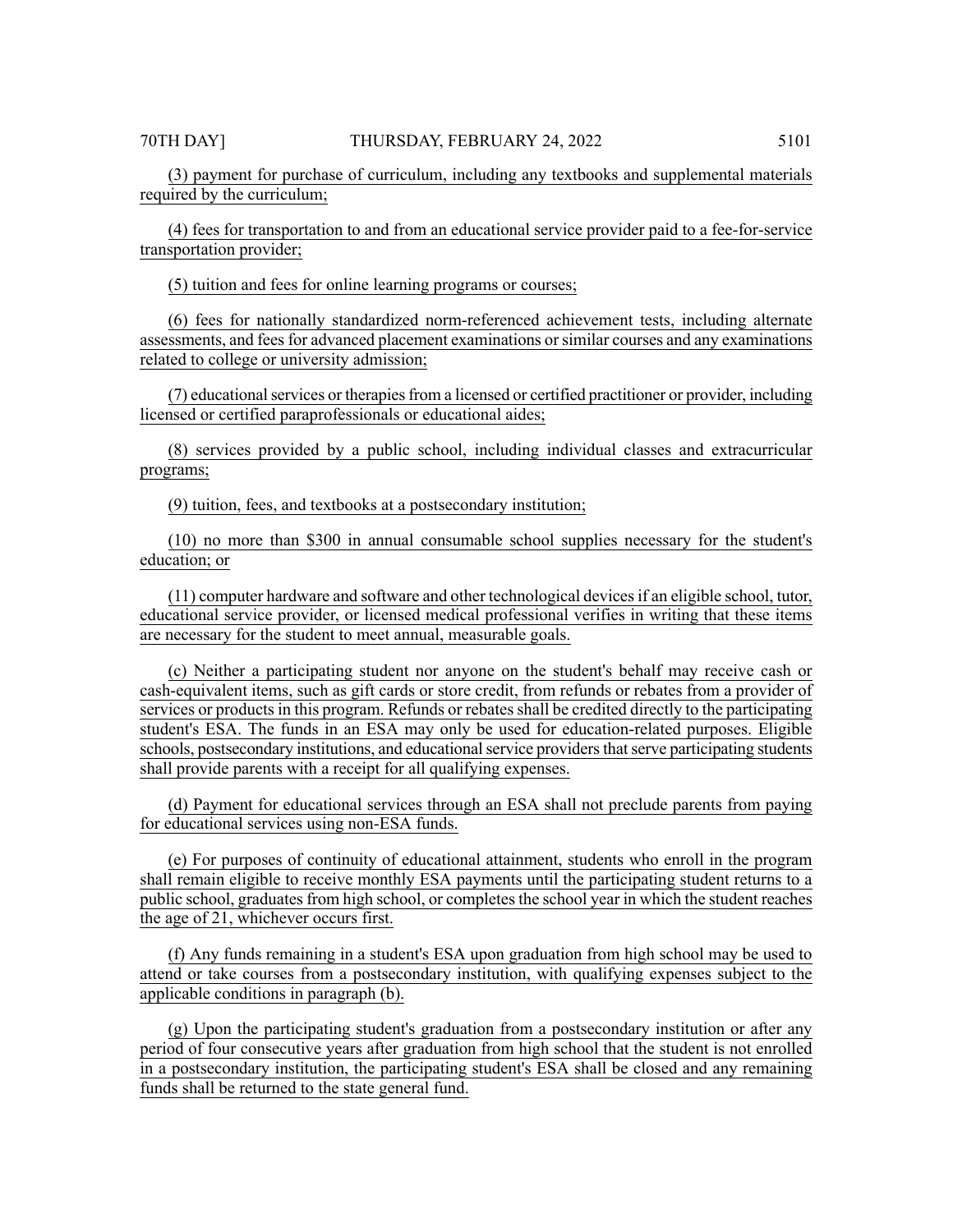(h) A participating student shall be allowed to return to the resident school district at any time after enrolling in the program, according to rules adopted by the commissioner providing for the least disruptive process for doing so. Upon a participating student's return to the resident school district, the student's ESA shall be closed and any remaining funds shall be returned to the state general fund.

(i) The commissioner shall begin accepting applications for the program on July 1, 2023.

Subd. 4. **Funding.** (a) The commissioner shall determine the amount to be deposited in each student's ESA on a first-come, first-served basis. The ESA amount shall be the statewide average general education aid per adjusted pupil unit.

(b) The commissioner shall allow program participation of up to one percent of public school average daily membership in fiscal year 2024, one and a half percent of public school average daily membership in fiscal year 2025, and two percent of public school average daily membership in fiscal year 2026 and later.

Subd. 5. **District aid adjustment.** The commissioner shall make a onetime adjustment to a serving school district's general education aid in the fiscal year following a participating student's withdrawal from the district. The commissioner shall increase the district's general education aid for each participating student who withdrew from the district by an amount equal to ten percent of the statewide average general education revenue per adjusted pupil unit for the previous fiscal year.

Subd. 6. **Administration.** (a) The commissioner shall create a standard form that parents of students may submit to establish the student's eligibility for an ESA. The commissioner shall ensure that the application is readily available to interested families through various sources, including the department's website, and a copy of procedural safeguards annually given to parents.

(b) The commissioner shall provide parents of participating students with a written explanation of the allowable uses of ESAs, the responsibilities of parents, and the duties of the commissioner. The information shall also be made available on the department's website.

(c) The commissioner shall annually notify all students who are eligible to participate of the existence of the program and shall ensure that low-income families are made aware of their potential eligibility.

(d) The commissioner may deduct up to three percent from appropriations made to fund ESAs to cover the costs of overseeing and administering the program.

(e) The commissioner shall make payments to the ESAs of participating students on a monthly basis unless there is evidence of misuse of the ESA pursuant to this subdivision.

(f) The commissioner shall make a determination of eligibility and shall approve the application within 45 business days of receiving an application for participation in the program.

Subd. 7. **ESA establishment.** (a) To ensure that funds are spent appropriately, the commissioner shall adopt rules and policies necessary for the administration of the program, including the auditing of ESAs, and shall conduct or contract for random audits throughout the year.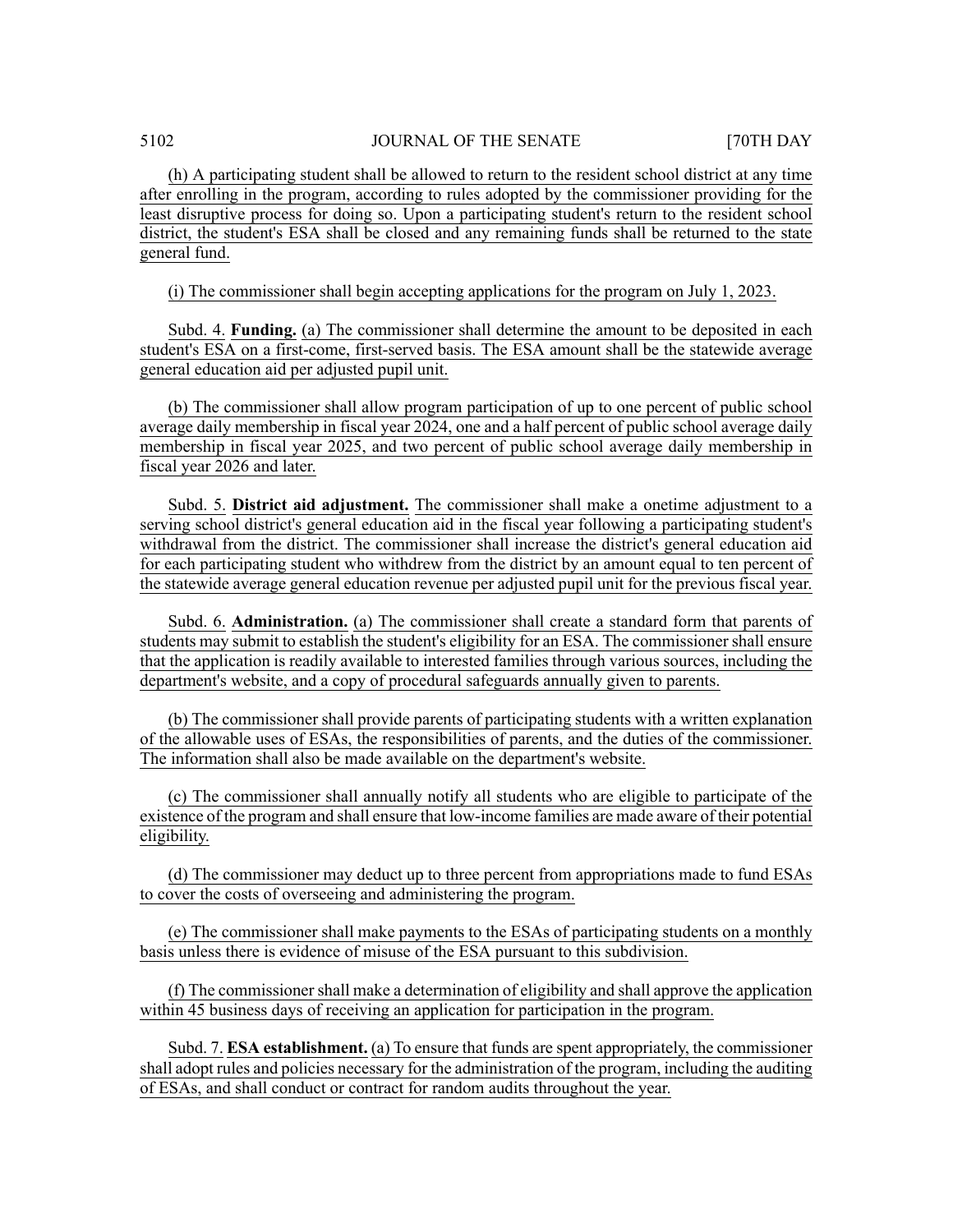(b) Beginning with the 2023-2024 school year, the commissioner shall issue ESA cards to parents making expenditures under this section on behalf of a participating student. ESA cards shall be issued to parents upon enrollment in the program and shall expire when the participating student's ESA is closed, except for the periodic expiration and replacement of cards in the normal course of business. All unexpended amounts shall remain in the student's ESA and be combined with the following year's allocation of ESA funds, subject to subdivision 3, paragraphs (f) and (g).

(c) The commissioner, taking into consideration requests from the parents of participating students, shall use merchant category classification (MCC) codes, or a similar system as practicable and consistent with current technology, to identify categories of providers that provide services and products consistent with subdivision 3, paragraph (b). The commissionershall make a list of blocked and unblocked MCC codes publicly available for purposes of the program.

(d) The commissioner shall adopt a process for removing educational service providers that defraud parents and for referring cases of fraud to law enforcement.

(e) The commissioner shall establish or contract for the establishment of an online, anonymous fraud-reporting service and an anonymous telephone hotline for fraud reporting.

(f) The commissioner shall adopt rules implementing policies on misspending of ESA funds.

(g) Any amount not spent in the allowable categories pursuant to the agreement will cause the ESA card to be temporarily suspended and the parent contacted within five business days by United States mail at the parent's home address explaining the suspension, detailing the violation, and requesting the parent to:

(1) provide additional documentation within 15 business days justifying the expenditure; or

(2) repay the misspent amount within 15 business days.

(h) If the parent does not provide sufficient documentation and refuses to repay the amount, the commissioner shall begin the removal process and shall seek to recover the misspent funds using administrative measures or other appropriate measures, including referral to collections, seeking a civil judgment, or referral to law enforcement.

(i) If the parent repays the amount within the requested time frame, then the offense will be recorded and held in the parent's file.

(j) Three offenses within a consecutive three-year period shall disqualify the student from participating in the program.

(k) If the commissioner determines that a parent has failed to comply with the terms of the agreement as specified in subdivision 3, the commissioner shall suspend the participating student's ESA. The commissioner shall notify the parent in writing within five business days that the ESA has been suspended and that no further transactions will be allowed or disbursements made. The notification shall specify the reason for the suspension and state that the parent has 21 business days to respond and take corrective action.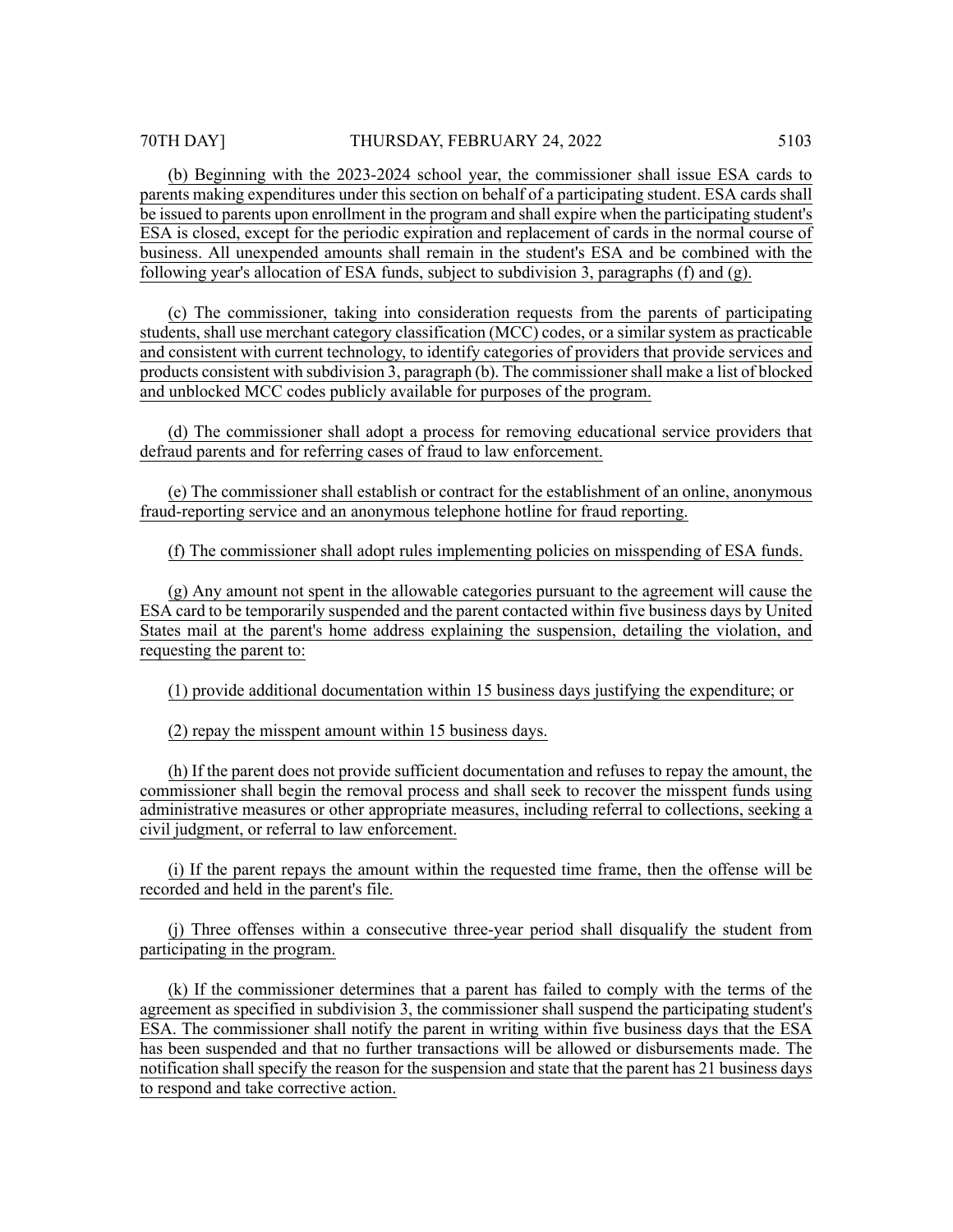(l) If the parent fails to respond to the commissioner, furnish reasonable and necessary information, or make a report that may be required for reinstatement within the 21-day period, the commissioner may remove the participating student from the program.

(m) The decision of the commissioner under this section is subject to judicial review under Minnesota Statutes, sections 14.63 to 14.69. The decision of the commissioner is stayed pending an appeal.

 $(n)$  The commissioner shall refer cases of substantial misuse of funds to law enforcement agencies for investigation if evidence of fraudulent intent and use of an ESA is obtained.

Subd. 8. **Scope.** An eligible nonpublic school is autonomous and not an agent of the state or federal government, and therefore:

(1) the commissioner, department, or any other government agency shall not in any way regulate the educational program of a nonpublic school or educational service provider that accepts funds from the parent of a participating student;

(2) the creation of the program does not expand the regulatory authority of the state, its officers, or any school district to impose any additional regulation of nonpublic schools or educationalservice providers beyond those necessary to enforce the requirements of the program; and

(3) eligible schools and educational service providers shall be given the maximum freedom to provide for the educational needs of their students without governmental control. No eligible school or educational service provider shall be required to alter its creed, practices, admission policies, or curriculum in order to accept participating students.

Subd. 9. **Severability.** If any provision of thislaw or its application isfound to be unconstitutional and void, the remaining provisions or applications of this law that can be given effect without the invalid provision or application are valid.

**EFFECTIVE DATE.** This section is effective the day following final enactment.

Sec. 2. Laws 2021, First Special Session chapter 13, article 1, section 10, subdivision 2, is amended to read:

Subd. 2. **General education aid.** For general education aid under Minnesota Statutes, section 126C.13, subdivision 4:

|               | 7,569,266,000 |      |
|---------------|---------------|------|
| <sup>\$</sup> | 7,487,945,000 | 2022 |
|               | 7,804,527,000 |      |
| <b>S</b>      | 7,683,951,000 | 2023 |

The 2022 appropriation includes \$717,326,000 for 2021 and \$6,851,940,000 \$6,770,619,000 for 2022.

The 2023 appropriation includes \$734,520,000 \$725,349,000 for 2022 and \$7,070,007,000 \$6,958,602,000 for 2023.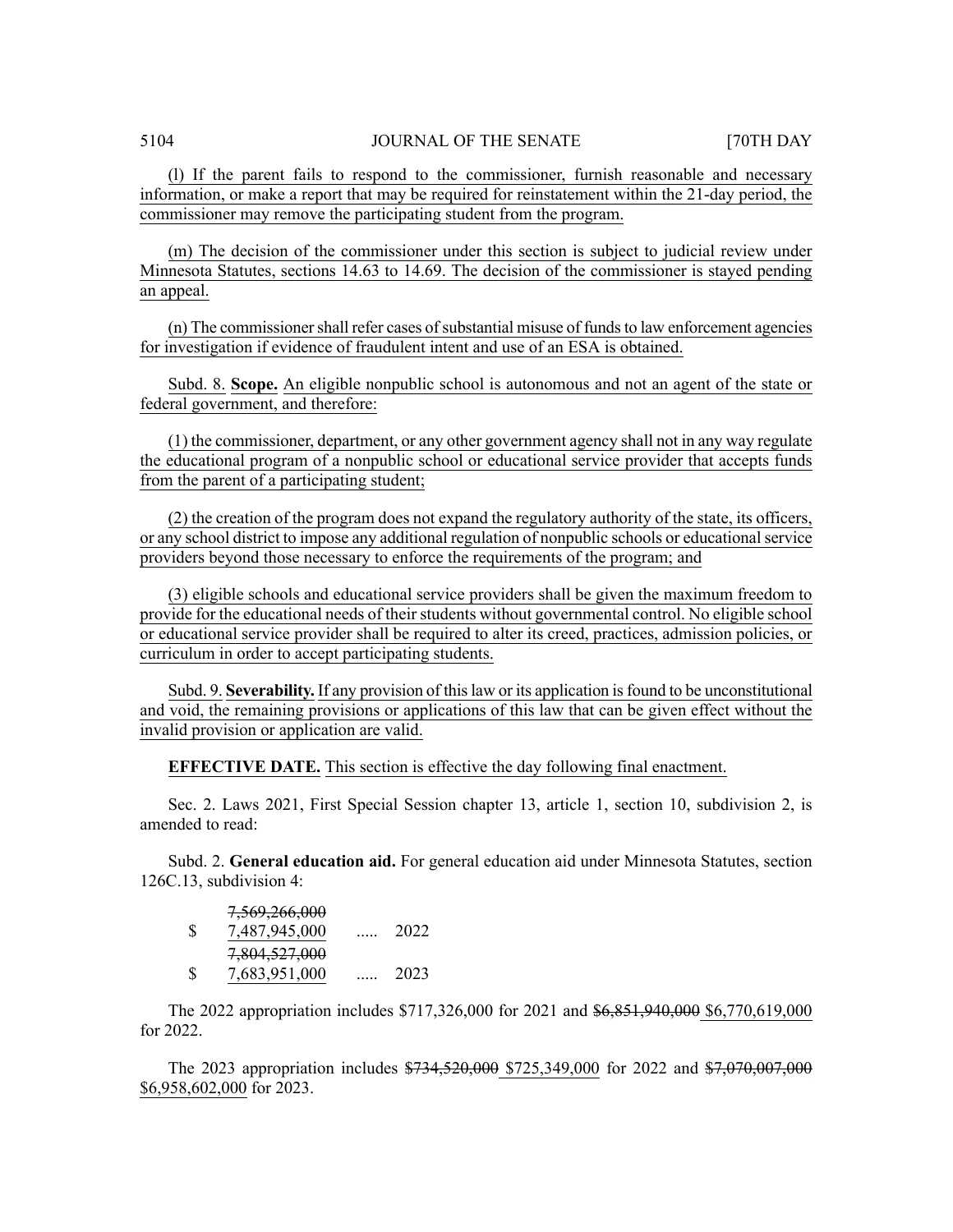to read:

Subd. 2. **Achievement and integration aid.** For achievement and integration aid under Minnesota Statutes, section 124D.862:

|               | 84,057,000 |      |
|---------------|------------|------|
| <sup>\$</sup> | 82,369,000 | 2022 |
|               | 83,431,000 |      |
| <b>S</b>      | 81,144,000 | 2023 |

The 2022 appropriation includes \$8,868,000 for 2021 and \$75,189,000 \$73,501,000 for 2022.

The 2023 appropriation includes \$8,353,000 \$8,167,000 for 2022 and \$75,078,000 \$72,977,000 for 2023.

Sec. 4. Laws 2021, First Special Session chapter 13, article 2, section 4, subdivision 3, is amended to read:

Subd. 3. **American Indian education aid.** For American Indian education aid under Minnesota Statutes, section 124D.81, subdivision 2a:

|              | 11,351,000 |      |
|--------------|------------|------|
| -S           | 11,426,000 | 2022 |
|              | 11,775,000 |      |
| <sup>S</sup> | 11,885,000 | 2023 |

The 2022 appropriation includes \$1,102,000 for 2021 and \$10,249,000 \$10,324,000 for 2022.

The 2023 appropriation includes \$1,138,000 \$1,147,000 for 2022 and \$10,637,000 \$10,738,000 for 2023.

Sec. 5. Laws 2021, First Special Session chapter 13, article 2, section 4, subdivision 4, is amended to read:

Subd. 4. **Charter school building lease aid.** For building lease aid under Minnesota Statutes, section 124E.22:

|               | <del>93,547,000</del> |      |
|---------------|-----------------------|------|
| <sup>\$</sup> | 90,717,000            | 2022 |
|               | 99,819,000            |      |
| <sup>\$</sup> | 96,202,000            | 2023 |

93,547,000

The 2022 appropriation includes \$8,617,000 for 2021 and \$84,930,000 \$82,100,000 for 2022.

The 2023 appropriation includes \$9,436,000 \$9,122,000 for 2022 and \$90,383,000 \$87,080,000 for 2023.

Sec. 6. Laws 2021, First Special Session chapter 13, article 2, section 4, subdivision 12, is amended to read: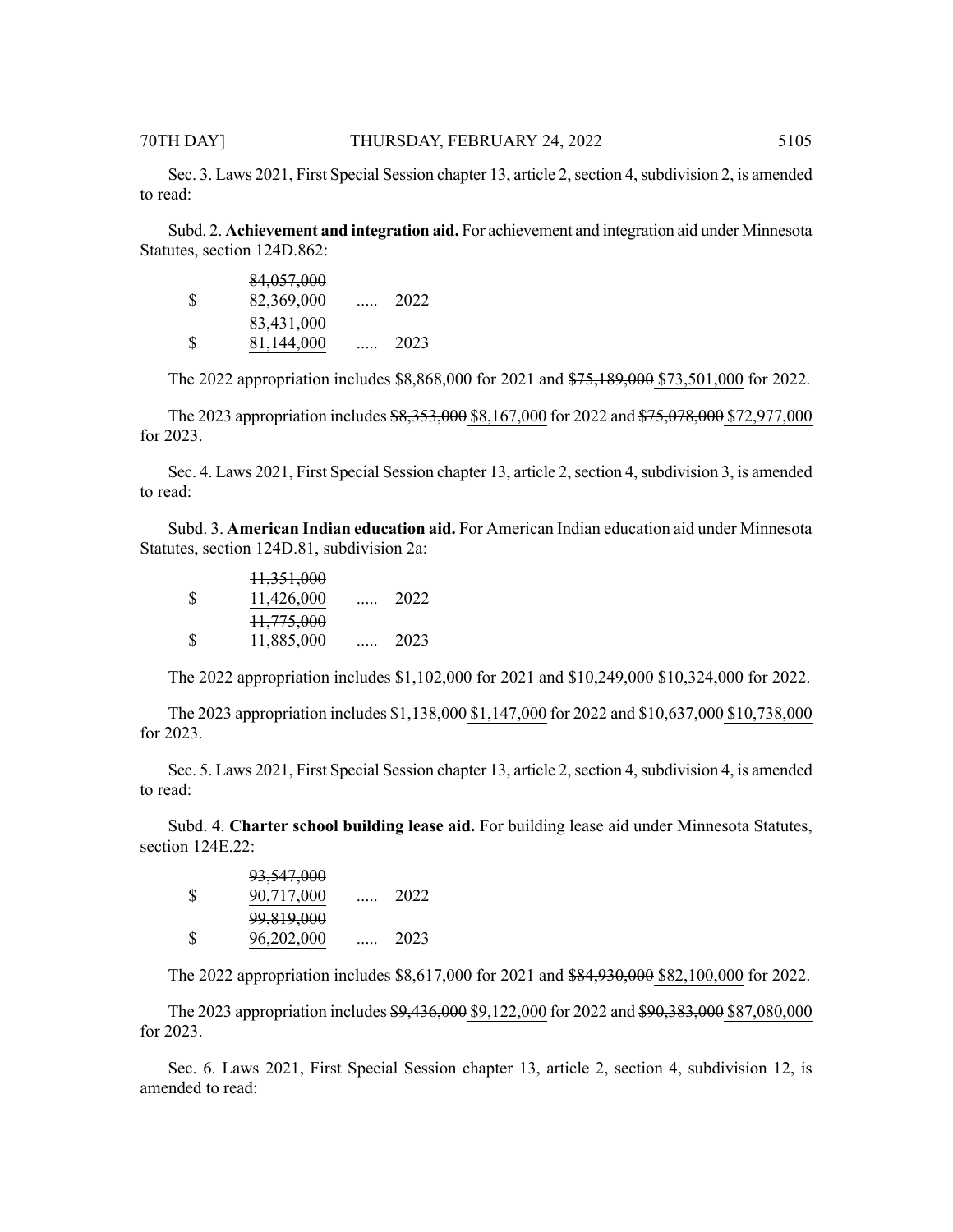Subd. 12. **Interdistrict desegregation or integration transportation grants.** For interdistrict desegregation or integration transportation grants under Minnesota Statutes, section 124D.87:

| S | 12,310,000 | <br>2022 |
|---|------------|----------|
|   | 14,823,000 |          |
| S | 14,833,000 | 2023     |

Sec. 7. Laws 2021, First Special Session chapter 13, article 2, section 4, subdivision 13, is amended to read:

Subd. 13. **Literacy incentive aid.** For literacy incentive aid under Minnesota Statutes, section 124D.98:

| S  | 45,075,000 | . | 2022 |
|----|------------|---|------|
|    | 45,968,000 |   |      |
| -S | 45,999,000 |   | 2023 |

The 2022 appropriation includes \$4,463,000 for 2021 and \$40,612,000 for 2022.

The 2023 appropriation includes \$4,512,000 for 2022 and \$41,456,000 \$41,487,000 for 2023.

Sec. 8. Laws 2021, First Special Session chapter 13, article 3, section 7, subdivision 7, is amended to read:

Subd. 7. **Alternative teacher compensation aid.** (a) For alternative teacher compensation aid under Minnesota Statutes, section 122A.415, subdivision 4:

|               | 88,896,000 |      |
|---------------|------------|------|
| <sup>\$</sup> | 88,600,000 | 2022 |
|               | 88,898,000 |      |
| <sup>\$</sup> | 88,447,000 | 2023 |

(b) The 2022 appropriation includes \$8,877,000 for 2021 and \$80,019,000 \$79,723,000 for 2022.

(c) The 2023 appropriation includes  $$8,891,000$   $$8,858,000$  for 2022 and  $$80,007,000$ \$79,589,000 for 2023.

Sec. 9. Laws 2021, First Special Session chapter 13, article 7, section 2, subdivision 3, is amended to read:

Subd. 3. **Long-term facilities maintenance equalized aid.** For long-term facilities maintenance equalized aid under Minnesota Statutes, section 123B.595, subdivision 9:

|    | 108,582,000 |      |
|----|-------------|------|
| \$ | 107,790,000 | 2022 |
|    | 111,077,000 |      |
| S  | 108,965,000 | 2023 |

The 2022 appropriation includes \$10,660,000 for 2021 and \$97,922,000 \$97,130,000 for 2022.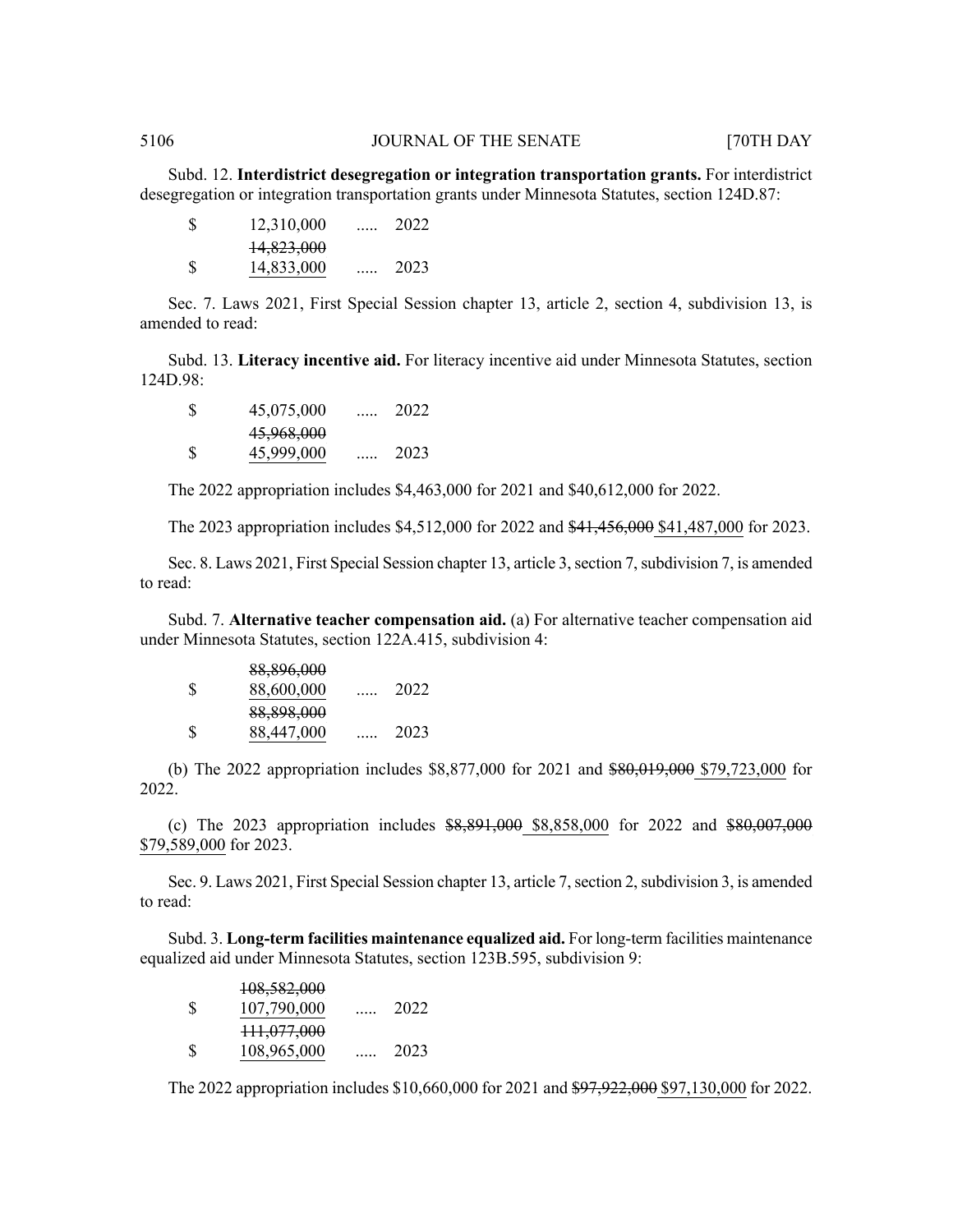The 2023 appropriation includes \$10,880,000 \$10,792,000 for 2022 and \$100,197,000 \$98,173,000 for 2023.

Sec. 10. Laws 2021, First Special Session chapter 13, article 8, section 3, subdivision 2, is amended to read:

Subd. 2. **School lunch.** For school lunch aid under Minnesota Statutes, section 124D.111, and Code of Federal Regulations, title 7, section 210.17:

|    | 16,661,000 |      |
|----|------------|------|
| -S | 14,828,000 | 2022 |
|    | 16,954,000 |      |
| -S | 15,995,000 | 2023 |

Sec. 11. Laws 2021, First Special Session chapter 13, article 8, section 3, subdivision 3, is amended to read:

Subd. 3. **School breakfast.** For traditional school breakfast aid under Minnesota Statutes, section 124D.1158:

|               | 11,848,000 |      |
|---------------|------------|------|
| <sup>\$</sup> | 101,000    | 2022 |
|               | 12,200,000 |      |
| S             | 10,527,000 | 2023 |

Sec. 12. Laws 2021, First Special Session chapter 13, article 8, section 3, subdivision 4, is amended to read:

Subd. 4. **Kindergarten milk.** For kindergarten milk aid under Minnesota Statutes, section 124D.118:

| \$. | 656,000 309,000 | $\cdots$ | 2022 |
|-----|-----------------|----------|------|
| S.  | 658,000 660,000 | $\cdots$ | 2023 |

Sec. 13. Laws 2021, First Special Session chapter 13, article 11, section 4, subdivision 2, is amended to read:

Subd. 2. **Department.** (a) For the Department of Education:

| <sup>S</sup> | 30,837,000 | . | 2022 |
|--------------|------------|---|------|
|              | 26,287,000 |   |      |
| S            | 28,203,000 |   | 2023 |

Of these amounts:

(1) \$319,000 each year is for the Board of School Administrators;

(2) \$1,000,000 each year is for regional centers of excellence under Minnesota Statutes, section 120B.115;

(3) \$250,000 each year is for the School Finance Division to enhance financial data analysis;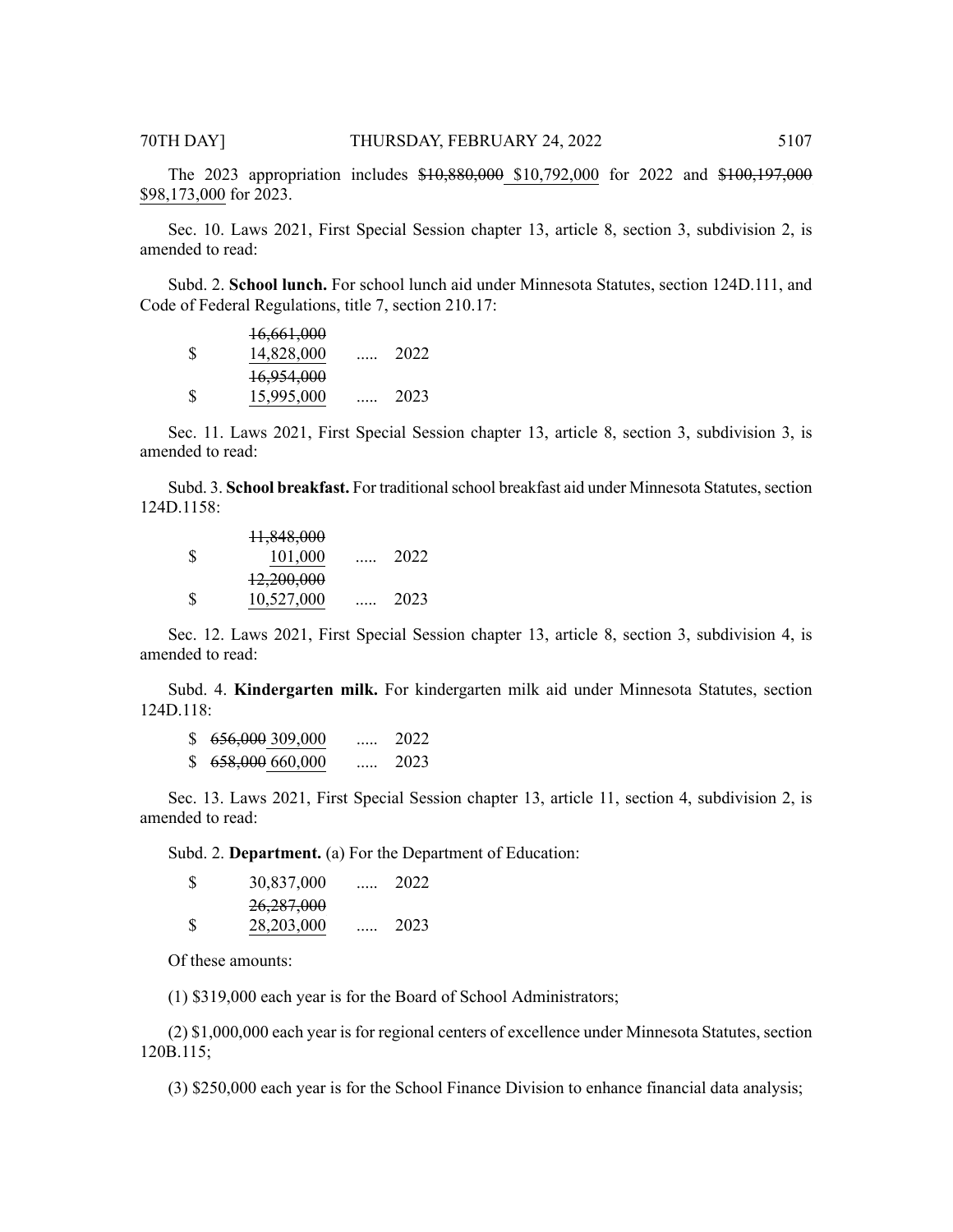(4) \$720,000 each year is for implementing Minnesota's Learning for English Academic Proficiency and Success Act under Laws 2014, chapter 272, article 1, as amended;

(5) \$123,000 each year is for a dyslexia specialist;

(6) \$480,000 each year is for the Department of Education's mainframe update;

(7) \$4,500,000 in fiscal year 2022 only is for legal fees and costs associated with litigation; and

(8) \$340,000 in fiscal years 2022 and 2023 only are for voluntary prekindergarten programs.

(b) None of the amounts appropriated under this subdivision may be used for Minnesota's Washington, D.C., office.

(c) The expenditures of federal grants and aids as shown in the biennial budget document and its supplements are approved and appropriated and must be spent as indicated.

(d) This appropriation includes funds for information technology project services and support subject to the provisions of Minnesota Statutes, section 16E.21. Any ongoing information technology costs will be incorporated into the service level agreement and will be paid to the Office of MN.IT Services by the Department of Education under the rates and mechanisms specified in that agreement.

(e) To account for the base adjustments provided in Laws 2018, chapter 211, article 21, section 1, paragraph (a), and section 3, paragraph (a), the base for fiscal year 2024 and later is \$26,238,000 and the base for fiscal year 2025 and later is \$25,965,000."

Amend the title numbers accordingly

And when so amended the bill do pass and be re-referred to the Committee on Finance. Amendments adopted. Report adopted.

# **Senator Chamberlain from the Committee on Education Finance and Policy, to which was referred**

**S.F. No. 2011:** A bill for an act relating to education finance; authorizing a fund transfer for Independent School District No. 191, Burnsville-Eagan-Savage.

Reports the same back with the recommendation that the bill do pass and be re-referred to the Committee on Finance. Report adopted.

### **Senator Utke from the Committee on Health and Human Services Finance and Policy, to which was referred**

**S.F. No. 2302:** A bill for an act relating to health occupations; creating a Nurse Licensure Compact; appropriating money; proposing coding for new law in Minnesota Statutes, chapter 148.

Reports the same back with the recommendation that the bill be amended as follows:

Page 17, line 25, delete "2021" and insert "2022"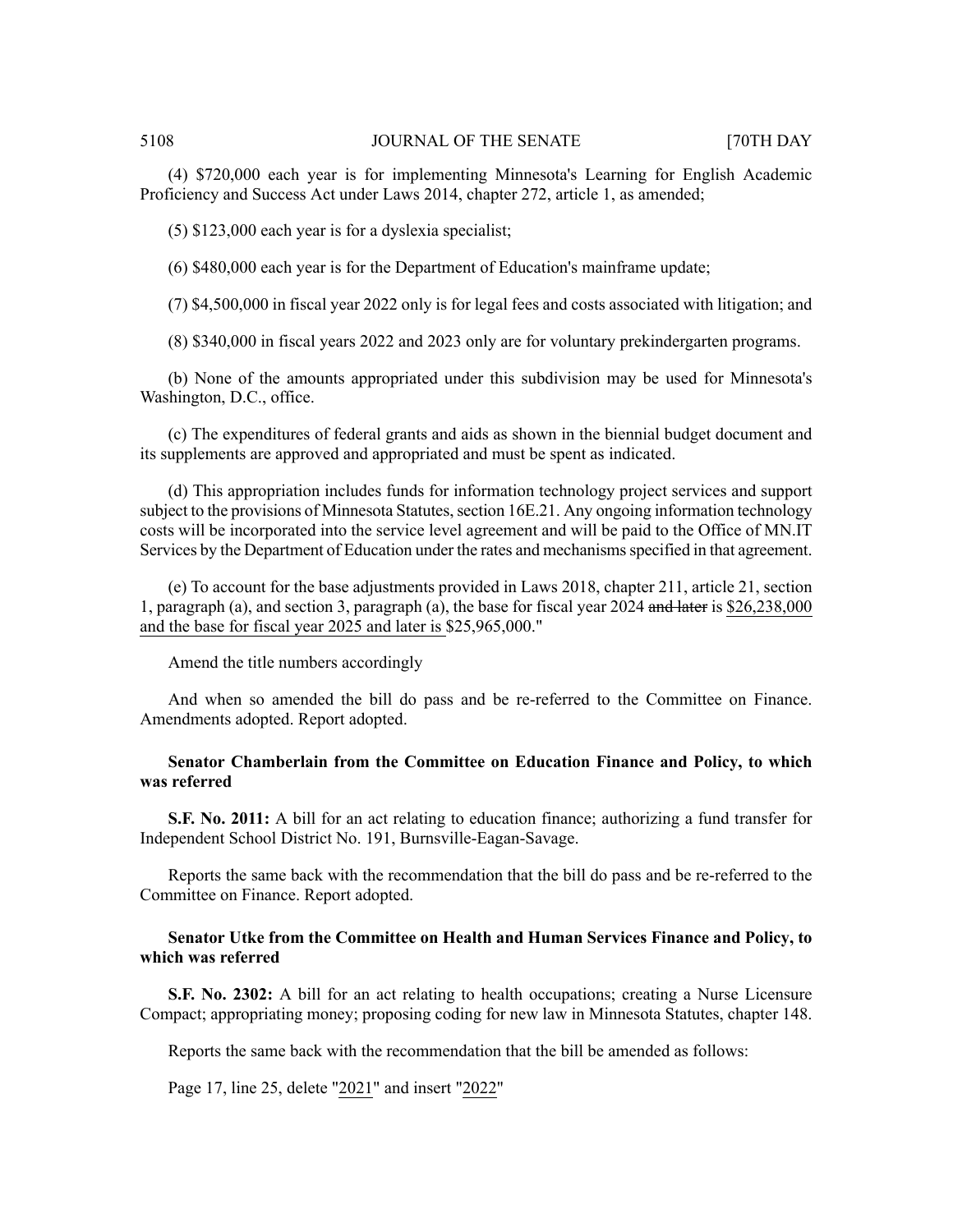Page 19, delete section 3 and insert:

### "Sec. 3. **APPROPRIATION.**

\$157,000 in fiscal year 2023 is appropriated from the state government special revenue fund to the Board of Nursing for the purposes of implementing Minnesota Statutes, section 148.2855. The base for this appropriation is \$6,000 in fiscal year 2024 and \$6,000 in fiscal year 2025."

And when so amended the bill do pass and be re-referred to the Committee on Finance. Amendments adopted. Report adopted.

# **Senator Rarick from the Committee on Labor and Industry Policy, to which was referred**

**S.F. No. 295:** A bill for an act relating to health; moving the regulation of radon licensing activities from the commissioner of health to the commissioner of labor and industry; appropriating money; amending Minnesota Statutes 2020, section 144.4961, subdivisions 3, 8, 9.

Reports the same back with the recommendation that the bill do pass and be re-referred to the Committee on State Government Finance and Policy and Elections. Report adopted.

# **Senator Rarick from the Committee on Labor and Industry Policy, to which was referred**

**S.F. No. 1547:** A bill for an act relating to police disability benefits; requiring the Department of Labor and Industry to study the adequacy of benefits for disabled or injured police officers.

Reports the same back with the recommendation that the bill be amended as follows:

Page 1, line 12, delete "2022" and insert "2023"

Page 1, line 14, before the period, insert "and to the chair of the Legislative Commission on Pensions and Retirement"

And when so amended the bill do pass and be re-referred to the Committee on Jobs and Economic Growth Finance and Policy. Amendments adopted. Report adopted.

# **Senator Kiffmeyer from the Committee on State Government Finance and Policy and Elections, to which was referred**

**S.F. No. 3241:** A bill for an act relating to public safety; precluding pattern bargaining for law enforcement officer salaries; amending Minnesota Statutes 2020, section 43A.17, by adding a subdivision.

Reports the same back with the recommendation that the bill do pass. Report adopted.

# **Senator Kiffmeyer from the Committee on State Government Finance and Policy and Elections, to which was referred**

**S.F. No. 2950:** A bill for an act relating to horse racing; providing for use of the breeders fund; amending Minnesota Statutes 2021 Supplement, section 240.131, subdivision 7.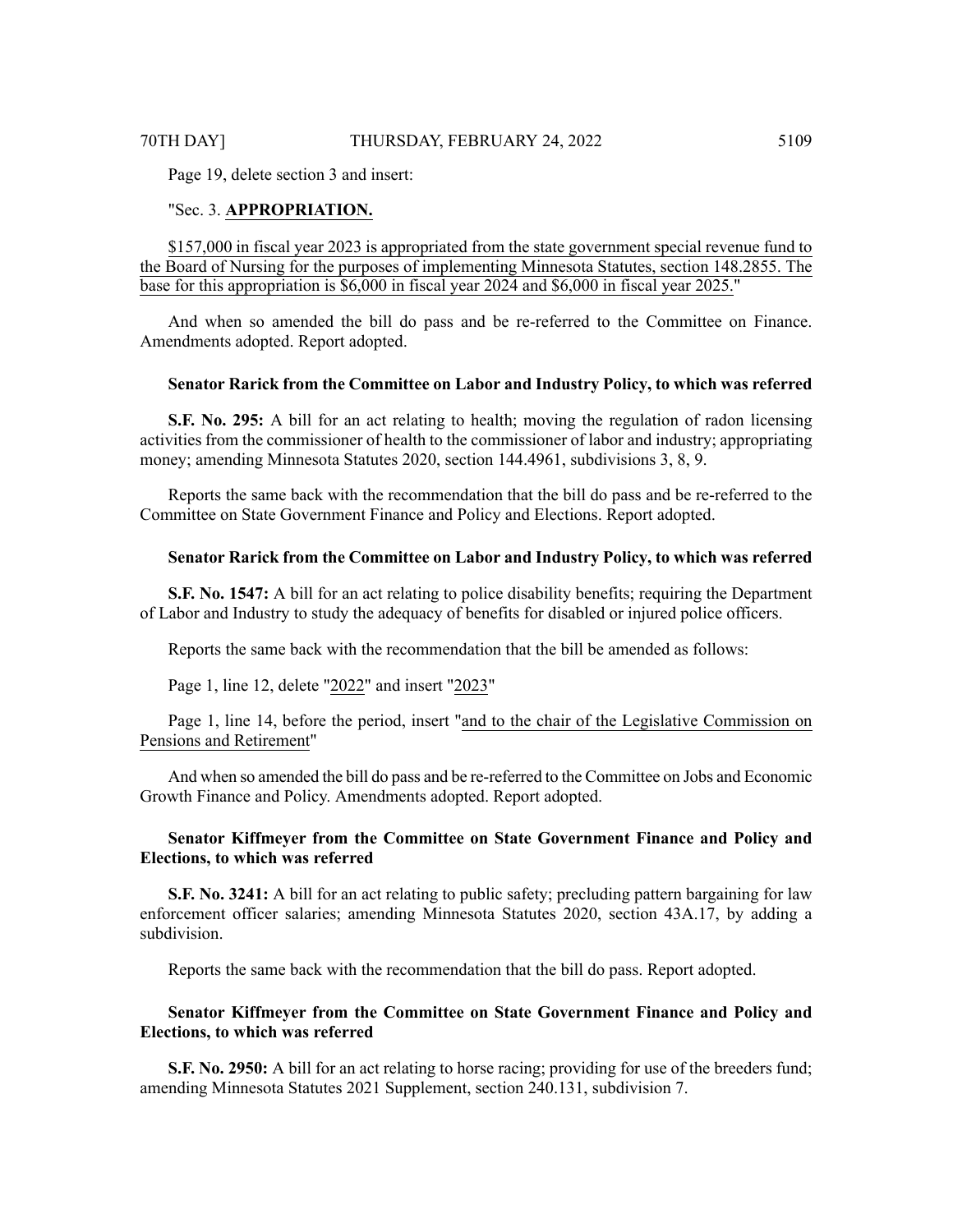Reports the same back with the recommendation that the bill do pass. Report adopted.

# **Senator Newman from the Committee on Transportation Finance and Policy, to which was referred**

**S.F. No. 1602:** A bill for an act relating to transportation; imposing a tax on electric fuel distributed by a utility through an electric vehicle charging station at a public or private parking space; proposing coding for new law in Minnesota Statutes, chapter 296A; repealing Minnesota Statutes 2020, section 168.013, subdivision 1m.

Reports the same back with the recommendation that the bill be amended as follows:

Delete everything after the enacting clause and insert:

# "Section 1. **[296A.075] ELECTRIC FUEL TAX.**

Subdivision 1. **Definitions.** (a) For the purposes of this section, the following terms have the meanings given.

(b) "Distributed" means the receipt, delivery, or placing of electric fuel into the battery or other energy storage device of an electric vehicle at a location in this state.

(c) "Electric fuel" means electrical energy delivered or placed into the battery or other energy storage device of an electric vehicle to be used to power the electric vehicle.

(d) "Electric utility" or "utility" has the meaning given in section 216B.38, subdivision 5.

(e) "Electric vehicle" has the meaning given in section 169.011, subdivision 26a.

Subd. 2. **Tax imposed on electric fuel.** (a) On and after January 1, 2023, a tax of 5.1 cents per kilowatt hour is imposed and shall be collected by a utility from the utility customer on electric fuel knowingly distributed to the utility customer by the utility for the purpose of charging an electric vehicle.

(b) An electric utility collecting the tax required by this subdivision must submit all of the tax proceeds collected to the commissioner of revenue on a monthly basis. The commissioner of revenue must deposit the proceeds of the tax collected under this paragraph into the highway user tax distribution fund.

Subd. 3. **Information to utility.** A utility customer shall inform the utility, in writing or electronically, when the utility customer purchases an electric vehicle or installs a charging station capable of delivering electric fuel to an electric vehicle within 30 days of purchase of the electric vehicle or installation of the charging station.

Subd. 4. **Exemptions.** The provisions of subdivision 2 do not apply to electric fuel purchased by:

(1) a transit system or transit provider receiving financial assistance or reimbursement under section 174.24; 256B.0625, subdivision 17; or 473.384;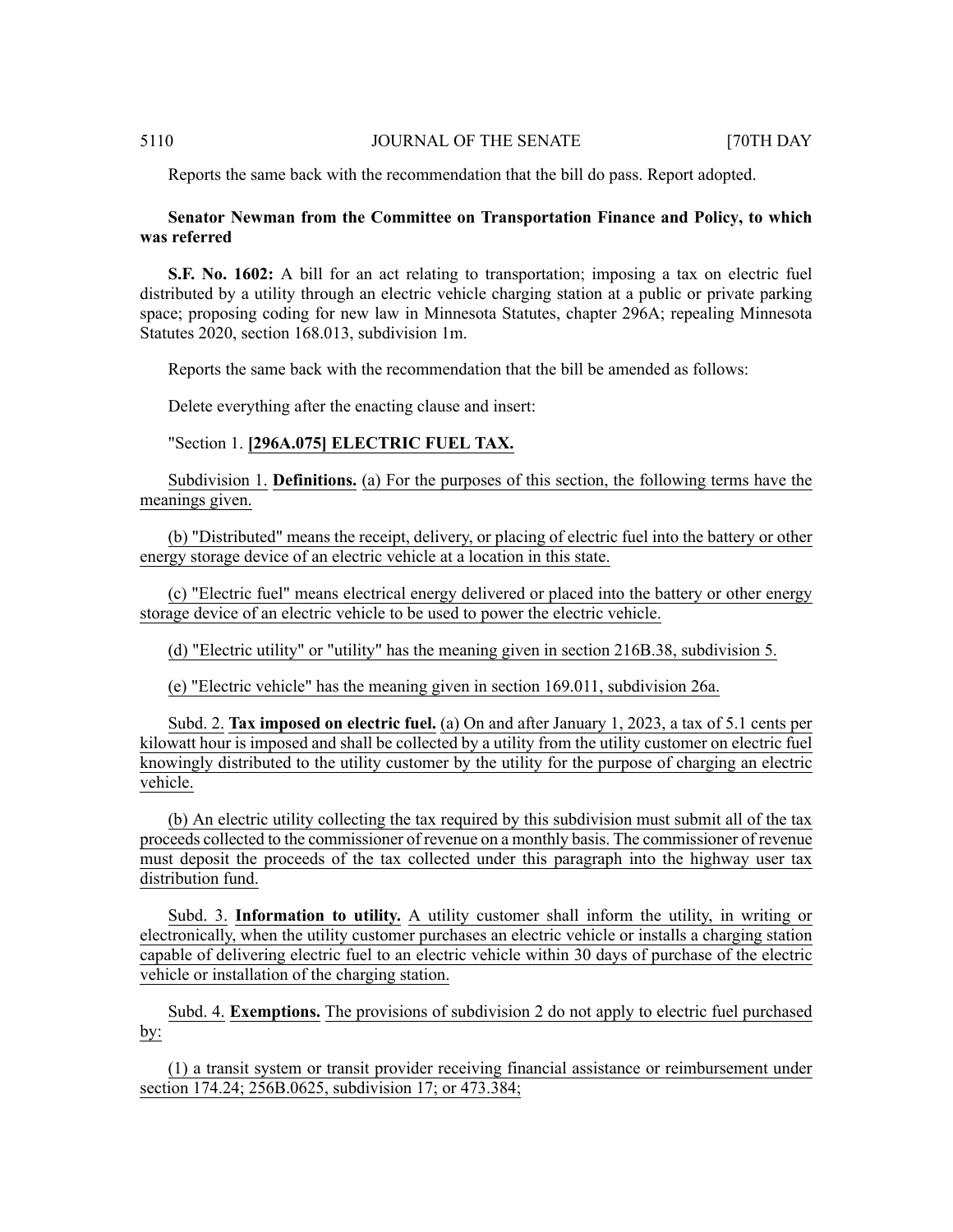(2) providers of transportation to recipients of medical assistance home and community-based services waivers enrolled in day programs, including adult day care, family adult day care, day treatment and habilitation, prevocational services, and structured day services;

#### (3) an ambulance service licensed under chapter 144E; and

(4) providers of medical or dental services by a federally qualified health center, as defined under title 19 of the Social Security Act, as amended by section 4161 of the Omnibus Budget Reconciliation Act of 1990, with a motor vehicle used exclusively as a mobile medical unit.

# Sec. 2. **REPEALER.**

Minnesota Statutes 2020, section 168.013, subdivision 1m, is repealed."

Amend the title accordingly

And when so amended the bill do pass and be re-referred to the Committee on Energy and Utilities Finance and Policy. Amendments adopted. Report adopted.

# **Senator Newman from the Committee on Transportation Finance and Policy, to which was referred**

**S.F. No. 3086:** A bill for an act relating to transportation; modifying allocation of state general sales tax revenue related to motor vehicle repair and replacement parts; dedicating sales tax revenue to small cities assistance account and town road account; amending Minnesota Statutes 2020, section 297A.94.

Reports the same back with the recommendation that the bill do pass and be re-referred to the Committee on Taxes. Report adopted.

# **Senator Newman from the Committee on Transportation Finance and Policy, to which was referred**

**S.F. No. 3081:** A bill for an act relating to transportation; allocating state general sales tax revenue related to motor vehicle repair and replacement parts exclusively to fund roads; amending Minnesota Statutes 2020, section 297A.94.

Reports the same back with the recommendation that the bill do pass and be re-referred to the Committee on Taxes. Report adopted.

# **SECOND READING OF SENATE BILLS**

S.F. Nos. 908, 1391, 2909, 2429, 3251, 3107, 3241, and 2950 were read the second time.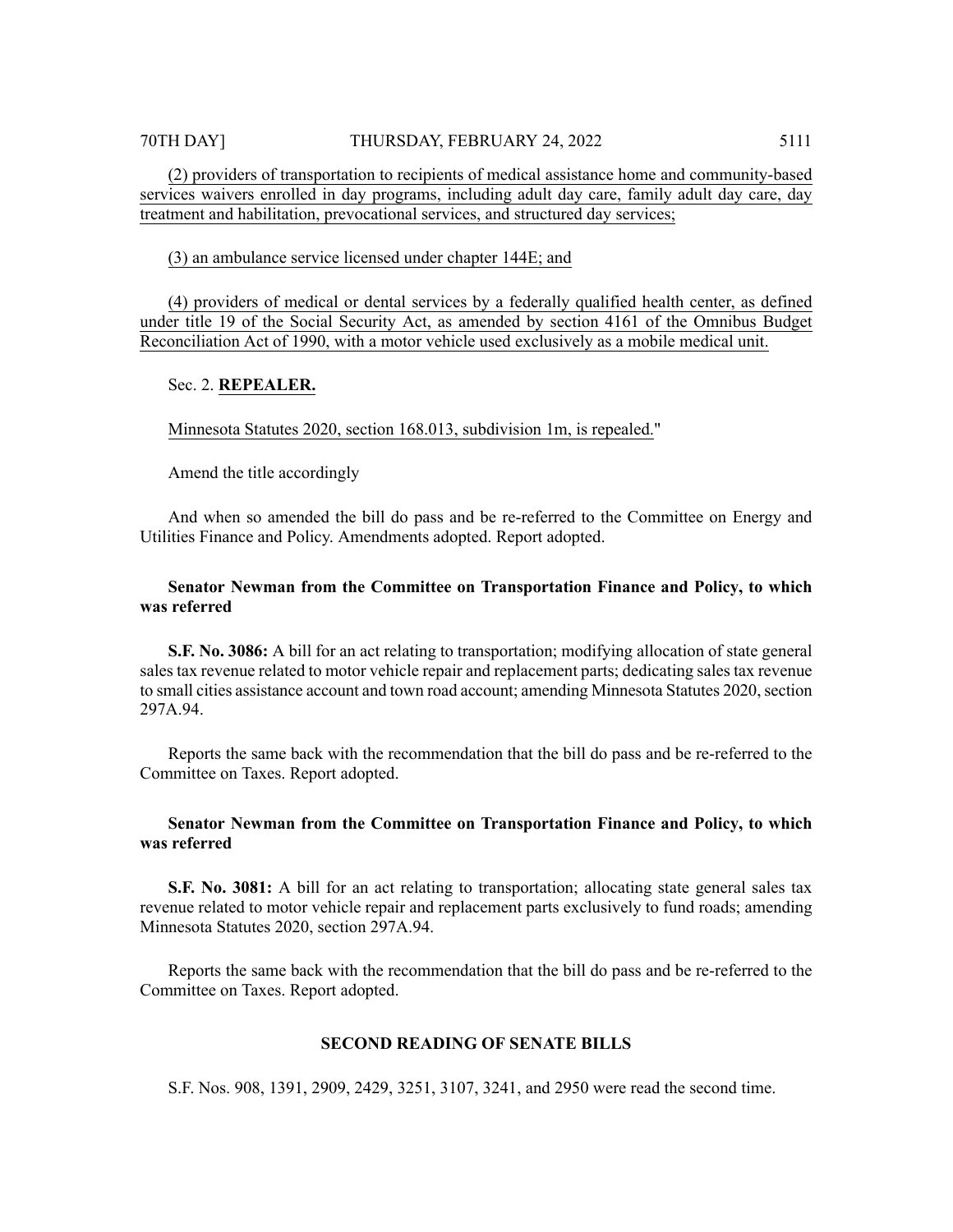### **INTRODUCTION AND FIRST READING OF SENATE BILLS**

The following bills were read the first time.

#### **Senator Latz introduced--**

**S.F. No. 3381:** A bill for an act relating to capital investment; appropriating money for capital improvements to the public water system in the city of Medicine Lake; authorizing the sale and issuance of state bonds.

Referred to the Committee on Capital Investment.

# **Senator Latz introduced--**

**S.F. No. 3382:** A bill for an act relating to corrections; establishing the Clemency Review Commission; requiring a report; amending Minnesota Statutes 2020, section 638.01; proposing coding for new law in Minnesota Statutes, chapter 638; repealing Minnesota Statutes 2020, sections 638.02; 638.03; 638.04; 638.05; 638.06; 638.07; 638.075; 638.08.

Referred to the Committee on Judiciary and Public Safety Finance and Policy.

#### **Senators Pappas and Dziedzic introduced--**

**S.F. No. 3383:** A bill for an act relating to the State Board of Investment; requiring divestment from certain investments relating to fossil fuels; requiring a report; proposing coding for new law in Minnesota Statutes, chapter 11A.

Referred to the Committee on State Government Finance and Policy and Elections.

#### **Senators Pappas and Dziedzic introduced--**

**S.F. No. 3384:** A bill for an act relating to State Board of Investment; mandating report on impact of climate change on fossil fuel investments currently held by State Board of Investment.

Referred to the Committee on State Government Finance and Policy and Elections.

## **Senator Pappas introduced--**

**S.F. No. 3385:** A bill for an act relating to capital investment; appropriating money for the Metropolitan Center for Independent Living.

Referred to the Committee on Jobs and Economic Growth Finance and Policy.

#### **Senator Pappas introduced--**

**S.F. No. 3386:** A bill for an act relating to capital investment; appropriating money for the Metropolitan Center for Independent Living.

Referred to the Committee on Jobs and Economic Growth Finance and Policy.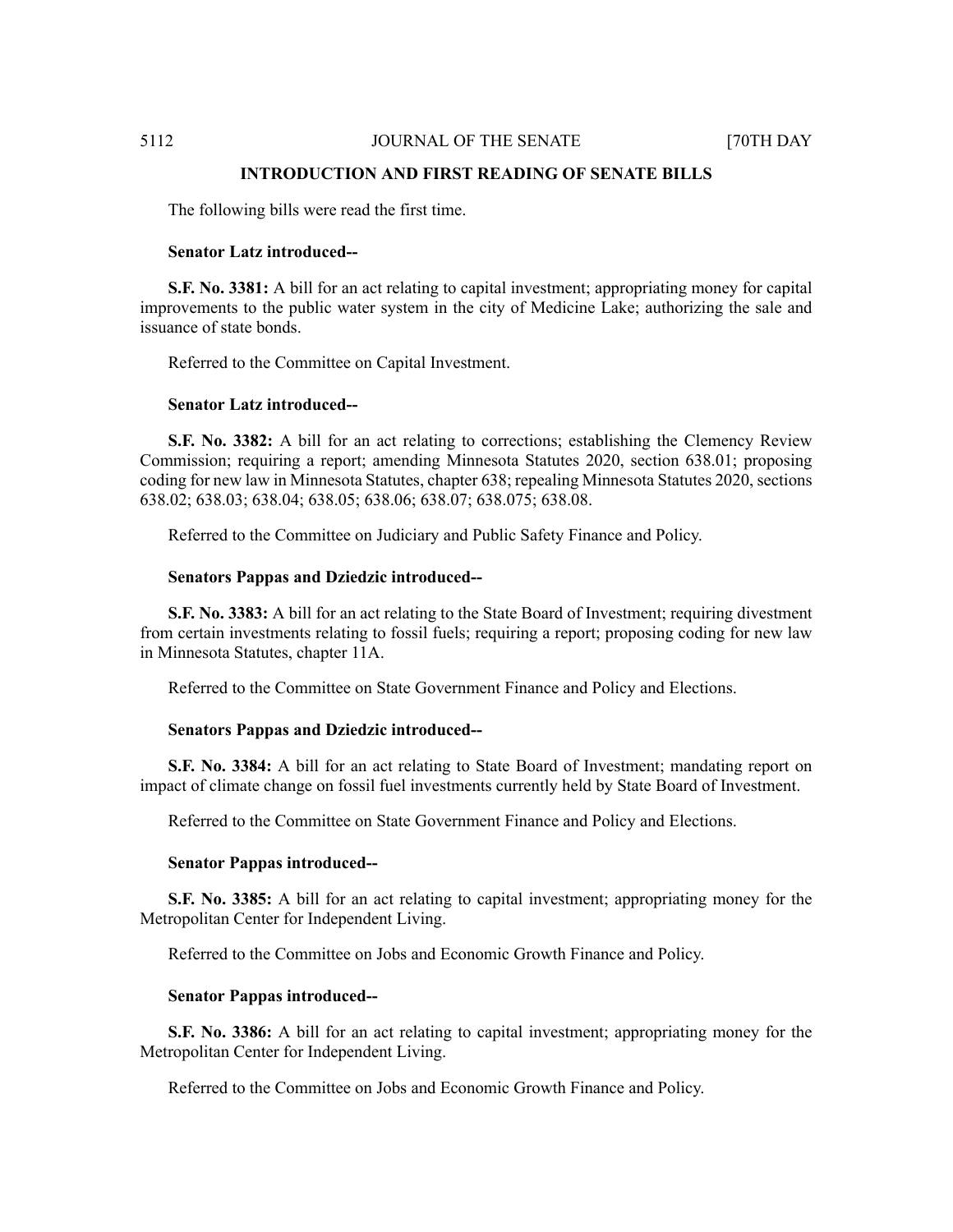### 70TH DAY] THURSDAY, FEBRUARY 24, 2022 5113

#### **Senators Pappas and Dziedzic introduced--**

**S.F. No. 3387:** A bill for an act relating to public safety; appropriating money for grants to crossover youth practice model and dual-status youth programs.

Referred to the Committee on Judiciary and Public Safety Finance and Policy.

# **Senator Fateh introduced--**

**S.F. No. 3388:** A bill for an act relating to human services; prohibiting private agencies from providing case management services to persons receiving certain waiver services; amending Minnesota Statutes 2020, section 256B.49, subdivision 13.

Referred to the Committee on Human Services Reform Finance and Policy.

# **Senator Fateh introduced--**

**S.F. No. 3389:** A bill for an act relating to human services; modifying assessment requirements for customized living; amending Minnesota Statutes 2021 Supplement, section 256B.0911, subdivision 3a.

Referred to the Committee on Human Services Reform Finance and Policy.

## **Senator Fateh introduced--**

**S.F. No. 3390:** A bill for an act relating to human services; increasing payment rates for customized living services provided under the brain injury waiver and the community access for disability inclusion waiver; amending Minnesota Statutes 2021 Supplement, section 256S.2101, subdivision 1.

Referred to the Committee on Human Services Reform Finance and Policy.

# **Senators Bigham, Coleman, Housley, and Putnam introduced--**

**S.F. No. 3391:** A bill for an act relating to public safety; providing for a rebate program for firearm safe purchases; providing for a report; appropriating money.

Referred to the Committee on Judiciary and Public Safety Finance and Policy.

#### **Senators Ruud, Ingebrigtsen, Utke, Osmek, and Hawj introduced--**

**S.F. No. 3392:** A bill for an act relating to natural resources; requiring safety education and permitting for certain watercraft operators; amending Minnesota Statutes 2020, sections 86B.313, subdivisions 3, 4; 171.07, by adding a subdivision; proposing coding for new law in Minnesota Statutes, chapter 86B; repealing Minnesota Statutes 2020, sections 86B.101; 86B.305.

Referred to the Committee on Environment and Natural Resources Policy and Legacy Finance.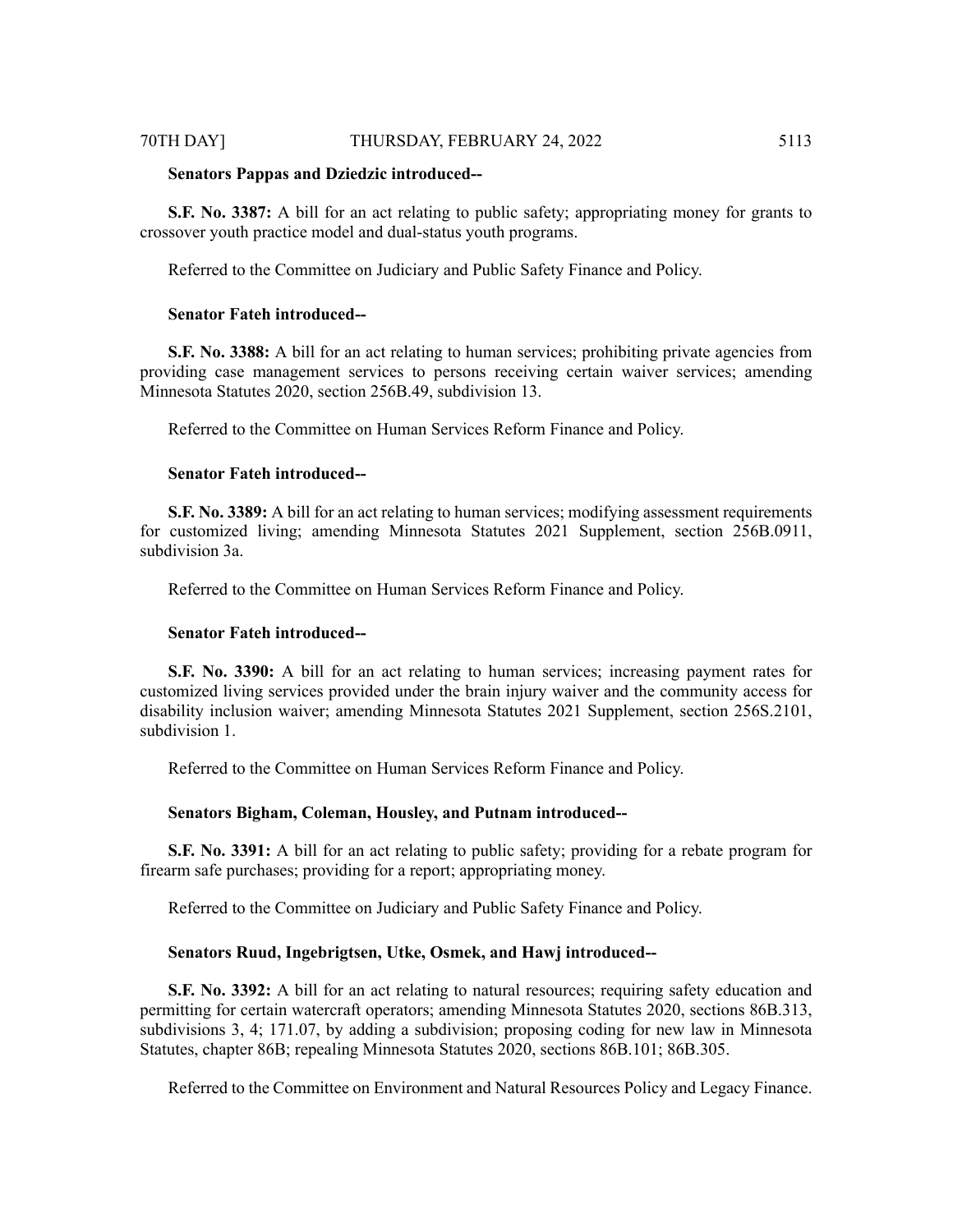#### **Senators Wiklund and López Franzen introduced--**

**S.F. No. 3393:** A bill for an act relating to taxation; local sales and use; authorizing the city of Bloomington to impose a local sales and use tax.

Referred to the Committee on Taxes.

#### **Senators Wiklund and López Franzen introduced--**

**S.F. No. 3394:** A bill for an act relating to insurance; requiring the coverage for infertility treatment; proposing coding for new law in Minnesota Statutes, chapter 62A.

Referred to the Committee on Commerce and Consumer Protection Finance and Policy.

#### **Senator Senjem introduced--**

**S.F. No. 3395:** A bill for an act relating to judiciary; establishing a statutory procedure to assess the competency of a defendant to stand trial; providing for contested hearings; establishing continuing supervision for certain defendants found incompetent to stand trial; establishing requirements to restore certain defendants to competency; providing for jail-based competency restoration programs; establishing forensic navigators; requiring forensic navigators to provide services to certain defendants; establishing dismissal plans for certain defendants found incompetent to stand trial; establishing a planning and implementation committee; appropriating money; amending Minnesota Statutes 2020, sections 253B.07, subdivision 2a; 253B.10, subdivision 1; 480.182; proposing coding for new law in Minnesota Statutes, chapter 611.

Referred to the Committee on Human Services Reform Finance and Policy.

#### **Senator Senjem introduced--**

**S.F. No. 3396:** A bill for an act relating to higher education; appropriating money for a weather resilience program in the University of Minnesota Extension Service.

Referred to the Committee on Higher Education Finance and Policy.

#### **Senator Senjem introduced--**

**S.F. No. 3397:** A bill for an act relating to taxation; individual income; providing a refundable credit for investments in energy efficient home improvements, electric vehicles, and renewable energy; appropriating money; proposing coding for new law in Minnesota Statutes, chapter 290.

Referred to the Committee on Taxes.

#### **Senators Ruud, Dornink, and Utke introduced--**

**S.F. No. 3398:** A bill for an act relating to elections; requiring photo ID to register to vote and to vote; creating a voter identification card; establishing provisional ballots; prohibiting certain methods of compensation related to absentee voting; requiring identification of individuals acting as an agent for an absentee voter; requiring identification of individuals providing assistance to a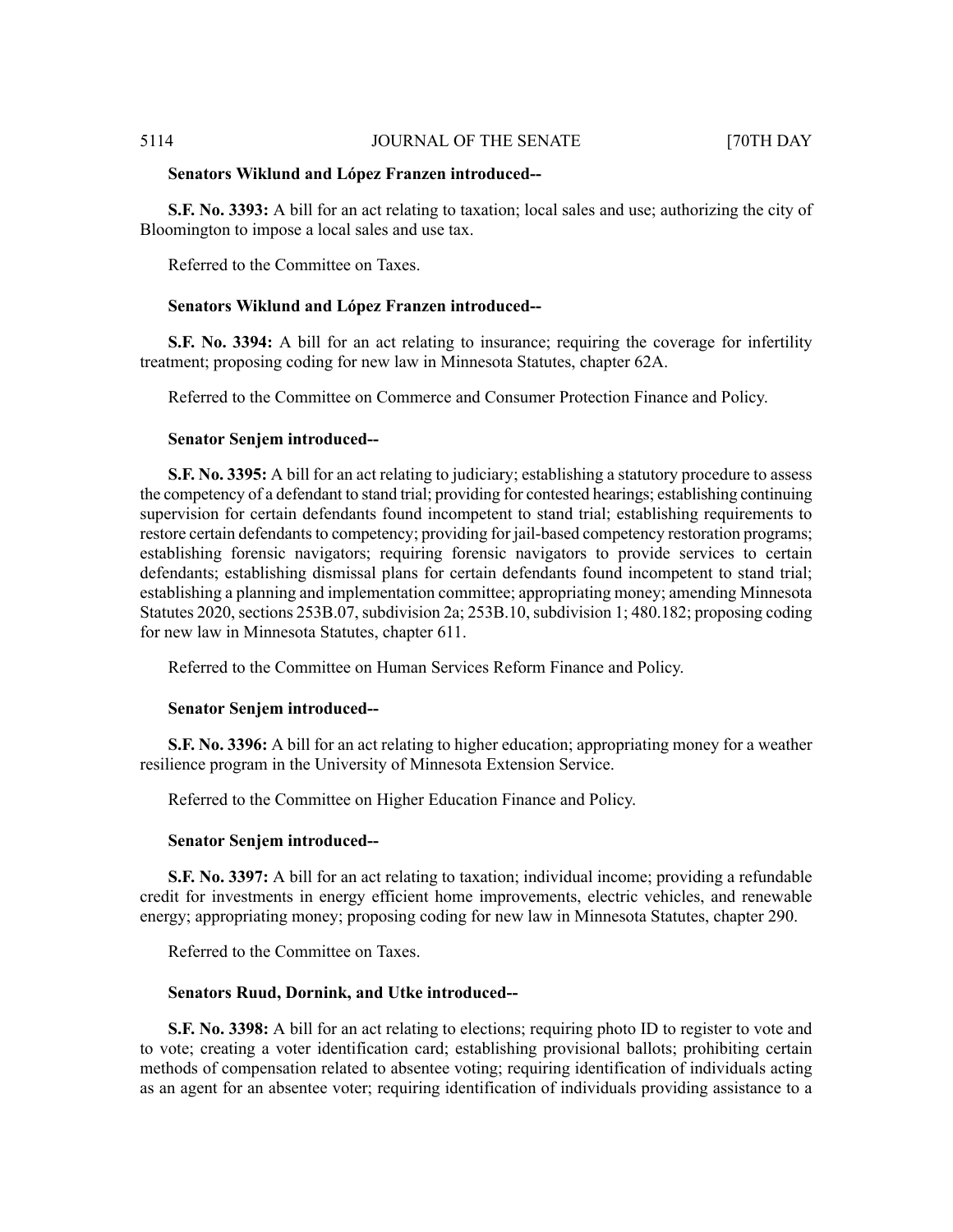voter in a polling place; prohibiting certain activities related to voter registration and absentee voting; prohibiting counties, municipalities, and school districts from accepting certain contributions for election expenses; amending requirements for in-person absentee voting polling places; increasing criminal penalties; requiring reports; appropriating money; amending Minnesota Statutes 2020, sections 5B.06; 13.6905, by adding a subdivision; 144.226, by adding subdivisions; 171.06, subdivisions 1, 2, by adding a subdivision; 171.061, subdivisions 1, 3, 4; 171.07, subdivisions 1a, 4, 14, by adding a subdivision; 171.071, subdivisions 1, 2; 171.10, subdivision 1; 171.11; 171.12, subdivision 3c; 171.121; 171.14; 201.022, subdivision 1; 201.061, subdivisions 1, 1a, 3; 201.071, subdivisions 1, 3; 201.091, subdivision 9; 201.121, subdivision 1; 201.13, subdivision 3; 201.14; 201.145, subdivisions 2, 3, 4, 5; 201.161; 201.221, subdivision 3; 203B.03, by adding a subdivision; 203B.04, subdivision 4; 203B.065; 203B.07, subdivision 3; 203B.081, subdivision 1; 203B.17, subdivision 2; 203B.19; 203B.21, subdivision 3; 204B.32, by adding a subdivision; 204B.45, subdivision 2; 204B.46; 204C.08, subdivision 1d; 204C.10; 204C.15, subdivision 1; 204C.32; 204C.33, subdivision 1; 204C.37; 205.065, subdivision 5; 205.185, subdivision 3; 205A.03, subdivision 4; 205A.10, subdivision 3; 211B.07; 211B.13, subdivision 1; 256E.22, subdivision 1; Minnesota Statutes 2021 Supplement, sections 201.071, subdivision 2; 201.225, subdivision 2; 203B.04, subdivision 1; 203B.08, subdivision 1; 203B.121, subdivision 2; 203B.24, subdivision 1; proposing coding for new law in Minnesota Statutes, chapters 200; 201; 204C; 357; repealing Minnesota Statutes 2020, section 201.061, subdivision 7.

Referred to the Committee on State Government Finance and Policy and Elections.

#### **Senator Weber introduced--**

**S.F. No. 3399:** A bill for an act relating to capital investment; appropriating money for water infrastructure to connect the city of Luverne to the Lewis and Clark Regional Water System; authorizing the sale and issuance of state bonds.

Referred to the Committee on Capital Investment.

# **Senator Weber introduced--**

**S.F. No. 3400:** A bill for an act relating to capital investment; appropriating money for wastewater system improvements in the city of Wilder; authorizing the sale and issuance of state bonds.

Referred to the Committee on Capital Investment.

# **Senator Weber introduced--**

**S.F. No. 3401:** A bill for an act relating to taxation; individual income; creating an excess premium credit for health insurance; proposing coding for new law in Minnesota Statutes, chapter 290.

Referred to the Committee on Taxes.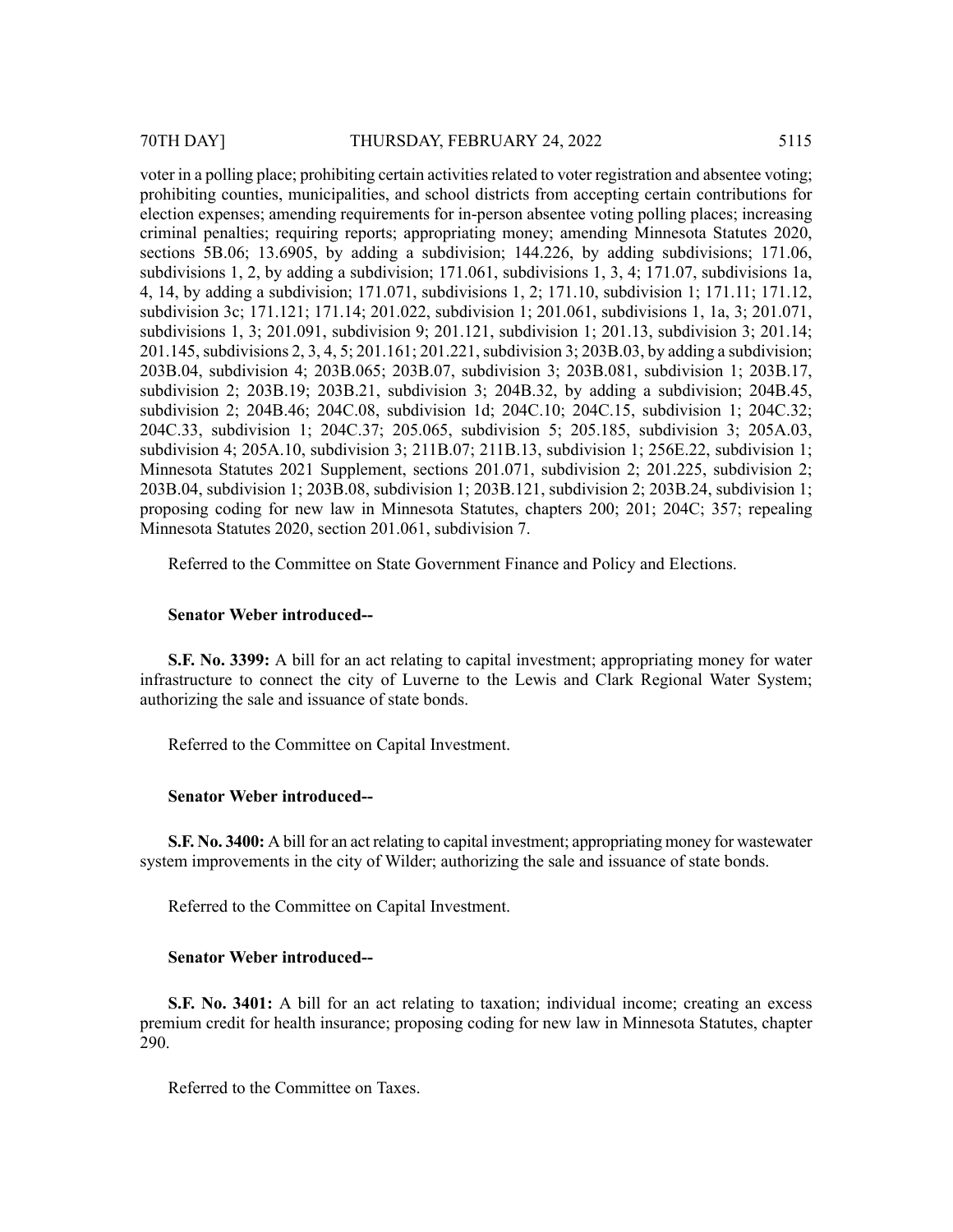#### **Senator Bigham introduced--**

**S.F. No. 3402:** A bill for an act relating to retirement; Public Employees Retirement Association; statewide volunteer firefighter plan; adding vesting alternatives; removing the alternative pension for members with less than five years of service credit under the retirement plan; clarifying procedures for joining the retirement plan; amending Minnesota Statutes 2020, sections 353G.01, subdivisions 7, 9a; 353G.05, subdivisions 1, 2, 3, by adding a subdivision; 353G.09, subdivisions 1, 2; repealing Minnesota Statutes 2020, section 353G.09, subdivision 3.

Referred to the Committee on State Government Finance and Policy and Elections.

### **Senators Bigham and Marty introduced--**

**S.F. No. 3403:** A bill for an act relating to environment; prohibiting PFAS in cosmetics; proposing coding for new law in Minnesota Statutes, chapter 116.

Referred to the Committee on Environment and Natural Resources Policy and Legacy Finance.

#### **Senators Bigham and Kunesh introduced--**

**S.F. No. 3404:** A bill for an act relating to energy; modifying a deadline for the Prairie Island Net Zero project; amending Laws 2020, chapter 118, section 3, subdivision 3.

Referred to the Committee on Energy and Utilities Finance and Policy.

### **Senator Utke introduced--**

**S.F. No. 3405:** A bill for an act relating to capital investment; appropriating money for new law enforcement and government facilities in Lake of the Woods County; authorizing the sale and issuance of state bonds.

Referred to the Committee on Capital Investment.

#### **Senator Utke introduced--**

**S.F. No. 3406:** A bill for an act relating to mental health; making additional mental health professionals eligible for loan forgiveness under the health professional education loan forgiveness program; establishing a mental health provider supervision grant program and a mental health professional scholarship grant program; modifying qualifications for case managers; appropriating money; amending Minnesota Statutes 2020, sections 144.1501, subdivision 4; 245.462, subdivision 4; Minnesota Statutes 2021 Supplement, section 144.1501, subdivision 2; proposing coding for new law in Minnesota Statutes, chapter 144.

Referred to the Committee on Health and Human Services Finance and Policy.

# **Senator Duckworth introduced--**

**S.F. No. 3407:** A bill for an act relating to state government; appropriating money to the Minnesota Amateur Sports Commission to study the development of the United States Amateur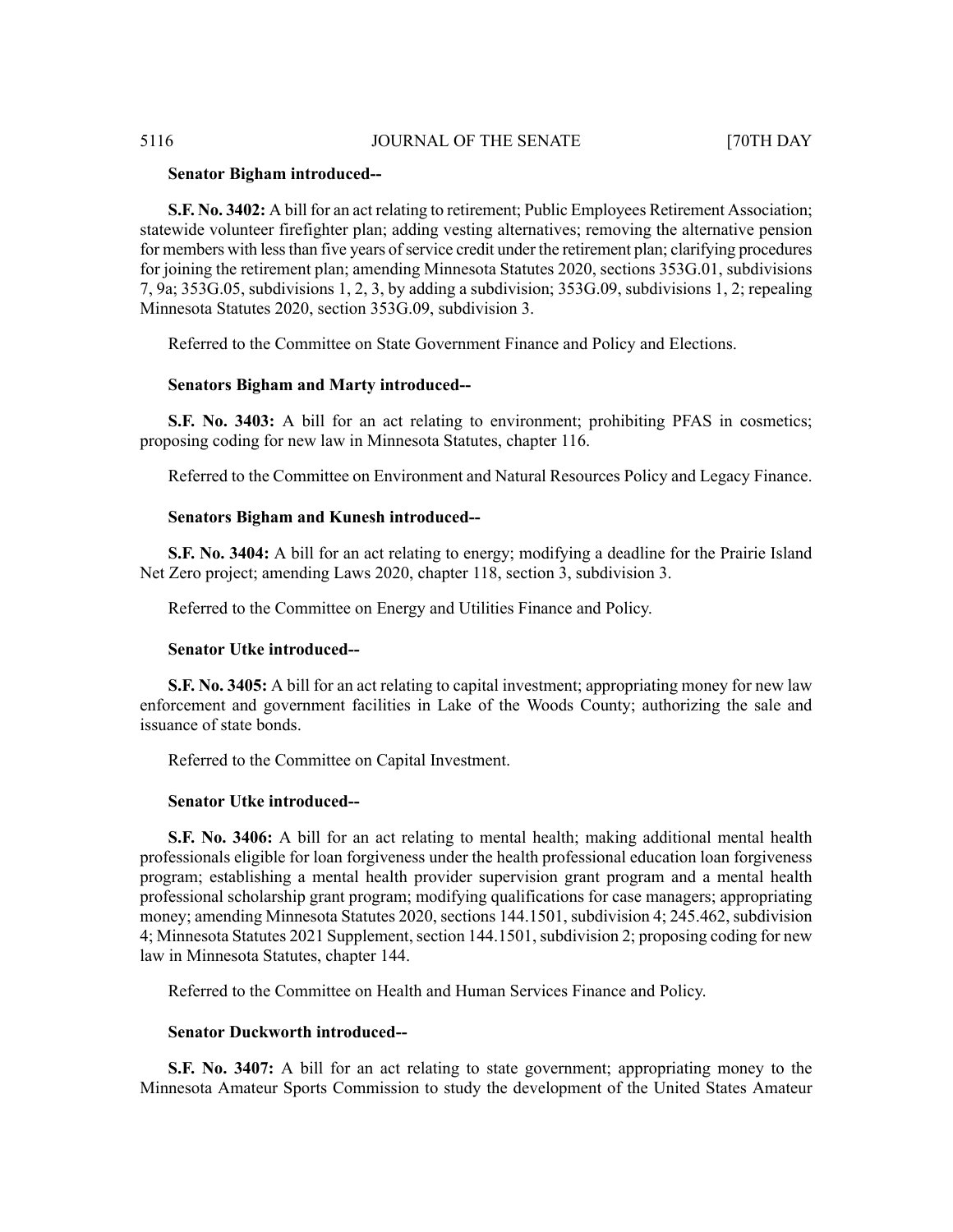Sports and Training Center in Dakota County in partnership with the cities of Eagan and Inver Grove Heights; requiring a report.

Referred to the Committee on State Government Finance and Policy and Elections.

#### **Senator Utke introduced--**

**S.F. No. 3408:** A bill for an act relating to employees; modifying the membership and duties of the Task Force on Subminimum Wages; amending Laws 2021, First Special Session chapter 7, article 17, section 14.

Referred to the Committee on Human Services Reform Finance and Policy.

#### **Senator Latz introduced--**

**S.F. No. 3409:** A bill for an act relating to legislative enactments; making miscellaneous technical corrections to laws and statutes; correcting erroneous, obsolete, and omitted text and references; removing redundant, conflicting, and superseded provisions; amending Minnesota Statutes 2020, sections 12.27, subdivision 3; 12.381, subdivision 1; 12.61, subdivision 1; 12A.07, subdivision 2; 13.3805, subdivision 3; 13.3806, subdivision 6; 13.381, by adding a subdivision; 13.46, subdivision 2; 13.461, by adding a subdivision; 13.4963, subdivision 14; 13.7191, subdivision 14b, by adding a subdivision; 13.785, by adding a subdivision; 13.7905, by adding a subdivision; 13.7908, subdivision 2; 13.82, subdivision 8; 13.851, by adding a subdivision; 13.871, subdivisions 5, 6; 28A.06; 43A.15, subdivision 14; 62U.06, subdivision 2; 62W.09, subdivision 1; 84.0285; 84.87, subdivision 1; 88.16, subdivision 2; 103F.211, subdivision 2; 116B.11, subdivision 1; 121A.031, subdivisions 2, 3, 5; 122A.09, subdivision 7; 122A.40, subdivision 13; 122A.41, subdivision 6; 123B.61; 123B.62; 123B.88, subdivision 1; 124D.454, subdivision 12; 126C.65, subdivision 4; 129D.02, subdivision 5; 147A.01, subdivision 23; 147B.02, subdivision 7; 148.56, subdivision 1; 148.6443, subdivision 3; 148E.105, subdivision 3; 148E.120, subdivision 1; 151.37, subdivision 12; 151.74, subdivision 6; 161.242, subdivision 2; 161.3203, subdivision 4; 162.06, subdivision 5; 162.08, subdivision 4; 163.051, subdivision 1; 168.101, subdivision 1; 168.27, subdivisions 11, 12; 168.63, subdivision 5; 168A.07, subdivision 3; 168B.055; 168D.01, subdivision 4; 168D.02, subdivision 1; 169.06, subdivisions 1, 4a; 169.09, subdivision 5; 169.20, subdivision 5b; 169.305, subdivision 3; 169.34, subdivision 2; 169.42, subdivision 5; 169.468, subdivision 4; 169.541, subdivision 2; 169.57, subdivision 2; 169.792, subdivisions 7, 11; 169.801, subdivision 2; 169.824, subdivision 1; 169.851, subdivision 3; 169.86, subdivisions 1, 5; 169.871, subdivision 1b; 169.965, subdivision 2; 169.966, subdivision 2; 171.01, subdivisions 28, 29, 30, 31, 32, 39, 42, 43, 45, 48, 50; 171.168, subdivisions 1, 3; 171.177, subdivision 8; 171.2405, subdivision 2; 171.26, subdivision 1; 171.30, subdivisions 2a, 5; 171.306, subdivision 5; 174.185, subdivision 2; 174.186, subdivision 2; 174.257, subdivisions 1, 4; 174.30, subdivision 3; 174.82; 176.101, subdivision 4; 179A.03, subdivisions 2, 5; 179A.04, subdivision 1; 219.074, subdivisions 2, 3; 219.50; 221.031, subdivision 8; 221.0314, subdivision 10; 221.033, subdivision 1; 221.0341; 221.132; 221.141, subdivisions 1b, 1c; 221.605, subdivisions 1, 3; 222.50, subdivision 7; 222.56, subdivision 4; 222.58, subdivision 5; 245C.04, subdivision 1; 252.291, subdivision 1; 256B.0625, subdivision 18e; 256B.0947, subdivision 7a; 256B.4912, subdivisions 1a, 11; 256B.69, subdivision 21; 256R.02, subdivision 19; 275.70, subdivision 5; 290.0122, subdivision 9; 297A.75, subdivision 5; 297A.94; 297B.035, subdivision 3; 297B.12; 298.294; 299F.05, subdivision 2; 299F.19, subdivision 2; 299F.40, subdivision 2; 299F.72, subdivision 1a; 299N.02, subdivision 1; 304A.102, subdivision 3; 327C.01, subdivisions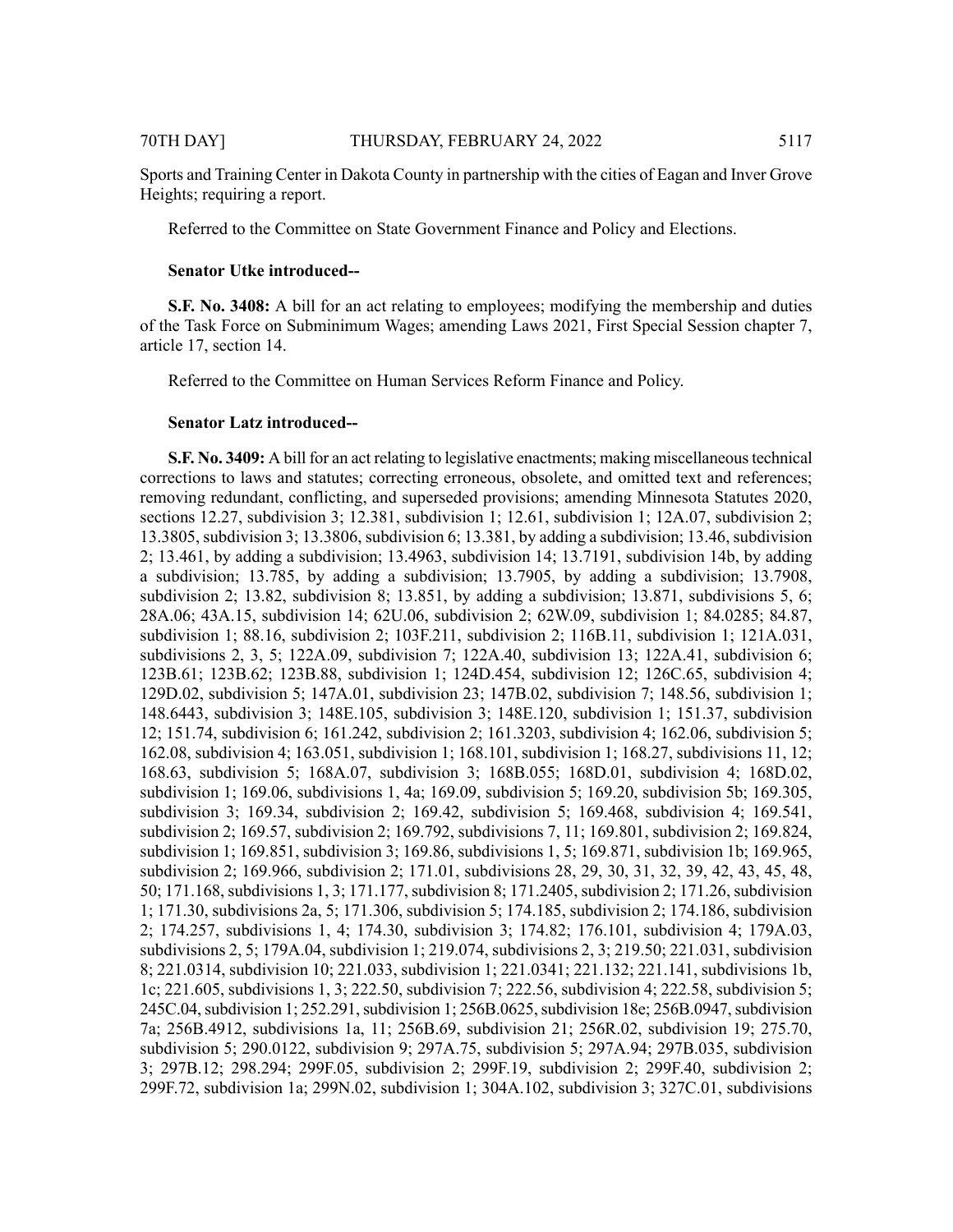1c, 13; 352F.04, subdivision 2; 353G.08, subdivision 1; 354.35, subdivision 1; 357.18, subdivision 5; 360.065, subdivision 1; 360.075, subdivision 1; 360.305, subdivisions 2, 4; 360.511, subdivision 1; 360.531, subdivisions 1, 8; 360.54; 360.55, subdivisions 1, 3; 360.60, subdivision 1; 360.61, subdivision 2; 360.62; 360.83, subdivisions 3, 5; 360.84; 383B.063; 403.02, subdivision 20a; 403.05, subdivision 2; 403.07, subdivision 3; 403.32, subdivision 2; 403.39, subdivision 3; 444.075, subdivision 1; 462A.03, subdivision 13; 462A.07, subdivisions 9, 10, 14; 462A.21, subdivision 4a; 477A.017, subdivision 3; 524.5-118, subdivision 1; 546.10; Minnesota Statutes 2021 Supplement, sections 16B.86; 60A.985, subdivision 13; 116.07, subdivision 7; 136A.91, subdivision 2; 144.0724, subdivision 12; 144F.01, subdivision 2; 169.8665, subdivision 3; 171.20, subdivision 4; 174.30, subdivision 1; 256B.0371, subdivision 4; 256B.0625, subdivision 17; 256B.0943, subdivision 5a; 256B.25, subdivision 3; 256B.69, subdivision 6g; 340A.504, subdivision 7; 383B.041, subdivision 3; 504B.206, subdivision 6; Laws 2021, First Special Session chapter 13, article 3, section 8, subdivision 3; repealing Minnesota Statutes 2020, sections 13.381, subdivision 7; 13.411, subdivisions 4, 5; 13.712, subdivision 5; 93.58; 97A.056, subdivision 7; 116J.9661; 149A.40, subdivision 2; 161.203; 173.18; 174.03, subdivision 6a; 245.4662, subdivision 4; 256B.0625, subdivisions 18c, 18d; 256R.49; 297A.71, subdivision 49; 473.5955; Minnesota Rules, part 4764.0020, subpart 36.

Referred to the Committee on Civil Law and Data Practices Policy.

# **Senators Howe and Koran introduced--**

**S.F. No. 3410:** A bill for an act relating to state government; appropriating money for public access automated external defibrillators to be placed in state parks, public boat accesses, waysides, and school districts; requiring reports.

Referred to the Committee on Environment and Natural Resources Finance.

#### **Senators Bakk, Johnson, Utke, and Tomassoni introduced--**

**S.F. No. 3411:** A bill for an act relating to economic development; creating the boundary waters area economic relief program; appropriating money.

Referred to the Committee on Jobs and Economic Growth Finance and Policy.

### **Senator Rarick introduced--**

**S.F. No. 3412:** A bill for an act relating to animal health; requiring a study of COVID-19 in farmed deer; appropriating money.

Referred to the Committee on Agriculture and Rural Development Finance and Policy.

# **Senators Rarick and Pratt introduced--**

**S.F. No. 3413:** A bill for an act relating to labor and industry; allowing a licensed residential building contractor to receive an installation seal for the installation of used manufactured homes; amending Minnesota Statutes 2020, sections 327.31, subdivision 12; 327.32, subdivision 1e.

Referred to the Committee on Housing Finance and Policy.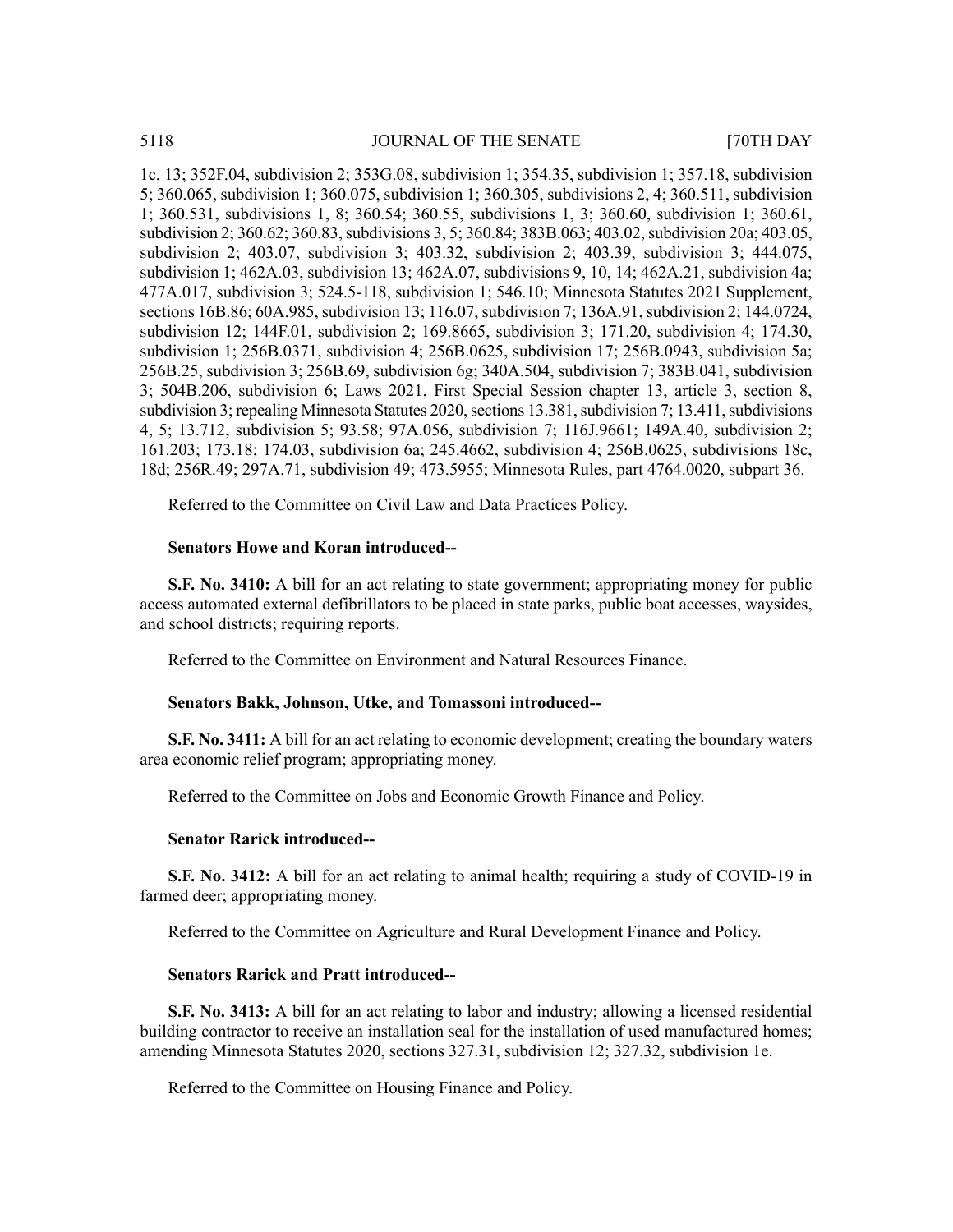# 70TH DAY] THURSDAY, FEBRUARY 24, 2022 5119

### **Senators Draheim, Duckworth, and Bakk introduced--**

**S.F. No. 3414:** A bill for an act relating to local government; repealing the exception allowing local governments to control rents if approved by the voters; amending Minnesota Statutes 2020, section 471.9996, subdivision 1; repealing Minnesota Statutes 2020, section 471.9996, subdivision 2.

Referred to the Committee on Housing Finance and Policy.

### **Senators Hoffman and Hawj introduced--**

**S.F. No. 3415:** A bill for an act relating to economic development; appropriating money to African Economic Development Solutions for building construction.

Referred to the Committee on Jobs and Economic Growth Finance and Policy.

### **Senators Hoffman, Abeler, and Hawj introduced--**

**S.F. No. 3416:** A bill for an act relating to human services; directing the commissioner to develop a medical assistance waiver service for life sharing; appropriating money.

Referred to the Committee on Human Services Reform Finance and Policy.

#### **Senators Utke, Hoffman, Abeler, and Hawj introduced--**

**S.F. No. 3417:** A bill for an act relating to human services; modifying housing support countable income; amending Minnesota Statutes 2020, section 256I.03, subdivision 7.

Referred to the Committee on Human Services Reform Finance and Policy.

# **Senator Jasinski introduced--**

**S.F. No. 3418:** A bill for an act relating to capital investment; appropriating money for wastewater infrastructure improvements for the city of Owatonna; authorizing the sale and issuance of state bonds.

Referred to the Committee on Capital Investment.

#### **Senators Coleman, Pratt, Chamberlain, and Duckworth introduced--**

**S.F. No. 3419:** A bill for an act relating to taxation; individual income; allowing a subtraction for overtime pay; amending Minnesota Statutes 2020, section 290.0132, by adding a subdivision.

Referred to the Committee on Taxes.

#### **Senators Jasinski and Newman introduced--**

**S.F. No. 3420:** A bill for an act relating to elections; requiring photo ID to register to vote and to vote; creating a voter identification card; establishing provisional ballots; requiring reports;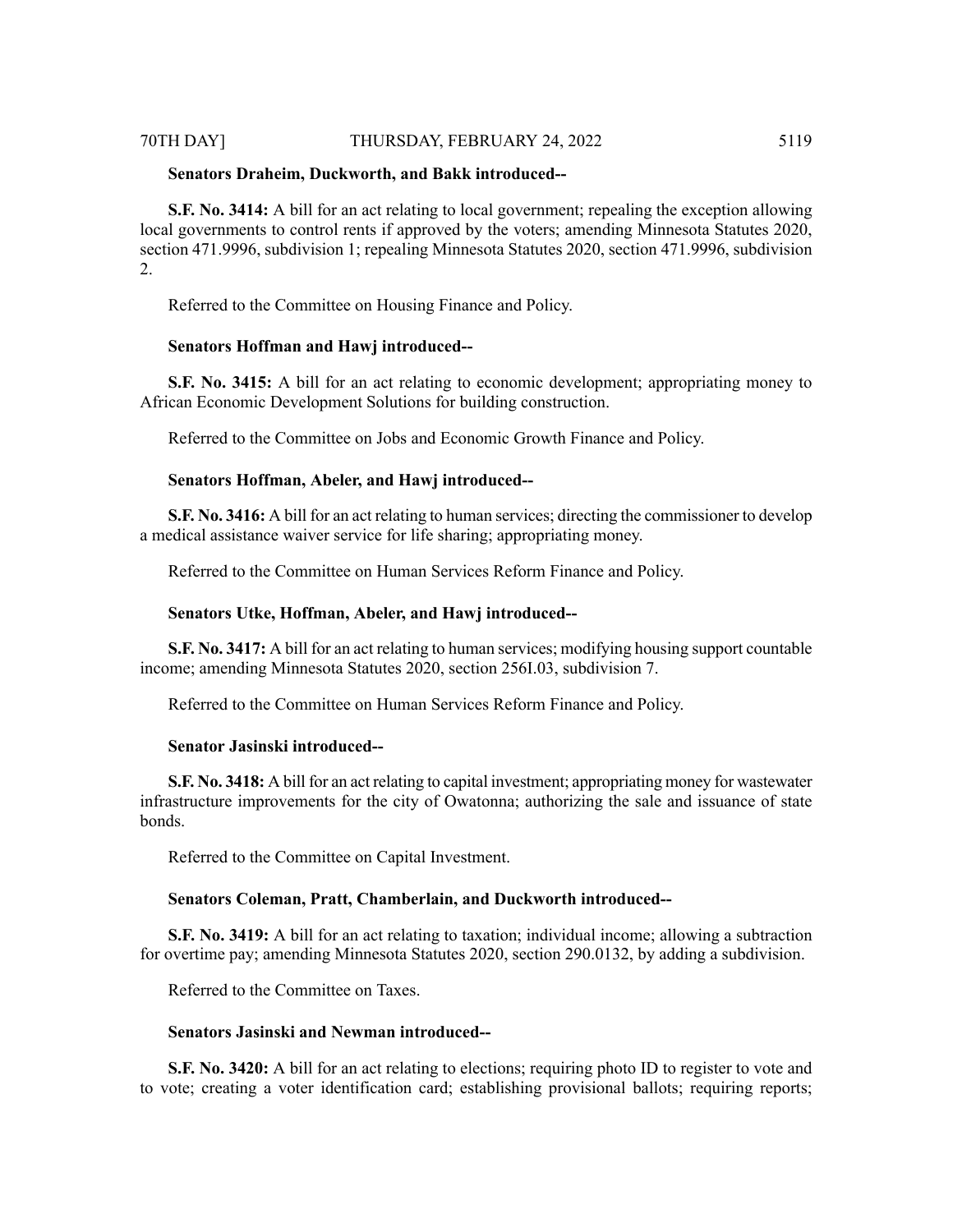appropriating money; amending Minnesota Statutes 2020, sections 5B.06; 13.6905, by adding a subdivision; 144.226, by adding subdivisions; 171.06, subdivisions 1, 2, by adding a subdivision; 171.061, subdivisions 1, 3, 4; 171.07, subdivisions 1a, 4, 14, by adding a subdivision; 171.071, subdivisions 1, 2; 171.10, subdivision 1; 171.11; 171.12, subdivision 3c; 171.121; 171.14; 201.022, subdivision 1; 201.061, subdivisions 1, 1a, 3; 201.071, subdivisions 1, 3; 201.091, subdivision 9; 201.121, subdivision 1; 201.13, subdivision 3; 201.14; 201.145, subdivisions 2, 3, 4, 5; 201.161; 201.221, subdivision 3; 203B.04, subdivision 4; 203B.065; 203B.07, subdivision 3; 203B.17, subdivision 2; 203B.19; 203B.21, subdivision 3; 204B.45, subdivision 2; 204B.46; 204C.08, subdivision 1d; 204C.10; 204C.32; 204C.33, subdivision 1; 204C.37; 205.065, subdivision 5; 205.185, subdivision 3; 205A.03, subdivision 4; 205A.10, subdivision 3; 256E.22, subdivision 1; Minnesota Statutes 2021 Supplement, sections 201.071, subdivision 2; 201.225, subdivision 2; 203B.04, subdivision 1; 203B.08, subdivision 1; 203B.121, subdivision 2; 203B.24, subdivision 1; proposing coding for new law in Minnesota Statutes, chapters 200; 201; 204C; 357; repealing Minnesota Statutes 2020, section 201.061, subdivision 7.

Referred to the Committee on State Government Finance and Policy and Elections.

# **Senators Bakk and Eichorn introduced--**

**S.F. No. 3421:** A bill for an act relating to natural resources; appropriating money for all-terrain vehicle trails.

Referred to the Committee on Environment and Natural Resources Finance.

#### **Senator Tomassoni introduced--**

**S.F. No. 3422:** A bill for an act relating to capital investment; appropriating money for a new water treatment plant and associated capital improvements in the city of Gilbert; authorizing the sale and issuance of state bonds.

Referred to the Committee on Capital Investment.

### **Senator Koran introduced--**

**S.F. No. 3423:** A bill for an act relating to capital investment; appropriating money for an interchange at Interstate Highway 35 and 400th Street in North Branch.

Referred to the Committee on Transportation Finance and Policy.

#### **Senator Koran introduced--**

**S.F. No. 3424:** A bill for an act relating to higher education; appropriating money for the addiction medicine graduate medical education fellowship program at Hennepin County Medical Center.

Referred to the Committee on Higher Education Finance and Policy.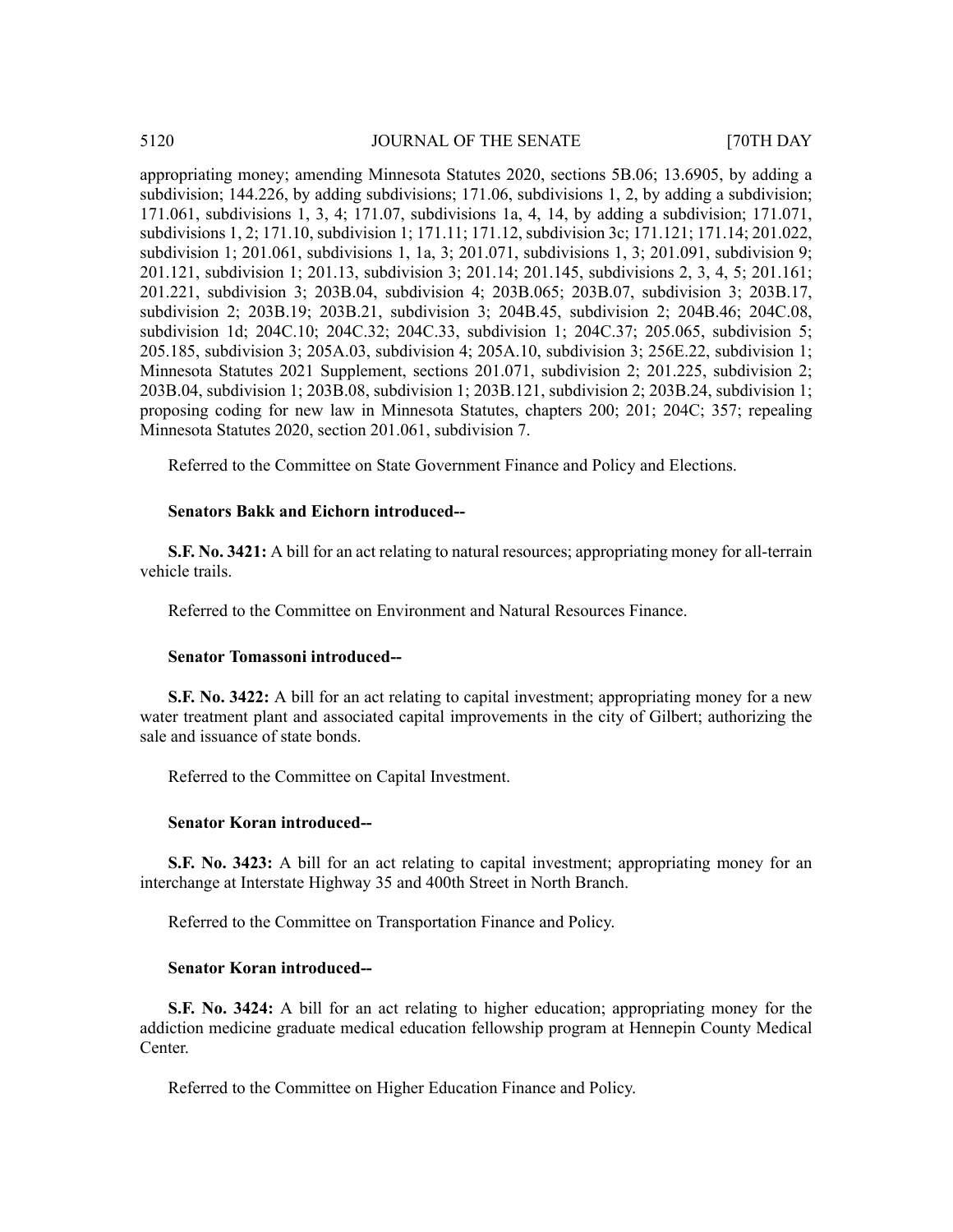#### 70TH DAY] THURSDAY, FEBRUARY 24, 2022 5121

#### **Senators Eichorn, Coleman, Duckworth, Chamberlain, and Wiger introduced--**

**S.F. No. 3425:** A bill for an act relating to education finance; appropriating money for grants to the Minnesota Science Teachers Association and Minnesota Council of Teachers of Mathematics.

Referred to the Committee on Education Finance and Policy.

### **Senators Duckworth, Chamberlain, Coleman, Eichorn, and Cwodzinski introduced--**

**S.F. No. 3426:** A bill for an act relating to education finance; making permanent the funding for the Minnesota Council on Economic Education; appropriating money.

Referred to the Committee on Education Finance and Policy.

#### **Senator Champion introduced--**

**S.F. No. 3427:** A bill for an act relating to housing; providing a grant to Build Wealth MN to establish the 9,000 Equities Fund to increase homeownership opportunities in underserved communities of color; appropriating money; amending Laws 2021, First Special Session chapter 8, article 1, section 3, subdivision 16.

Referred to the Committee on Housing Finance and Policy.

#### **Senator Utke introduced--**

**S.F. No. 3428:** A bill for an act relating to labor; establishing the Employment Choice First Task Force; requiring a report.

Referred to the Committee on Labor and Industry Policy.

#### **Senator Eichorn introduced--**

**S.F. No. 3429:** A bill for an act relating to liquor; authorizing the issuance of malt liquor and wine licenses to certain retailers currently licensed to sell 3.2 beer.

Referred to the Committee on Commerce and Consumer Protection Finance and Policy.

#### **Senators Putnam, Rarick, Dziedzic, McEwen, and Tomassoni introduced--**

**S.F. No. 3430:** A bill for an act relating to higher education; modifying hunger-free campus program requirements; increasing funding for the hunger-free campus grant program; appropriating money; amending Minnesota Statutes 2021 Supplement, section 135A.137, subdivisions 3, 4; Laws 2021, First Special Session chapter 2, article 1, section 2, subdivisions 1, 35.

Referred to the Committee on Higher Education Finance and Policy.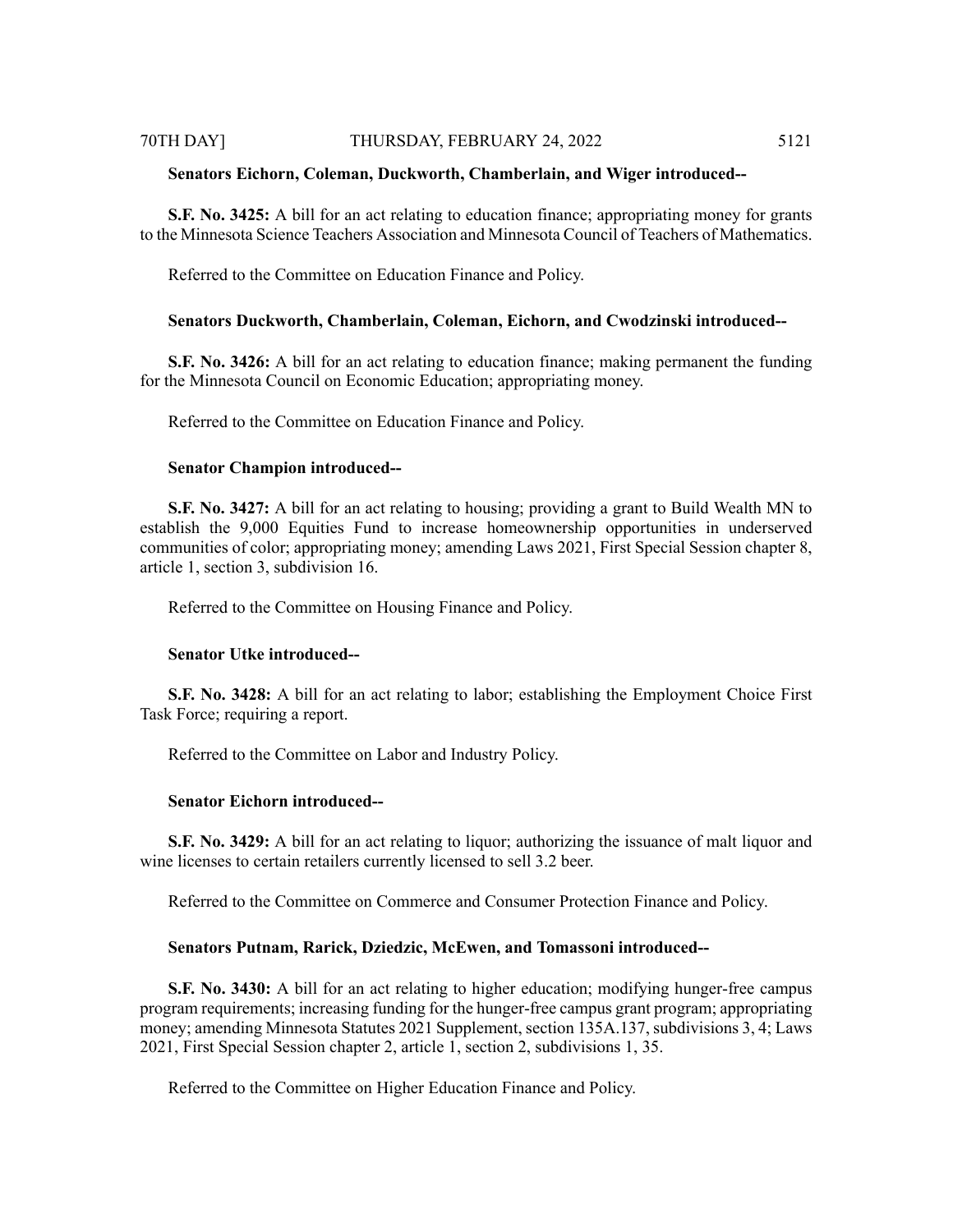#### **Senators Dziedzic, Hawj, Clausen, Putnam, and Tomassoni introduced--**

**S.F. No. 3431:** A bill for an act relating to higher education; providing an income tax subtraction for certain grants; increasing funding for the emergency assistance for postsecondary students program; amending Minnesota Statutes 2020, section 290.0132, by adding a subdivision; Laws 2021, First Special Session chapter 2, article 1, section 2, subdivision 24.

Referred to the Committee on Higher Education Finance and Policy.

#### **Senator Newton introduced--**

**S.F. No. 3432:** A bill for an act relating to capital investment; appropriating money for an interchange on 99th Avenue Northeast at marked Trunk Highway 65 in Blaine.

Referred to the Committee on Transportation Finance and Policy.

#### **Senator Newton introduced--**

**S.F. No. 3433:** A bill for an act relating to motor vehicles; establishing "Lions Clubs International" special license plates; appropriating money; proposing coding for new law in Minnesota Statutes, chapter 168.

Referred to the Committee on Transportation Finance and Policy.

# **Senators Pappas and Klein introduced--**

**S.F. No. 3434:** A bill for an act relating to transportation; appropriating money for the G Line bus rapid transit project.

Referred to the Committee on Transportation Finance and Policy.

#### **Senator Dibble introduced--**

**S.F. No. 3435:** A bill for an act relating to transit; requiring the commissioner of transportation to be the responsible authority for light rail transit projects; requiring the commissioner of transportation to construct certain transit facilities in the metropolitan area; amending Minnesota Statutes 2020, sections 473.3994, subdivisions 1a, 4, 7, 9, 14; 473.3995; 473.3997; 473.405, subdivision 4; proposing coding for new law in Minnesota Statutes, chapter 174.

Referred to the Committee on Transportation Finance and Policy.

# **Senator Putnam introduced--**

**S.F. No. 3436:** A bill for an act relating to capital investment; appropriating planning money for water infrastructure replacement in St. Augusta.

Referred to the Committee on Capital Investment.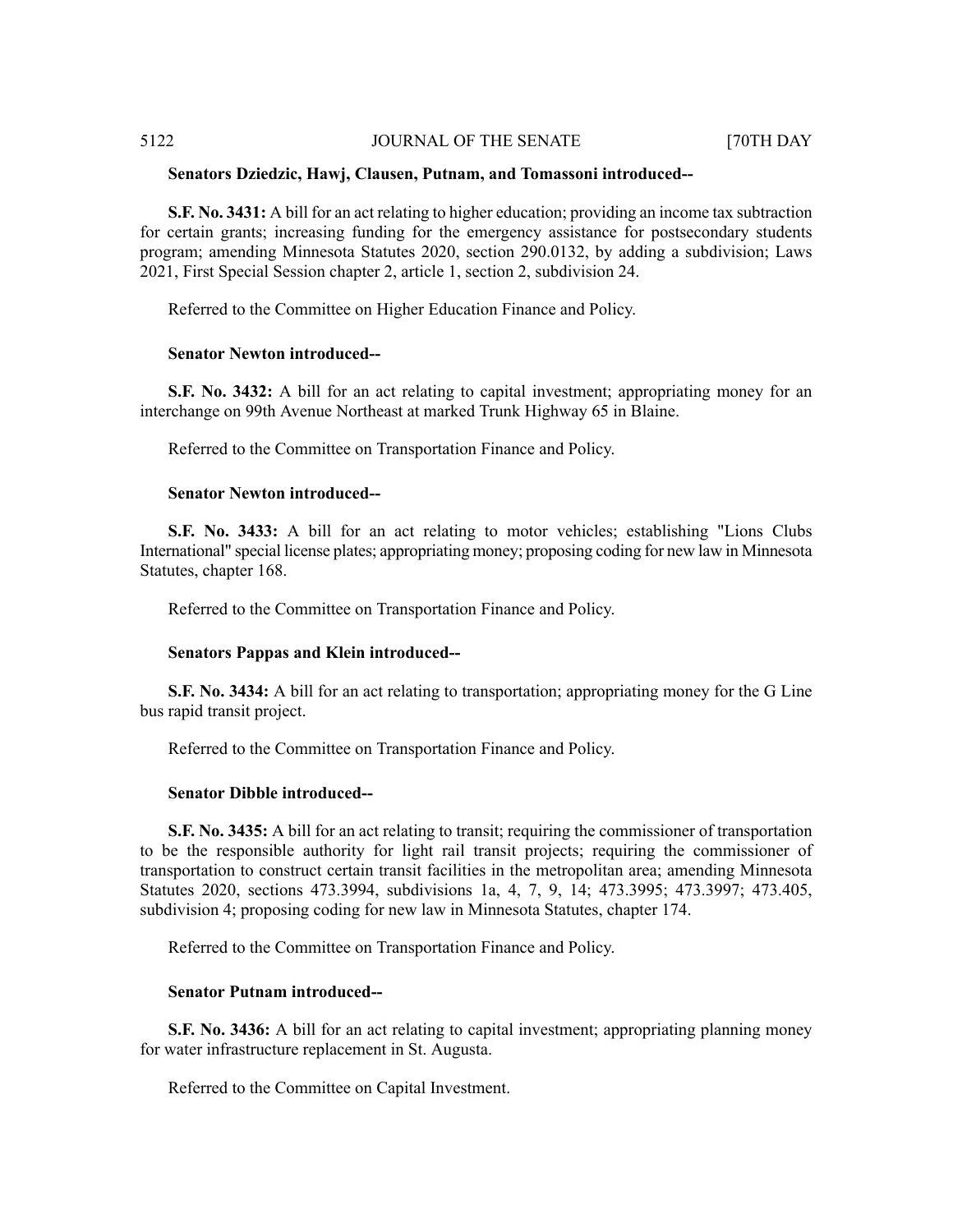# 70TH DAY] THURSDAY, FEBRUARY 24, 2022 5123

#### **Senators Hoffman, Abeler, and Newton introduced--**

**S.F. No. 3437:** A bill for an act relating to capital investment; appropriating money to construct additional lanes on a segment of U.S. Highway 10; authorizing the sale and issuance of state bonds.

Referred to the Committee on Capital Investment.

#### **Senators Abeler, Hoffman, and Newton introduced--**

**S.F. No. 3438:** A bill for an act relating to transportation; capital investment; appropriating money to construct additional lanes on a segment of U.S. Highway 10; authorizing the sale and issuance of trunk highway bonds.

Referred to the Committee on Transportation Finance and Policy.

### **Senators Hoffman, Abeler, and Newton introduced--**

**S.F. No. 3439:** A bill for an act relating to transportation; appropriating money for I-94/U.S. Highway 10 Mississippi River crossing project development.

Referred to the Committee on Transportation Finance and Policy.

### **Senators Senjem, Housley, Dornink, Abeler, and Lang introduced--**

**S.F. No. 3440:** A bill for an act relating to transportation; appropriating money for traffic safety education programs.

Referred to the Committee on Transportation Finance and Policy.

# **Senator McEwen introduced--**

**S.F. No. 3441:** A bill for an act relating to environment; prohibiting PFAS in ski wax; proposing coding for new law in Minnesota Statutes, chapter 116.

Referred to the Committee on Environment and Natural Resources Policy and Legacy Finance.

#### **Senator McEwen introduced--**

**S.F. No. 3442:** A bill for an act relating to capital investment; appropriating money to make repairs and construct new facilities at the Spirit Mountain Recreation Area in Duluth.

Referred to the Committee on Jobs and Economic Growth Finance and Policy.

#### **Senator Murphy introduced--**

**S.F. No. 3443:** A bill for an act relating to drought relief; providing financial assistance to livestock farmers and specialty crop producers impacted by drought; providing drought relief loans to farmers; appropriating money.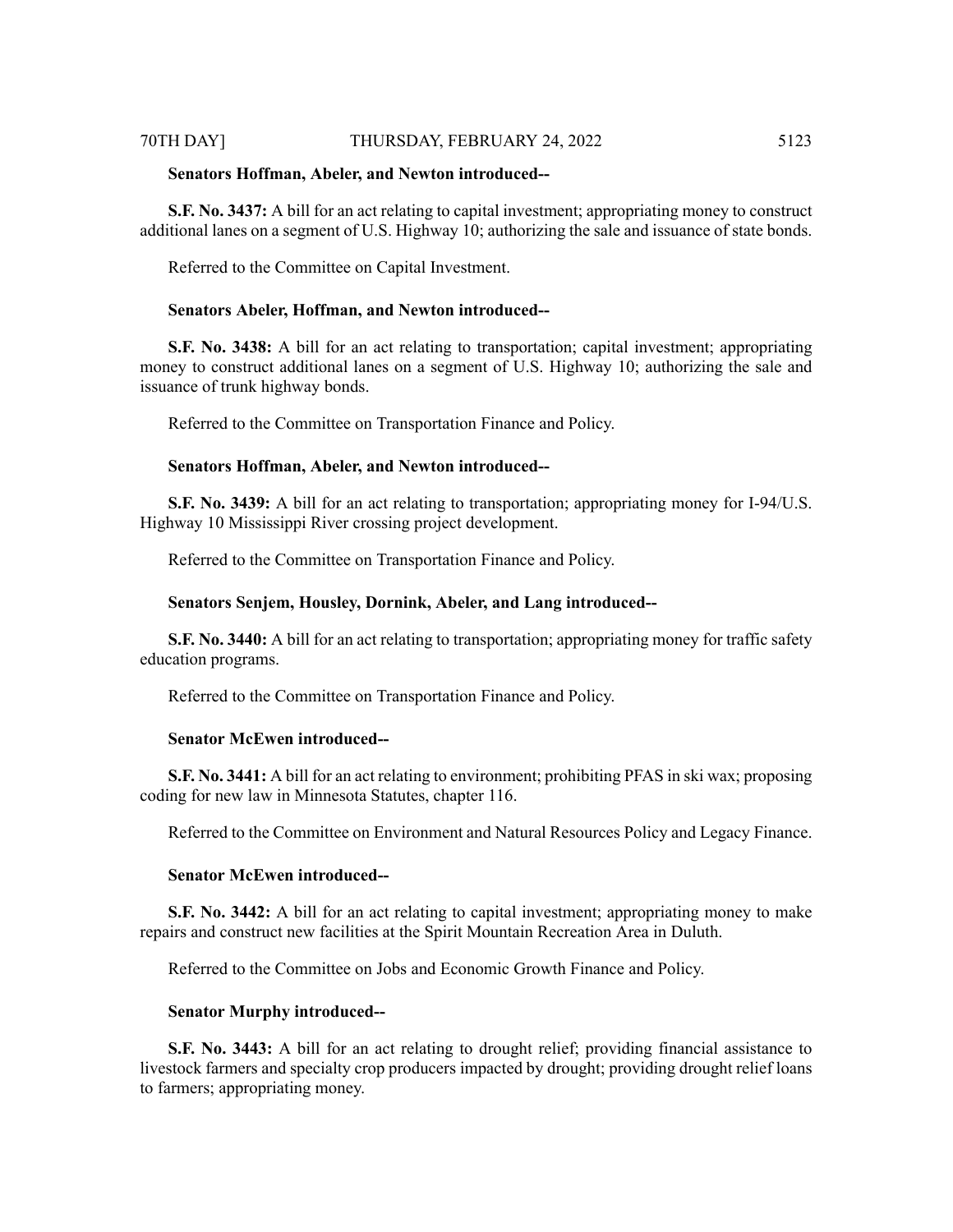Referred to the Committee on Agriculture and Rural Development Finance and Policy.

# **Senator Lang introduced--**

**S.F. No. 3444:** A bill for an act relating to highways; designating a portion of marked U.S. Highway 71 as "John Schlegel Memorial Highway"; amending Minnesota Statutes 2020, section 161.14, by adding a subdivision.

Referred to the Committee on Transportation Finance and Policy.

# **Senator Duckworth introduced--**

**S.F. No. 3445:** A bill for an act relating to housing; requiring the establishment of a stable housing mediation grant program; appropriating money for the stable housing mediation grant program.

Referred to the Committee on Housing Finance and Policy.

#### **Senator Limmer introduced--**

**S.F. No. 3446:** A bill for an act relating to public safety; modifying the issuance of special registration plates and certain restricted licenses; amending Minnesota Statutes 2021 Supplement, sections 169A.60, subdivision 13: 171.306, subdivision 4.

Referred to the Committee on Judiciary and Public Safety Finance and Policy.

#### **Senators Newman, Ingebrigtsen, Howe, Senjem, and Draheim introduced--**

**S.F. No. 3447:** A bill for an act relating to public safety; prohibiting being in a stolen motor vehicle; imposing criminal penalties; amending Minnesota Statutes 2020, section 609.52, by adding a subdivision.

Referred to the Committee on Judiciary and Public Safety Finance and Policy.

#### **Senators Newman, Johnson, Howe, Westrom, and Senjem introduced--**

**S.F. No. 3448:** A bill for an act relating to public safety; requiring jury trial for certain criminal sentences; amending Minnesota Statutes 2020, sections 244.10, by adding a subdivision; 611A.03, subdivision 1; 611A.037, subdivision 1; 611A.038.

Referred to the Committee on Judiciary and Public Safety Finance and Policy.

#### **Senators Mathews, Johnson, Koran, Anderson, and Senjem introduced--**

**S.F. No. 3449:** A bill for an act relating to public safety; requiring courts to report specified information on mandatory sentences involving firearms; appropriating money; amending Minnesota Statutes 2020, section 609.11, subdivision 10.

Referred to the Committee on Judiciary and Public Safety Finance and Policy.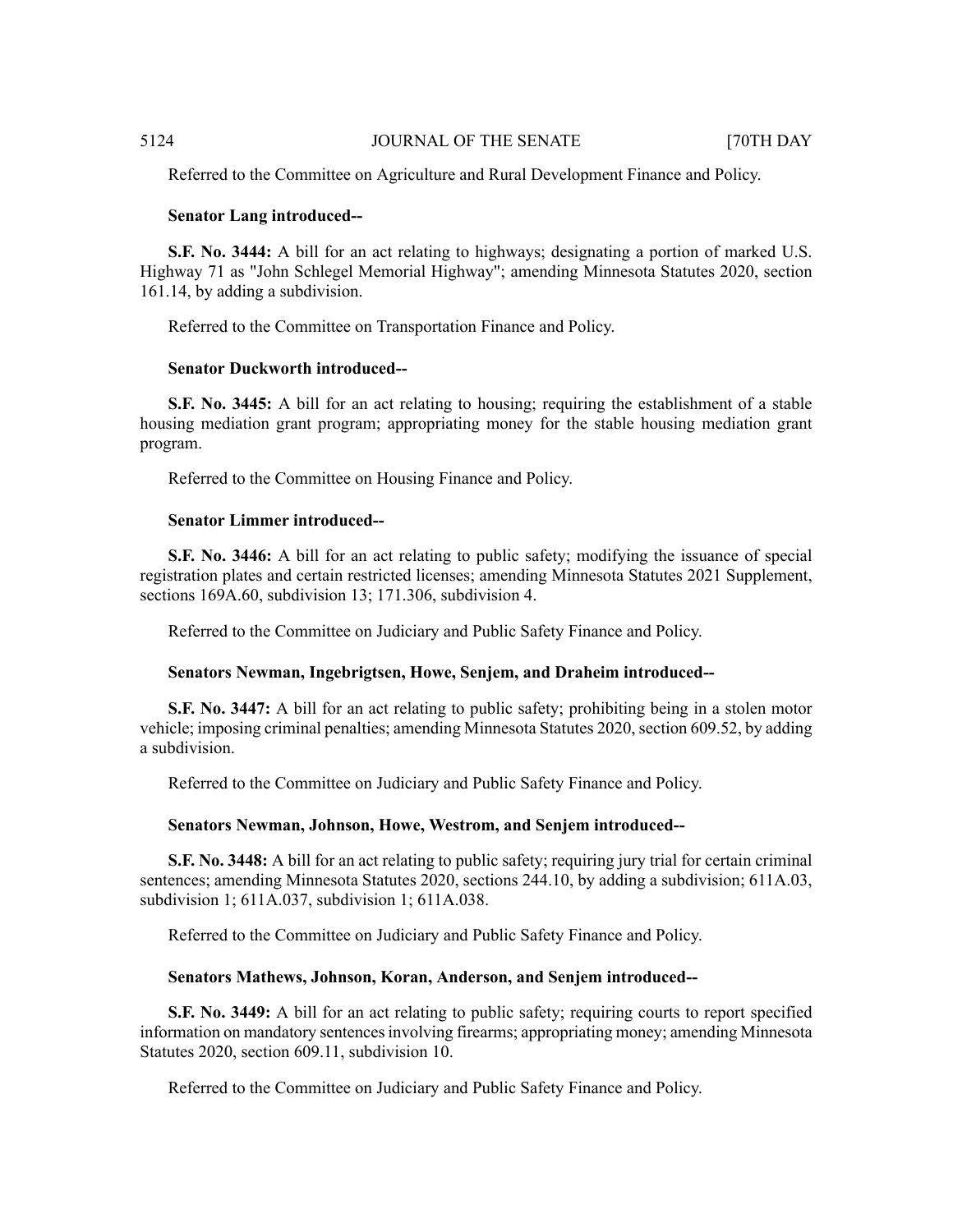# **Senator Rarick introduced--**

**S.F. No. 3450:** A bill for an act relating to human services; appropriating money for a grant for the purchase and renovation of a building in Duluth.

Referred to the Committee on Human Services Reform Finance and Policy.

# **Senator Bakk introduced--**

**S.F. No. 3451:** A bill for an act relating to taxation; modifying property tax exemption for certain airport property; amending Minnesota Statutes 2020, section 272.01, subdivision 2.

Referred to the Committee on Taxes.

#### **Senator Bakk introduced--**

**S.F. No. 3452:** A bill for an act relating to capital investment; appropriating money for the safe routes to school grant program; authorizing the sale and issuance of state bonds.

Referred to the Committee on Capital Investment.

# **Senator Utke introduced--**

**S.F. No. 3453:** A bill for an act relating to taxation; local sales and use; authorizing the city of Blackduck to impose a local sales and use tax.

Referred to the Committee on Taxes.

#### **Senators Chamberlain and Bakk introduced--**

**S.F. No. 3454:** A bill for an act relating to transportation; capital improvements; appropriating money for improvements to Centerville Road, County Road J, and the Interstate Highway 35E interchange; authorizing the sale and issuance of general obligation bonds; amending Laws 2020, Fifth Special Session chapter 3, article 1, section 16, subdivision 11.

Referred to the Committee on Capital Investment.

#### **Senator Bakk introduced--**

**S.F. No. 3455:** A bill for an act relating to capital investment; appropriating money for capital improvements to a Minnesota Department of Agriculture potato inspection facility in the city of East Grand Forks; authorizing the sale and issuance of state bonds.

Referred to the Committee on Capital Investment.

#### **Senators Abeler and Hoffman introduced--**

**S.F. No. 3456:** A bill for an act relating to human services; modifying personal care assistance program; amending Minnesota Statutes 2020, section 256B.0659, subdivisions 1, 12, 19, 24.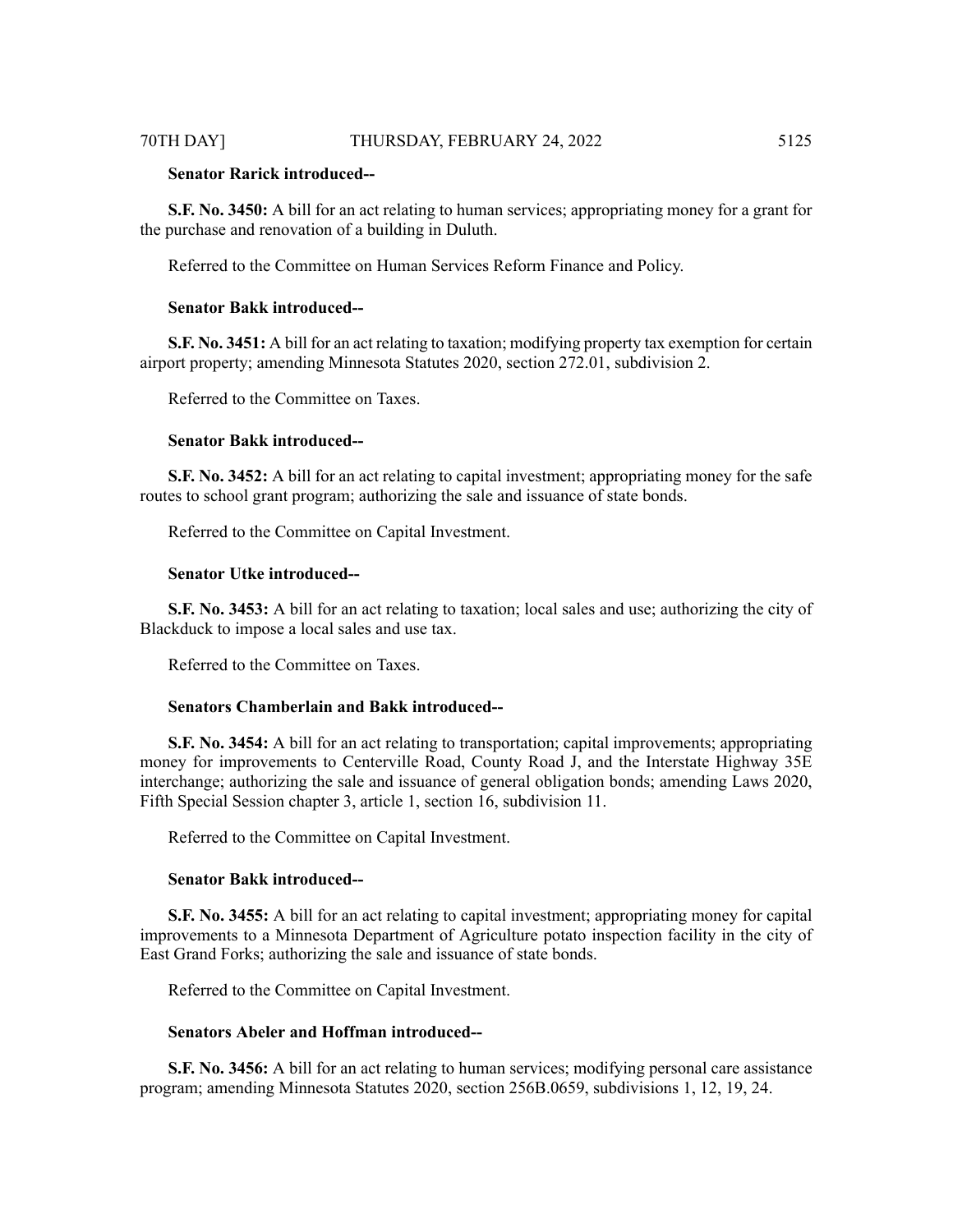Referred to the Committee on Human Services Reform Finance and Policy.

# **Senator Jasinski introduced--**

**S.F. No. 3457:** A bill for an act relating to local government; expanding certain requirements regarding qualified newspapers; amending Minnesota Statutes 2020, sections 331A.01, subdivision 3, by adding subdivisions; 331A.02, subdivisions 1, 3, 5; 331A.04, subdivision 7; 331A.05, subdivision 7; 471.698, subdivision 1; repealing Minnesota Statutes 2020, section 331A.01, subdivision 4.

Referred to the Committee on Local Government Policy.

## **Senators Abeler and Hoffman introduced--**

**S.F. No. 3458:** A bill for an act relating to health; amending case mix classification for long-term care facility resident assessment; amending Minnesota Statutes 2021 Supplement, section 144.0724, subdivision 4.

Referred to the Committee on Human Services Reform Finance and Policy.

# **Senator Gazelka introduced--**

**S.F. No. 3459:** A bill for an act relating to transportation; capital investment; appropriating money for highway-rail grade separation in Little Falls; authorizing the sale and issuance of state bonds.

Referred to the Committee on Transportation Finance and Policy.

#### **Senators Dornink and Gazelka introduced--**

**S.F. No. 3460:** A bill for an act relating to workforce development; appropriating money for vocational education grants.

Referred to the Committee on Jobs and Economic Growth Finance and Policy.

#### **Senator Mathews introduced--**

**S.F. No. 3461:** A bill for an act relating to energy; eliminating certain incumbent electric transmission owner rights; repealing Minnesota Statutes 2020, section 216B.246.

Referred to the Committee on Energy and Utilities Finance and Policy.

# **Senator Utke introduced--**

**S.F. No. 3462:** A bill for an act relating to local taxes; authorizing the city of Park Rapids to impose a local sales and use tax.

Referred to the Committee on Taxes.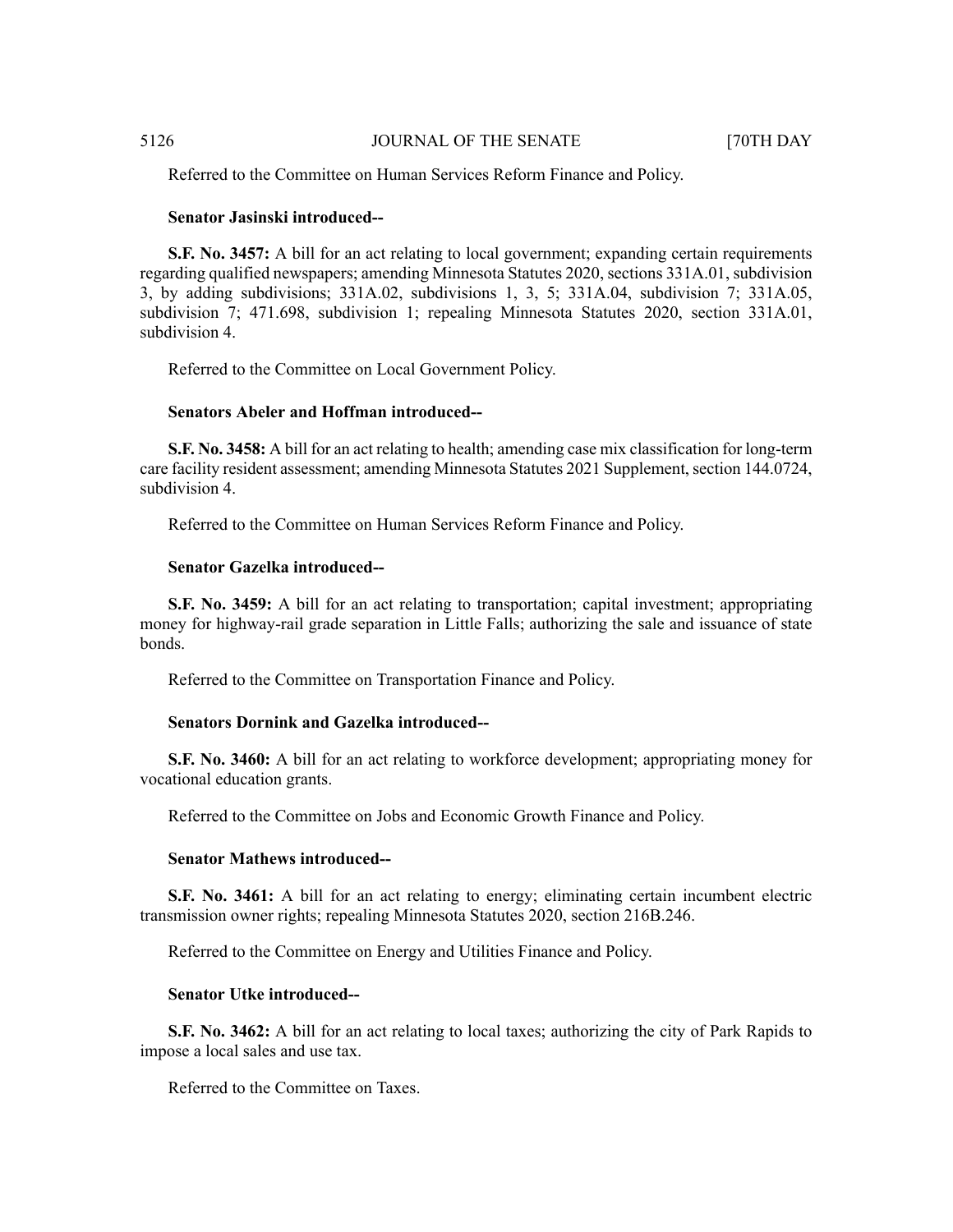# 70TH DAY] THURSDAY, FEBRUARY 24, 2022 5127

# **Senator Utke introduced--**

**S.F.** No. 3463: A bill for an act relating to civil law; requiring structured settlement purchase companies to register, provide a surety bond, and provide disclosures to payees; prohibiting certain practices; authorizing a civil cause of action; requiring judicial approval; amending Minnesota Statutes 2020, section 549.30, subdivisions  $1, 5, 6, 7, 9, 13, 15, 17$ , by adding subdivisions; proposing coding for new law in Minnesota Statutes, chapter 549; repealing Minnesota Statutes 2020, sections 549.30, subdivision 3; 549.31; 549.32; 549.33; 549.34.

Referred to the Committee on Civil Law and Data Practices Policy.

#### **Senator Utke introduced--**

**S.F. No. 3464:** A bill for an act relating to human services; appropriating money for the Minnesota Provider Screening and Enrollment portal.

Referred to the Committee on Human Services Reform Finance and Policy.

#### **Senator Utke introduced--**

**S.F. No. 3465:** A bill for an act relating to human services; modifying the provider reinvention grant program; repealing the Task Force on Eliminating Subminimum Wages; amending Laws 2021, First Special Session chapter 7, article 16, section 2, subdivisions 1, 7; article 17, section 14, subdivision 7; repealing Laws 2021, First Special Session chapter 7, article 17, section 14, subdivisions 1, 2, 3, 4, 5, 6, 8, 9, 10.

Referred to the Committee on Human Services Reform Finance and Policy.

# **Senator Utke introduced--**

**S.F. No. 3466:** A bill for an act relating to human services; repealing the Task Force on Eliminating Subminimum Wages; repealing the provider reinvention grant program; amending Laws 2021, First Special Session chapter 7, article 16, section 2, subdivisions 1, 7, 29; repealing Laws 2021, First Special Session chapter 7, article 17, sections 14; 15.

Referred to the Committee on Human Services Reform Finance and Policy.

# **Senators Weber and Dahms introduced--**

**S.F. No. 3467:** A bill for an act relating to taxation; property; establishing an exemption for energy storage systems; amending Minnesota Statutes 2020, section 272.02, by adding a subdivision.

Referred to the Committee on Taxes.

### **Senator Koran introduced--**

**S.F. No. 3468:** A bill for an act relating to state government; appropriating money in the data security account; amending Minnesota Statutes 2020, section 3.9741, subdivision 5.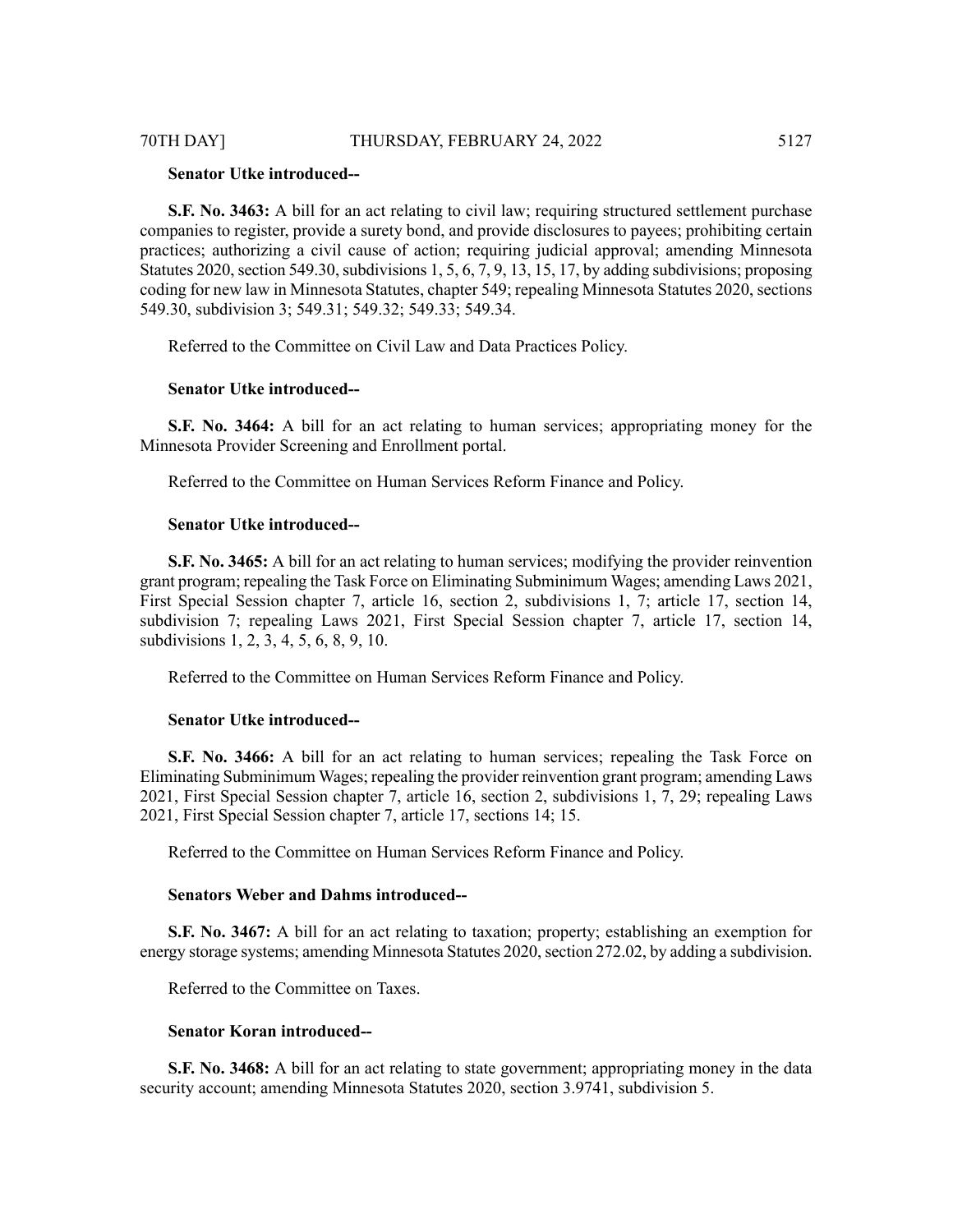Referred to the Committee on State Government Finance and Policy and Elections.

# **Senator Kiffmeyer introduced--**

**S.F. No. 3469:** A bill for an act relating to elections; amending requirements related to returning absentee ballots and absentee ballot drop boxes; requiring certain election activity to be livestreamed and recorded; requiring the commissioner of information technology services to retain and make certain video recordings available to the public; amending requirements on releasing vote totals; requiring a report; appropriating money; amending Minnesota Statutes 2020, sections 201.121, subdivision 1; 203B.121, subdivision 5, by adding a subdivision; 204C.19, subdivision 3; Minnesota Statutes 2021 Supplement, sections 203B.08, subdivision 1; 203B.082; 203B.121, subdivision 1; Laws 2021, First Special Session chapter 12, article 1, section 6; proposing coding for new law in Minnesota Statutes, chapter 203B.

Referred to the Committee on State Government Finance and Policy and Elections.

### **Senator Senjem introduced--**

**S.F. No. 3470:** A bill for an act relating to human services; adding priority for trauma-informed services; creating a study on sexual exploitation and trafficking; appropriating money for study on sexual exploitation and trafficking; appropriating money for sexually exploited youth; amending Minnesota Statutes 2020, section 145.4716, by adding a subdivision.

Referred to the Committee on Human Services Reform Finance and Policy.

# **Senators Dahms and Weber introduced--**

**S.F. No. 3471:** A bill for an act relating to taxation; local sales and use; extending the authority for the city of Marshall local sales and use tax; amending Laws 2011, First Special Session chapter 7, article 4, section 14.

Referred to the Committee on Taxes.

# **Senators Dahms, Utke, Benson, and Rosen introduced--**

**S.F. No. 3472:** A bill for an act relating to state government; extending the operation of the Minnesota premium security plan; transferring money; amending Minnesota Statutes 2020, section 62E.23, subdivision 3; Laws 2017, chapter 13, article 1, section 15, as amended; Laws 2021, First Special Session chapter 7, article 15, section 3.

Referred to the Committee on Commerce and Consumer Protection Finance and Policy.

### **Senators Lang, Koran, Howe, Eichorn, and Johnson introduced--**

**S.F. No. 3473:** A bill for an act relating to public safety; excluding ownership, possession, and operation of short-barreled shotguns from criminal violation; modifying ownership and possession of machine guns or short-barreled shotguns by dealers and manufacturers; amending Minnesota Statutes 2020, section 609.67, subdivisions 2, 3.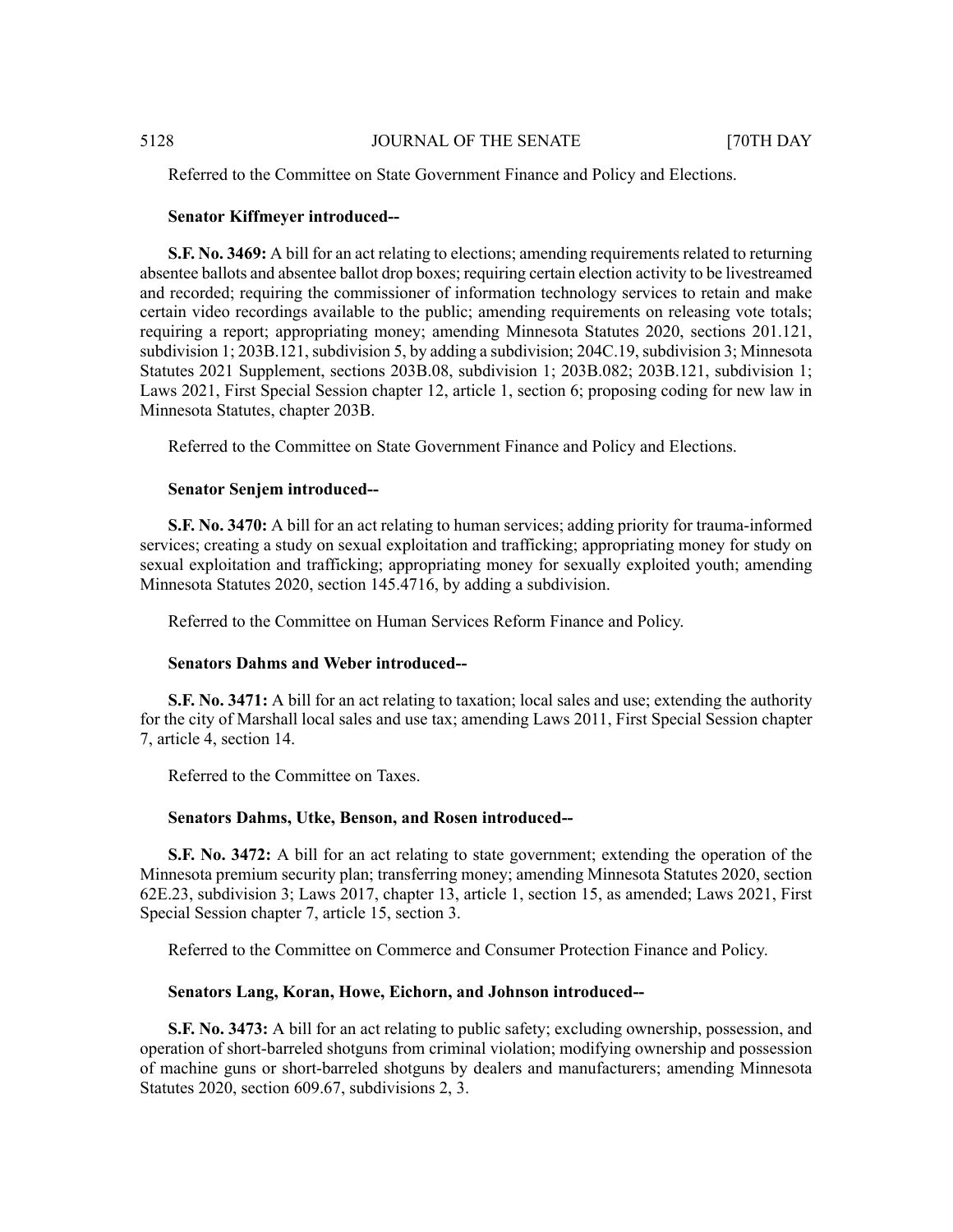Referred to the Committee on Judiciary and Public Safety Finance and Policy.

# **Senator Johnson introduced--**

**S.F. No. 3474:** A bill for an act relating to taxation; local sales and use; authorizing the city of East Grand Forks to impose a local sales and use tax.

Referred to the Committee on Taxes.

### **Senators Johnson, Utke, and Mathews introduced--**

**S.F. No. 3475:** A bill for an act relating to human rights; prohibiting discrimination based on an individual's vaccination status; proposing coding for new law in Minnesota Statutes, chapters 62A; 363A.

Referred to the Committee on Civil Law and Data Practices Policy.

### **Senators Johnson, Westrom, Howe, Frentz, and Rosen introduced--**

**S.F. No. 3476:** A bill for an act relating to broadband; establishing a program of financial assistance to extend broadband service to unserved areas; establishing a process to allow existing easements to be used for broadband service; amending Minnesota Statutes 2020, section 116J.396, subdivision 2; proposing coding for new law in Minnesota Statutes, chapter 116J.

Referred to the Committee on Agriculture and Rural Development Finance and Policy.

#### **Senator Mathews introduced--**

**S.F. No. 3477:** A bill for an act relating to public safety; providing for more comprehensive use of the Criminal and Juvenile Justice Information Advisory Group in itsreview of Bureau of Criminal Apprehension issues; amending Minnesota Statutes 2020, sections 299C.46, subdivision 1; 299C.65, subdivisions 1a, 3a.

Referred to the Committee on Judiciary and Public Safety Finance and Policy.

# **Senators Newman, Limmer, Johnson, Anderson, and Chamberlain introduced--**

**S.F. No. 3478:** A bill for an act relating to public safety; requiring county attorneys to prosecute certain cases; establishing a misdemeanor offense; requiring a report; proposing coding for new law in Minnesota Statutes, chapter 388.

Referred to the Committee on Judiciary and Public Safety Finance and Policy.

# **Senator Westrom introduced--**

**S.F. No. 3479:** A bill for an act relating to agriculture; appropriating money for grants and financial assistance to livestock farmers and crop producers impacted by drought; appropriating money to the Rural Finance Authority revolving loan account for drought relief.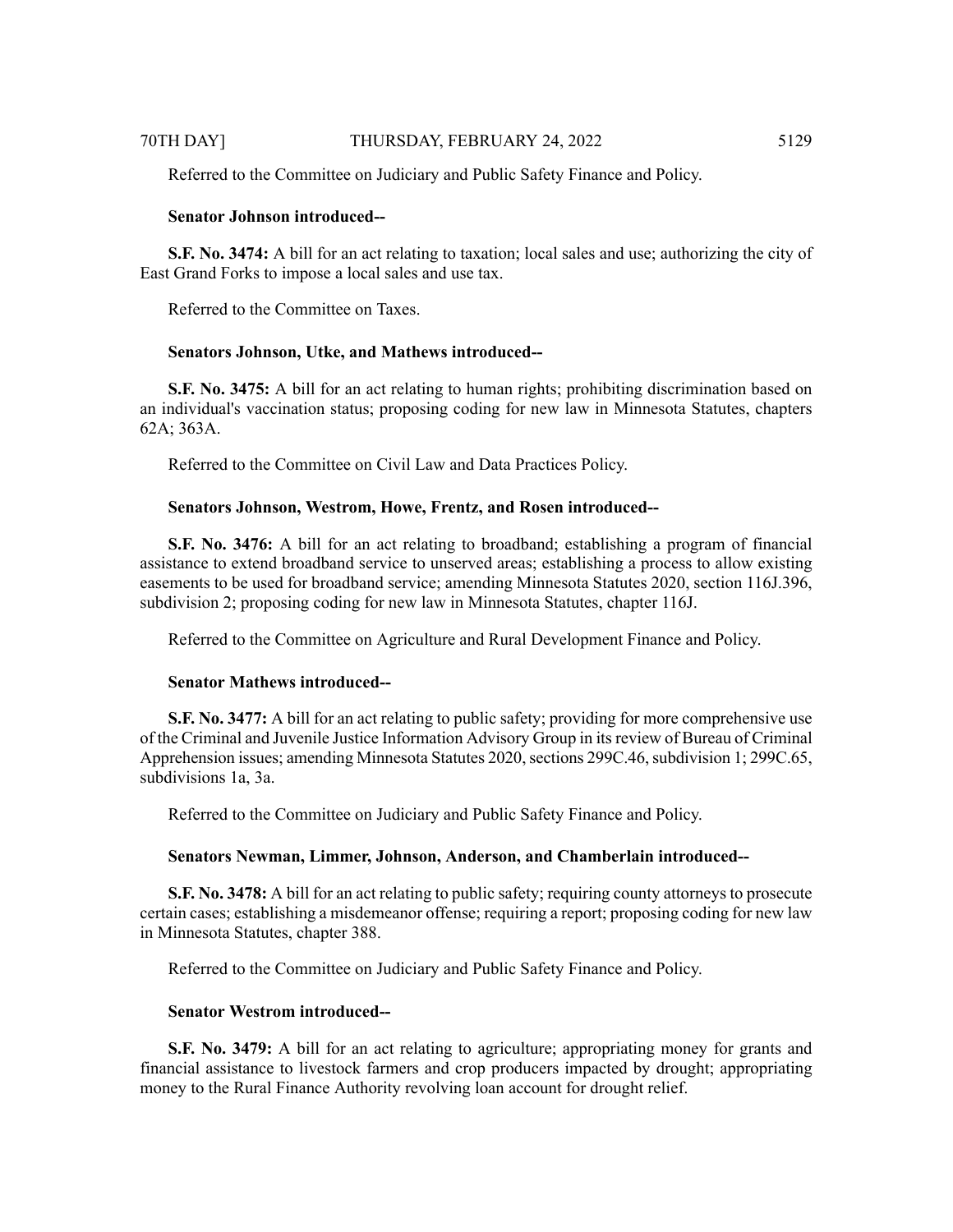Referred to the Committee on Agriculture and Rural Development Finance and Policy.

#### **Senator Westrom introduced--**

**S.F. No. 3480:** A bill for an act relating to taxation; sales and use; providing an exemption for fiber and conduit used in broadband and Internet access services; appropriating money; amending Minnesota Statutes 2020, section 297A.68, by adding a subdivision.

Referred to the Committee on Taxes.

# **Senator Westrom introduced--**

**S.F. No. 3481:** A bill for an act relating to agriculture; appropriating money for grants for meat cutting and butchery training.

Referred to the Committee on Agriculture and Rural Development Finance and Policy.

# **MOTIONS AND RESOLUTIONS**

Senator Koran moved that the name of Senator Dornink be added as a co-author to S.F. No. 275. The motion prevailed.

Senator Wiger moved that his name be stricken as a co-author to S.F. No. 1547. The motion prevailed.

Senator Jasinski moved that the name of Senator Pratt be added as a co-author to S.F. No. 1547. The motion prevailed.

Senator Klein moved that the name of Senator Isaacson be added as a co-author to S.F. No. 2545. The motion prevailed.

Senator Jasinski moved that the name of Senator Newman be added as a co-author to S.F. No. 2621. The motion prevailed.

Senator Howe moved that the name of Senator Duckworth be added as a co-author to S.F. No. 2634. The motion prevailed.

Senator Wiger moved that the name of Senator Isaacson be added as a co-author to S.F. No. 2813. The motion prevailed.

Senator Housley moved that the name of Senator Bigham be added as a co-author to S.F. No. 2911. The motion prevailed.

Senator Frentz moved that the name of Senator Rarick be added as a co-author to S.F. No. 2947. The motion prevailed.

Senator Duckworth moved that the name of Senator Housley be added as a co-author to S.F. No. 2950. The motion prevailed.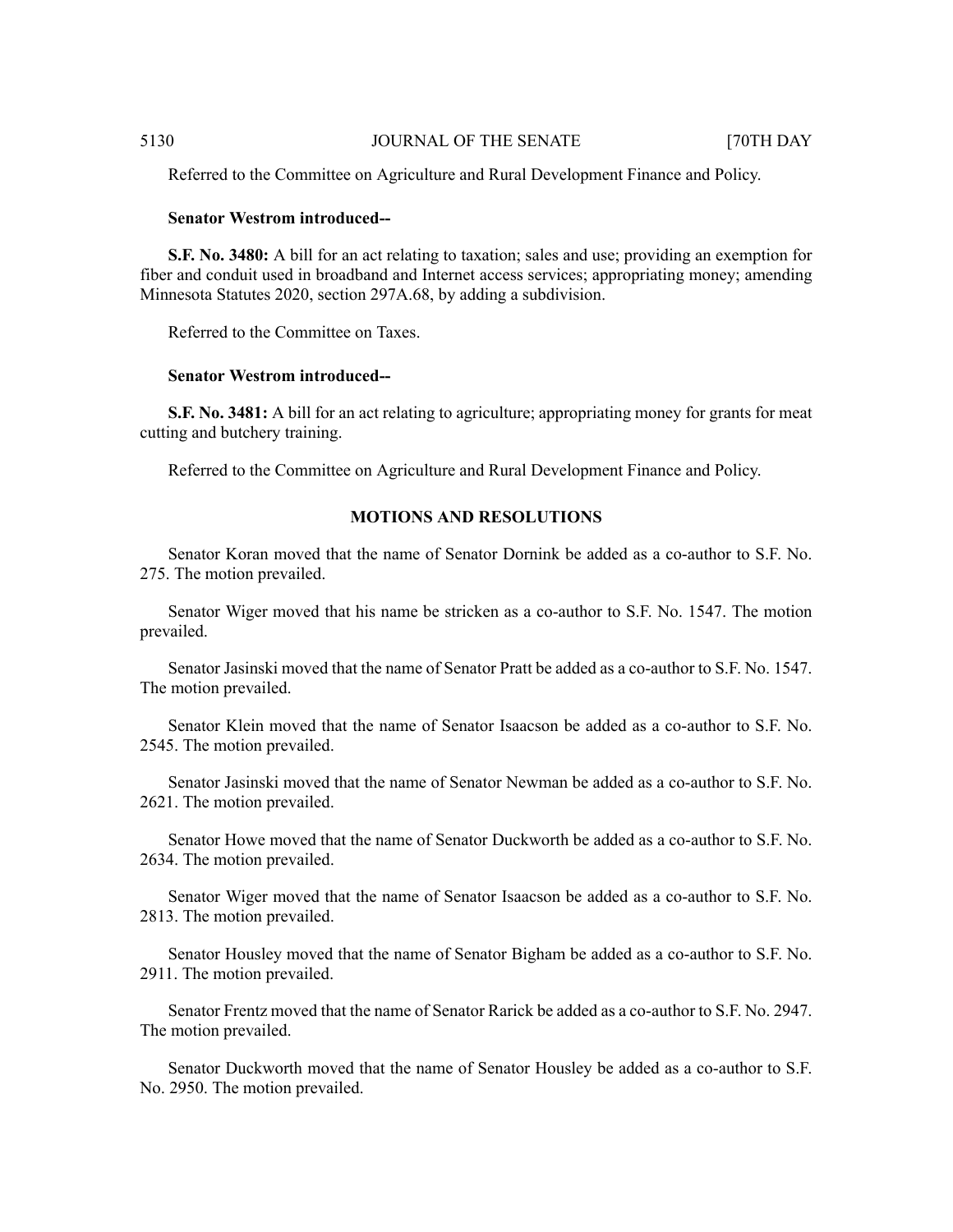Senator Benson moved that the name of Senator Anderson be added as a co-author to S.F. No. 3040. The motion prevailed.

Senator Eaton moved that the name of Senator Eken be added as a co-author to S.F. No. 3046. The motion prevailed.

Senator Wiklund moved that the names of Senators Bigham, Utke, and Nelson be added as co-authors to S.F. No. 3062. The motion prevailed.

Senator Rosen moved that the name of Senator Benson be added as a co-author to S.F. No. 3071. The motion prevailed.

Senator Newman moved that the names of Senators Jasinski, Dahms, Weber, and Rarick be added as co-authors to S.F. No. 3081. The motion prevailed.

Senator Housley moved that the name of Senator Johnson be added as a co-author to S.F. No. 3097. The motion prevailed.

Senator Dibble moved that the name of Senator Pappas be added as a co-author to S.F. No. 3155. The motion prevailed.

Senator Torres Ray moved that her name be stricken as chief author, shown as a co-author, and the name of Senator Champion be added as chief author to S.F. No. 3198. The motion prevailed.

Senator Koran moved that the name of Senator Wiklund be added as a co-author to S.F. No. 3214. The motion prevailed.

Senator Coleman moved that the name of Senator Pappas be added as a co-author to S.F. No. 3244. The motion prevailed.

Senator Draheim moved that the name of Senator Koran be added as a co-author to S.F. No. 3257. The motion prevailed.

Senator Draheim moved that the name of Senator Wiklund be added as a co-author to S.F. No. 3258. The motion prevailed.

Senator Dibble moved that the name of Senator Pappas be added as a co-author to S.F. No. 3263. The motion prevailed.

Senator Benson moved that the name of Senator Kiffmeyer be added as a co-author to S.F. No. 3291. The motion prevailed.

Senator Bigham moved that the name of Senator Dziedzic be added as a co-author to S.F. No. 3307. The motion prevailed.

Senator Ruud moved that the name of Senator Pappas be added as a co-author to S.F. No. 3312. The motion prevailed.

Senator Bigham moved that the name of Senator Hawj be added as a co-author to S.F. No. 3316. The motion prevailed.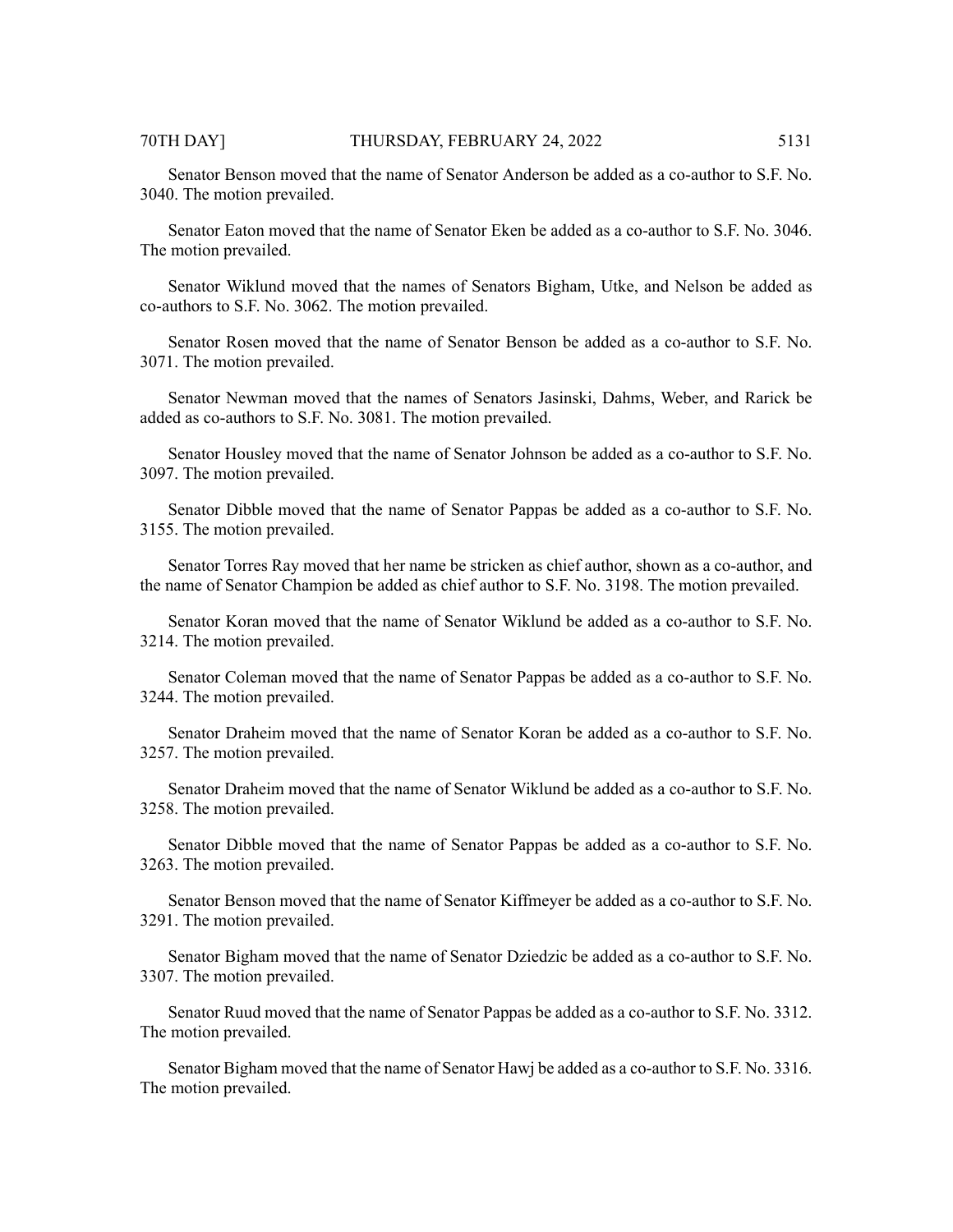Senator Marty moved that the name of Senator Pappas be added as a co-author to S.F. No. 3325. The motion prevailed.

Senator Marty moved that the names of Senators Bigham, Dibble, and McEwen be added as co-authors to S.F. No. 3326. The motion prevailed.

Senator Marty moved that the names of Senators Dziedzic, Pappas, Bigham, and Dibble be added as co-authors to S.F. No. 3327. The motion prevailed.

Senator Johnson moved that the name of Senator Bigham be added as a co-author to S.F. No. 3329. The motion prevailed.

Senator Pappas moved that the name of Senator Dziedzic be added as a co-author to S.F. No. 3331. The motion prevailed.

Senator Koran moved that the name of Senator Kiffmeyer be added as a co-author to S.F. No. 3333. The motion prevailed.

Senator Housley moved that the names of Senators Dziedzic and Champion be added as co-authors to S.F. No. 3342. The motion prevailed.

Senator Dibble moved that the names of Senators Dziedzic and Pappas be added as co-authors to S.F. No. 3345. The motion prevailed.

Senator Murphy moved that the names of Senators Pappas and Hawj be added as co-authors to S.F. No. 3349. The motion prevailed.

Senator Mathews moved that the name of Senator Bigham be added as a co-author to S.F. No. 3350. The motion prevailed.

Senator Hawj moved that the names of Senators Pappas, Murphy, and Bigham be added as co-authors to S.F. No. 3359. The motion prevailed.

Senator Hawj moved that the name of Senator Pappas be added as a co-author to S.F. No. 3360. The motion prevailed.

Senator Nelson moved that the name of Senator Howe be added as a co-author to S.F. No. 3363. The motion prevailed.

Senator Murphy moved that the names of Senators Wiklund, Bigham, and Eken be added as co-authors to S.F. No. 3367. The motion prevailed.

Senator Ingebrigtsen moved that the names of Senators Dibble and Latz be added as co-authors to S.F. No. 3368. The motion prevailed.

Senator Kunesh moved that the name of Senator Cwodzinski be added as a co-author to S.F. No. 3369. The motion prevailed.

Senator Kunesh moved that the name of Senator Pappas be added as a co-author to S.F. No. 3370. The motion prevailed.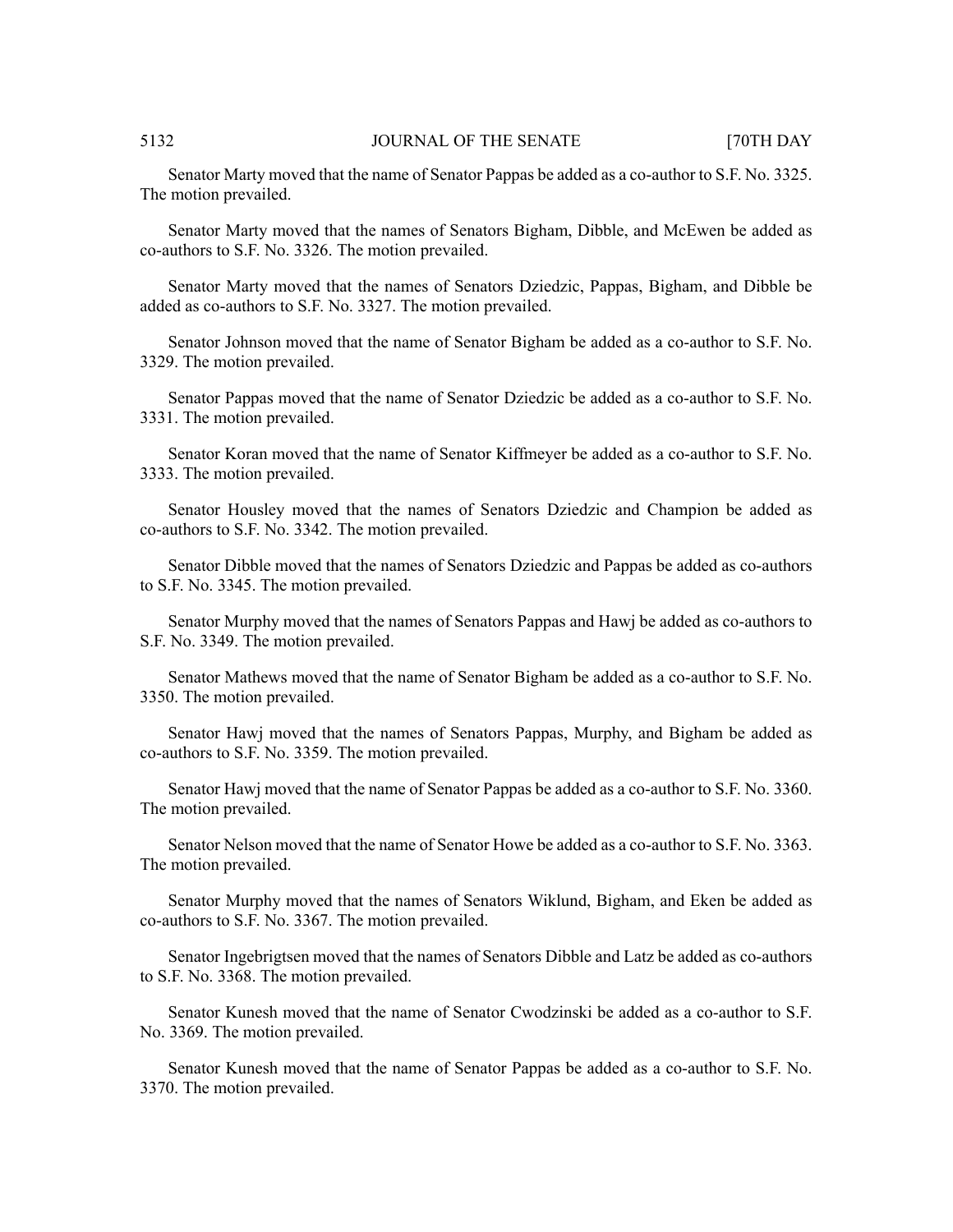# 70TH DAY] THURSDAY, FEBRUARY 24, 2022 5133

Senator Tomassoni moved that the names of Senators Dziedzic and Miller be added as co-authors to S.F. No. 3372. The motion prevailed.

Senator Marty moved that the name of Senator Pappas be added as a co-author to S.F. No. 3377. The motion prevailed.

Senator Marty moved that the name of Senator Pappas be added as a co-author to S.F. No. 3378. The motion prevailed.

Senator Wiklund moved that S.F. No. 3379 be withdrawn from the Committee on Education Finance and Policy and re-referred to the Committee on Human Services Reform Finance and Policy. The motion prevailed.

# **MEMBERS EXCUSED**

Senator Champion was excused from the Session of today.

# **ADJOURNMENT**

Senator Johnson moved that the Senate do now adjourn until 11:00 a.m., Monday, February 28, 2022. The motion prevailed.

Cal R. Ludeman, Secretary of the Senate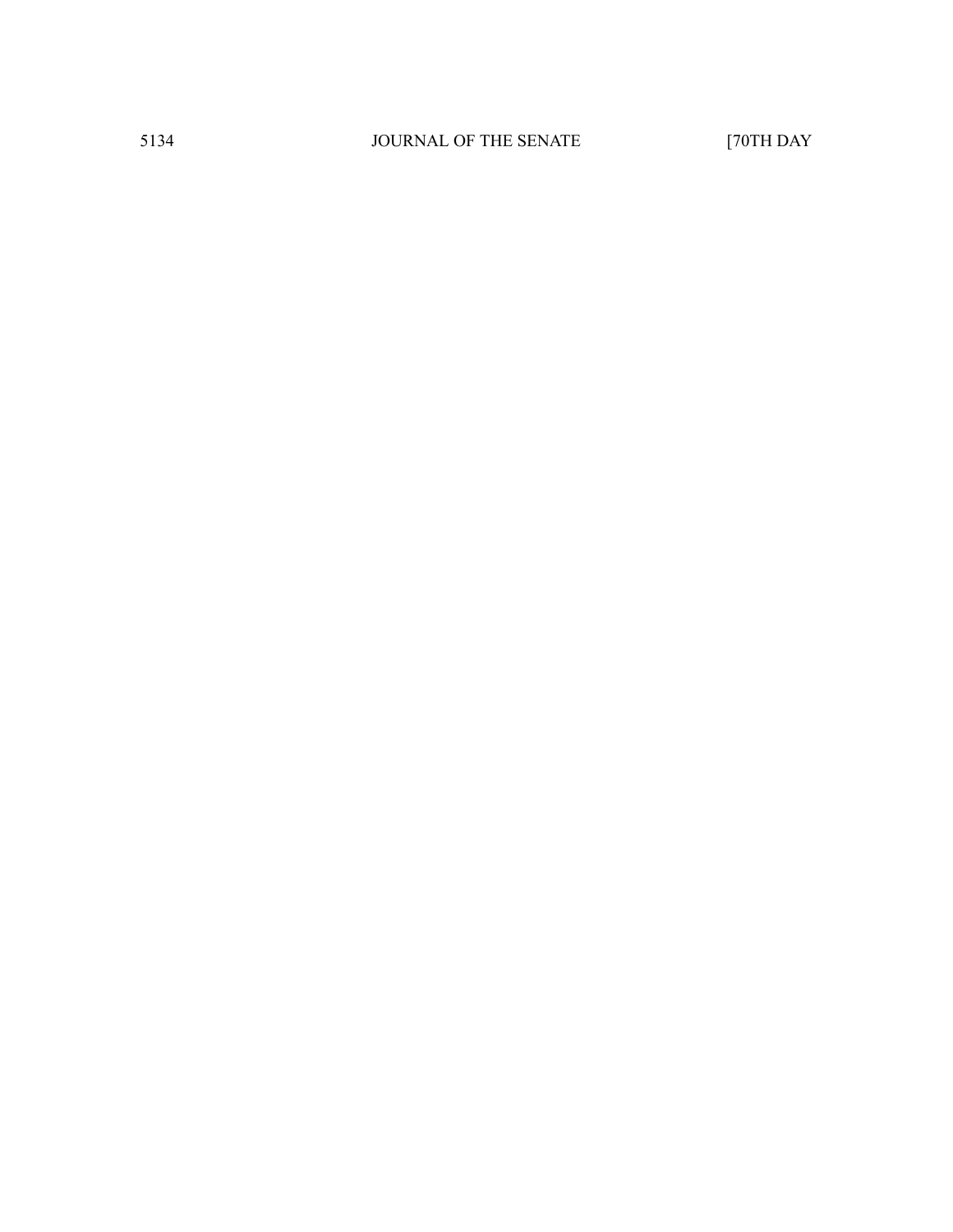# **INDEX TO DAILY JOURNAL**

# **Thursday, February 24, 2022**

# **EXECUTIVE AND OFFICIAL COMMUNICATIONS**

Pages 5093 to 5094

### **REPORTS OF COMMITTEES**

|      | ◡                       |
|------|-------------------------|
| 295  | $\ldots$ 5109           |
| 908  | . 5095<br>.             |
| 1391 | . 5096<br>a a a a an    |
| 1525 | . 5099                  |
| 1547 | $\ldots$ . 5109         |
| 1602 | . 5110                  |
| 2011 | . . 5108<br>.           |
| 2302 | .5108<br>1.1.1.1        |
| 2429 | . 5098<br>$\ldots$      |
| 2768 | . 5094                  |
| 2769 | $\ldots \ldots 5095$    |
| 2909 | $\ldots 5098$           |
| 2950 | . 5109                  |
| 2969 | . 5095                  |
| 3063 | . 5095<br>$\sim$ $\sim$ |
| 3081 | . 5111                  |
| 3086 | . 5111                  |
| 3107 | . 5099                  |
| 3241 | . . 5109                |
| 3251 | $\ldots 5098$           |
|      |                         |

S.F. Nos. Page Page Page H.F. Nos. Page

# **SECOND READINGS**

| S.F. Nos. | Page        | H.F. Nos. | Page |
|-----------|-------------|-----------|------|
|           |             |           |      |
|           | 13915111    |           |      |
|           | 24295111    |           |      |
|           |             |           |      |
|           |             |           |      |
|           | 31075111    |           |      |
|           | $3241$ 5111 |           |      |
|           | $3251$ 5111 |           |      |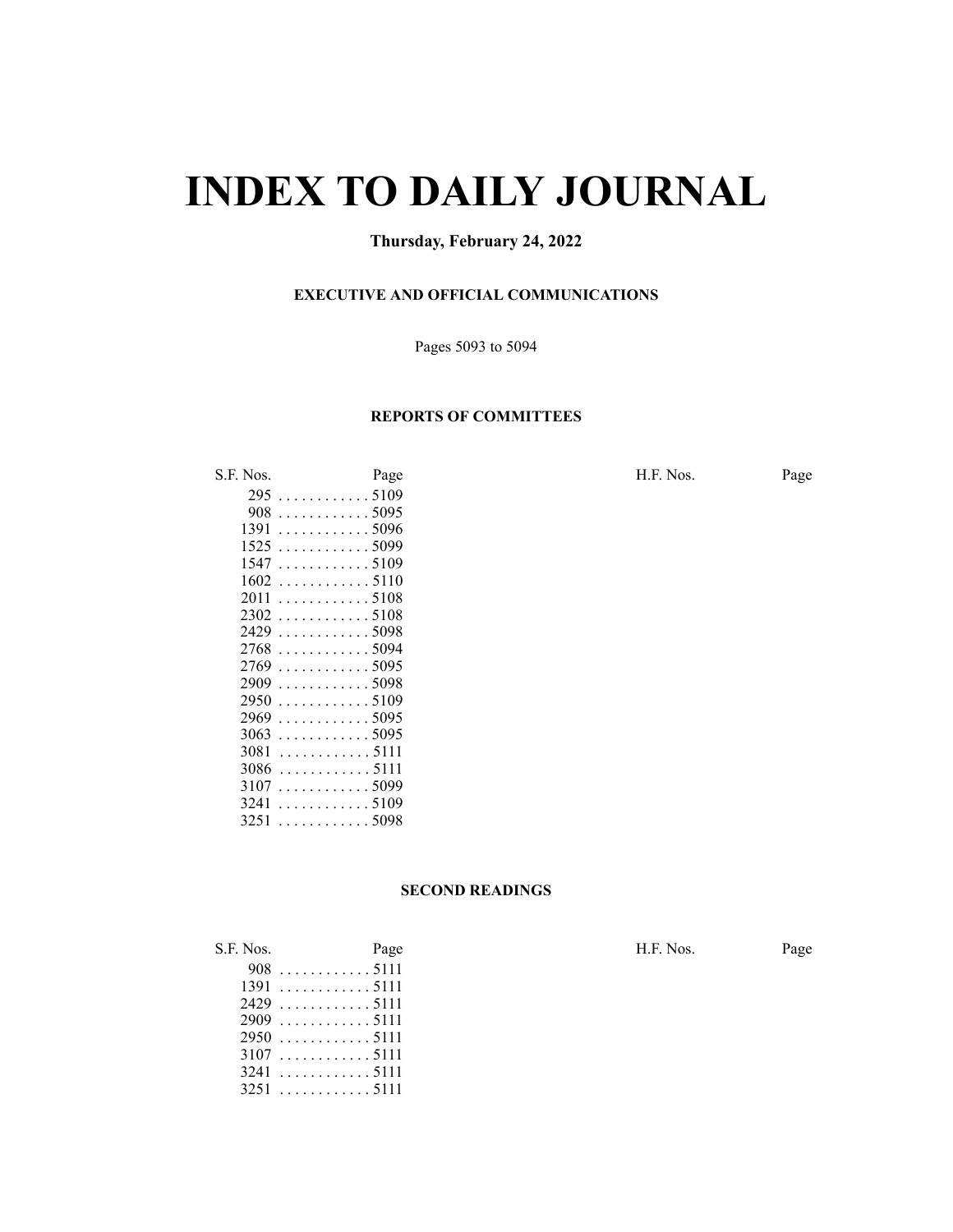### **INTRODUCTION AND FIRST READING OF SENATE BILLS**

S.F Nos. 3381 to 3481 . . . . . . . . . . . . . . . . . Pages 5112 to 5130

#### **MOTIONS AND RESOLUTIONS**

S.F. Nos. Page H.F. Nos. Page . . . . . . . . . . . . 5130 . . . . . . . . . . . . 5130 . . . . . . . . . . . . 5130 . . . . . . . . . . . . 5130 . . . . . . . . . . . . 5130 . . . . . . . . . . . . 5130 . . . . . . . . . . . . 5130 . . . . . . . . . . . . 5130 . . . . . . . . . . . . 5130 . . . . . . . . . . . . 5130 . . . . . . . . . . . . 5131 . . . . . . . . . . . . 5131 . . . . . . . . . . . . 5131 . . . . . . . . . . . . 5131 . . . . . . . . . . . . 5131 . . . . . . . . . . . . 5131 . . . . . . . . . . . . 5131 . . . . . . . . . . . . 5131 . . . . . . . . . . . . 5131 . . . . . . . . . . . . 5131 . . . . . . . . . . . . 5131 . . . . . . . . . . . . 5131 . . . . . . . . . . . . 5131 . . . . . . . . . . . . 5131 . . . . . . . . . . . . 5131 . . . . . . . . . . . . 5131 . . . . . . . . . . . . 5131 . . . . . . . . . . . . 5132 . . . . . . . . . . . . 5132 . . . . . . . . . . . . 5132 . . . . . . . . . . . . 5132 . . . . . . . . . . . . 5132 . . . . . . . . . . . . 5132 . . . . . . . . . . . . 5132 . . . . . . . . . . . . 5132 . . . . . . . . . . . . 5132 . . . . . . . . . . . . 5132 . . . . . . . . . . . . 5132 . . . . . . . . . . . . 5132 . . . . . . . . . . . . 5132 . . . . . . . . . . . . 5132 . . . . . . . . . . . . 5132 . . . . . . . . . . . . 5132 . . . . . . . . . . . . 5132 . . . . . . . . . . . . 5133